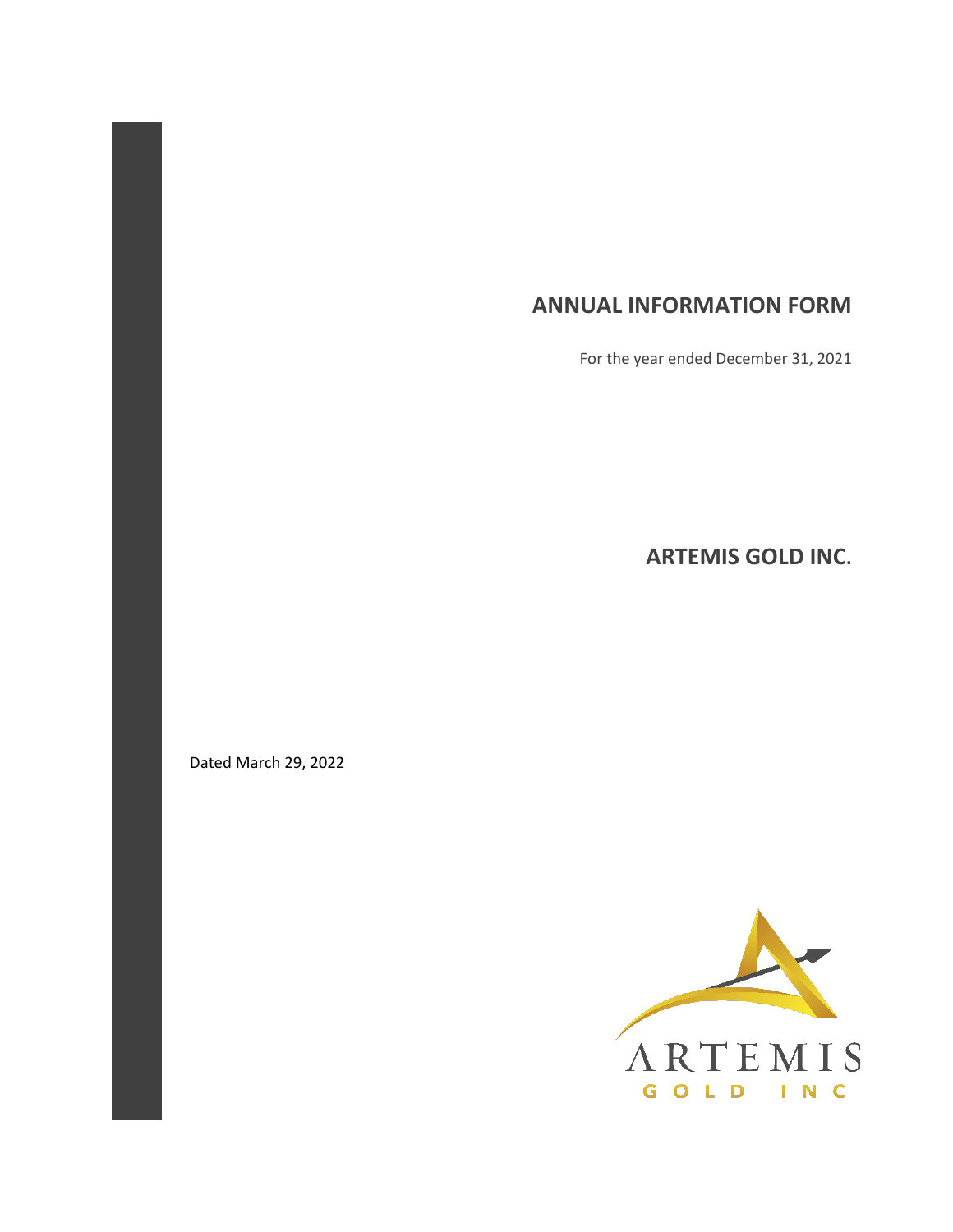#### TABLE OF CONTENTS

| $\mathbf{1}$   |      |  |
|----------------|------|--|
|                | 1.1  |  |
|                | 1.2  |  |
|                | 1.3  |  |
|                | 1.4  |  |
| $\overline{2}$ |      |  |
|                | 2.1  |  |
|                | 2.2  |  |
| 3              |      |  |
|                | 3.1  |  |
|                | 3.2  |  |
|                | 3.3  |  |
| 4              |      |  |
|                | 4.1  |  |
|                | 4.2  |  |
|                | 4.3  |  |
|                | 4.4  |  |
|                | 4.5  |  |
| 5              |      |  |
|                | 5.1  |  |
|                | 5.2  |  |
|                |      |  |
| 6              | 6.1  |  |
|                |      |  |
| $\overline{7}$ |      |  |
|                | 7.1  |  |
|                | 7.2  |  |
| 8              |      |  |
|                | 8.1  |  |
|                | 8.2  |  |
| 9              |      |  |
|                | 9.1  |  |
|                | 9.2  |  |
| 10             |      |  |
|                | 10.1 |  |
|                | 10.2 |  |
|                | 10.3 |  |
|                | 10.4 |  |
|                | 10.5 |  |
|                | 10.6 |  |
|                | 10.7 |  |
|                | 10.8 |  |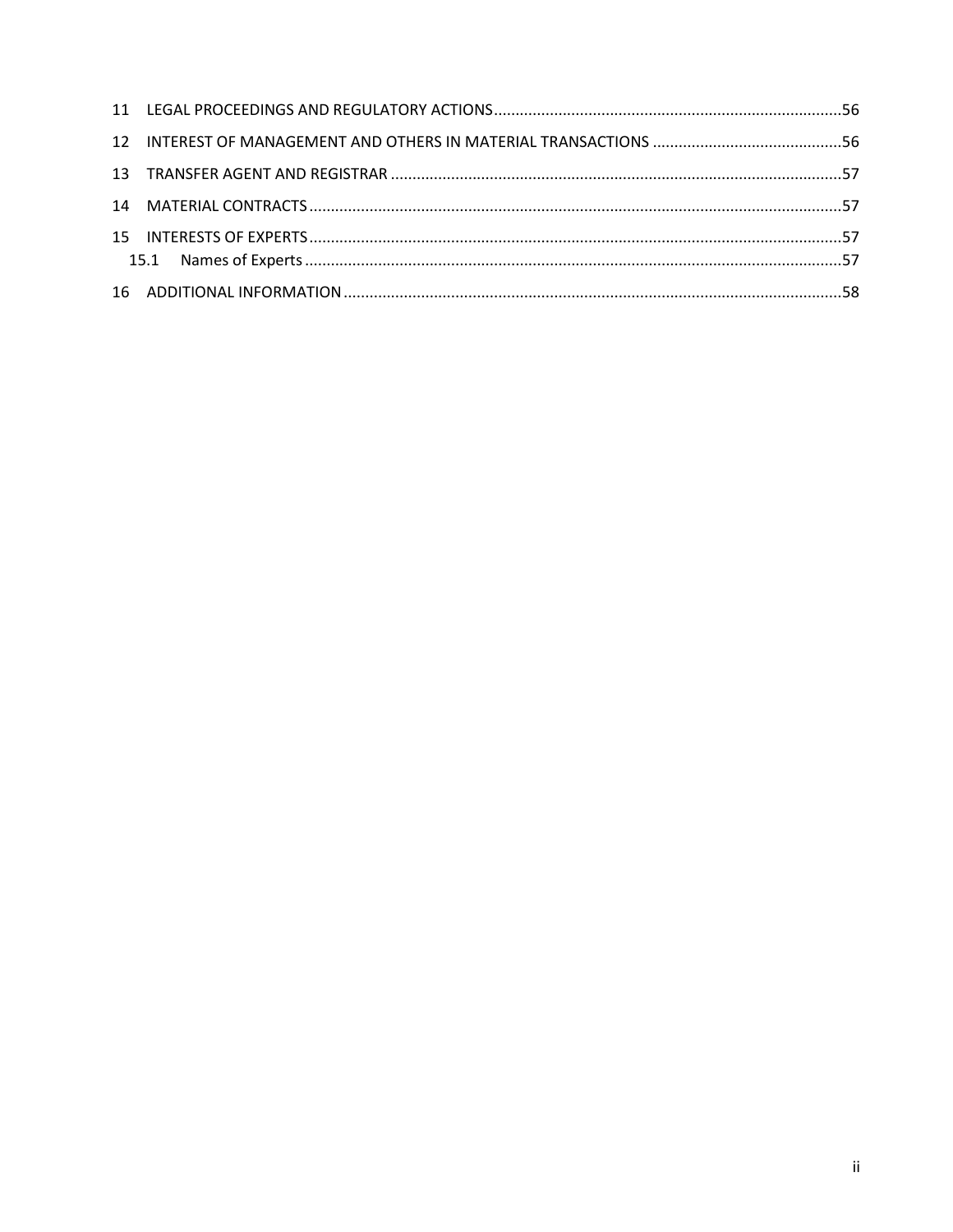#### <span id="page-3-0"></span>**1 PRELIMINARY NOTES**

In this Annual Information Form ("**AIF**"), "**Artemis**" or the "**Company**" refers to Artemis Gold Inc. and "**Velocity**" or "**VLC**" refers to Velocity Minerals Ltd., an "equity investee" of Artemis (as such term is defined in National Instrument 51-102 – *Continuous Disclosure Obligations* ("**NI 51-102**").

<span id="page-3-1"></span>All information contained herein is as at December 31, 2021 unless otherwise stated.

## **1.1 Documents Incorporated by Reference**

The information contained in the Blackwater Gold Project British Columbia NI 43-101 Technical Report dated October 25, 2021 (with an effective date of September 10, 2021) prepared by Sue Bird, P.Eng., George Dermer, P.Eng., and Marc Schulte, P. Eng of Moose Mountain Technical Services, Robin Kalanchey, P. Eng. Of Ausenco Engineering Canada, Daniel Fontaine, P. Eng of Knight Piésold Ltd., John Thomas, P. Eng. of JAT Met Consult Ltd., James Garner, P. Eng., of Allnorth Consultants Ltd., Rolf Schmitt, P.Geo. of ERM and John Dockrey P.Geo. of LORAX (the "**Feasibility Study**") is incorporated by reference as part of this AIF. The Feasibility Study is available for viewing on SEDAR at www.sedar.com under Artemis' profile.

## <span id="page-3-2"></span>**1.2 Financial Statements**

Artemis' financial statements for the year ended December 31, 2021 were prepared in accordance with International Financial Reporting Standards ("**IFRS**") as issued by the International Accounting Standards Board.

This AIF should be read in conjunction with Artemis' audited annual financial statements and notes thereto, as well as with the management's discussion and analysis for the year ended December 31, 2021. The financial statements and management's discussion and analysis are available at Artemis' website at [www.artemisgoldinc.com](http://www.artemisgoldinc.com/) and under Artemis' profile on the SEDAR website at [www.sedar.com.](http://www.sedar.com/)

## <span id="page-3-3"></span>**1.3 Currency**

Allsums of money which are referred to in this AIF are expressed in lawful money of Canada, unless otherwise specified. References to "**US\$**" are to United States Dollars.

#### <span id="page-3-4"></span>**1.4 Cautionary Statement Regarding Forward-Looking Information**

This AIF contains "forward-looking information" and "forward-looking statements" (referred to together herein as "forward-looking information"). Forward-looking statements and information can generally be identified by the use of forward-looking terminology such as "may", "will", "expect", "intend", "estimate", "anticipate", "believe", "continue", "plans" or similar terminology. Forward-looking statements and information are not historical facts, are made as of the date of AIF, and include, but are not limited to, statements regarding discussions of future plans, guidance, projections, objectives, estimates and forecasts and statements as to management's expectations with respect to, among other things, the activities contemplated in this AIF. Forward-looking statements included or incorporated by reference in this AIF include, without limitation, statements related to proposed exploration, development and production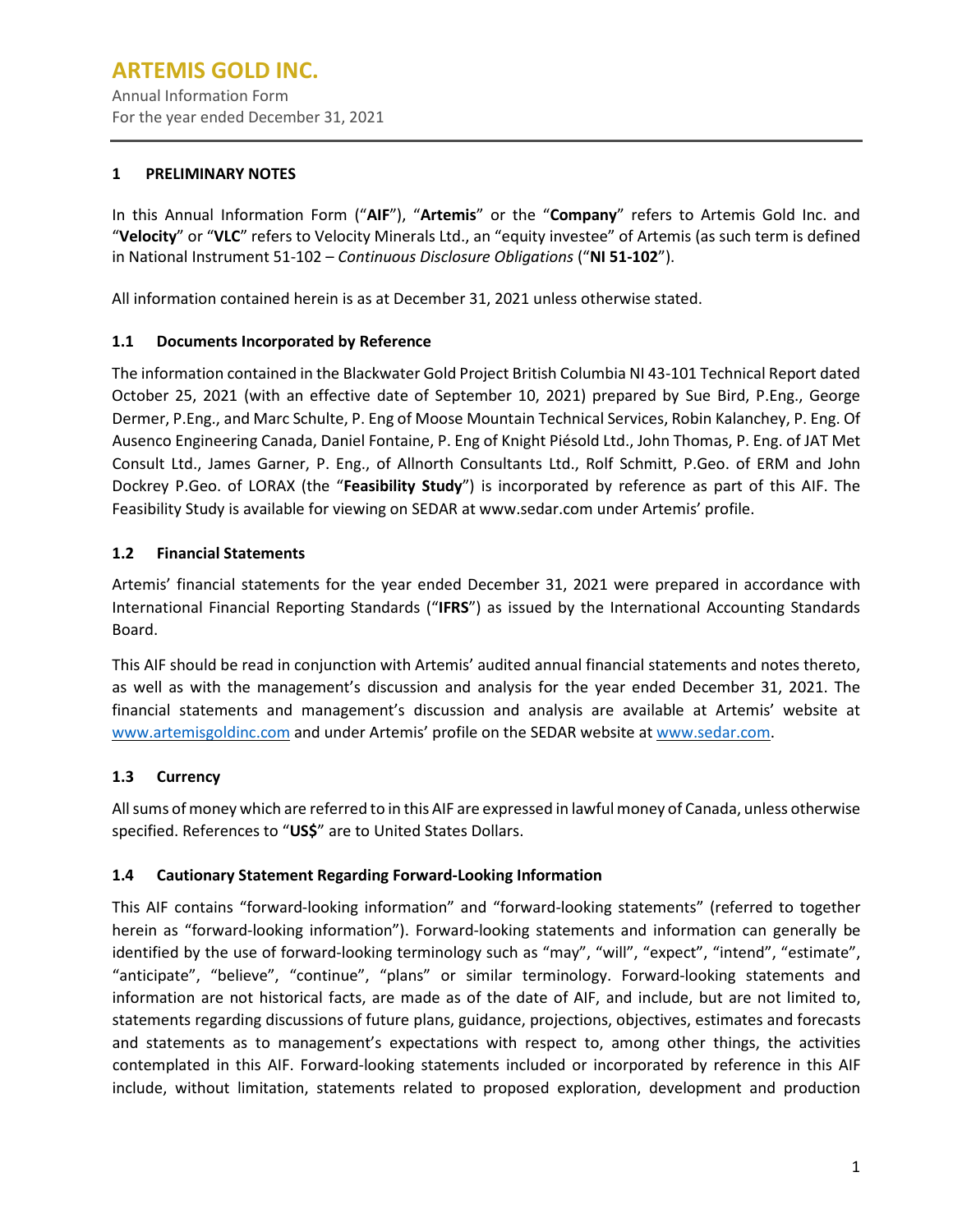Annual Information Form For the year ended December 31, 2021

programs, grade and tonnage of material, resource estimates, production estimates, cost estimates, permitting and approval processes, next steps with respect to Artemis' properties, use of proceeds from financings and statements related to Artemis' investment in Velocity. These forward-looking statements involve numerous risks and uncertainties and other factors which may cause the actual results, performance or achievements of Artemis to be materially different from any future results, performance or achievements expressed or implied by such forward-looking information. Important factors that may cause actual results to vary include without limitation, the timing and receipt of certain approvals, changes in commodity and power prices, changes in interest and currency exchange rates, risks inherent in exploration estimates and results, risks inherent in mining exploration, development and operations, timing and success, inaccurate geological and metallurgical assumptions (including with respect to the size, grade and recoverability of mineral reserves and resources), changes in development or mining plans due to changes in logistical, technical or other factors, unanticipated operational difficulties (including failure of plant, equipment or processes to operate in accordance with specifications, cost escalation, unavailability of materials, equipment and third party contractors, delays in the receipt of government approvals, industrial disturbances or other job action, and unanticipated events related to health, safety and environmental matters), political risk, social unrest, social and environmental activities, risks relating to the Gold Stream Agreement and Silver Stream Agreement, risks related to the PLF, First Nations land claims, changes in general economic conditions or conditions in the financial markets and risks relating to the securities of Artemis. In making the forward-looking statements in this AIF, Artemis has applied several material assumptions, including without limitation, the assumptions that: (1) market fundamentals will result in sustained gold demand and prices; (2) the receipt of any necessary approvals and consents in connection with the development and operation of any properties; (3) the availability of financing on suitable terms for the development, construction and continued operation of any mineral properties; and (4) sustained commodity prices such that any properties that may be put into operation remain economically viable. Information concerning mineral reserve and mineral resource estimates also may be considered forwardlooking statements, as such information constitutes a prediction of what mineralization might be found to be present if and when a project is actually developed. Certain of the risks and assumptions are described in more detail under the heading "Risk Factors" herein and in Artemis' consolidated audited financial statements and MD&A for the year ended December 31, 2021 under Artemis' profile on the SEDAR website at www.sedar.com. The actual results or performance by Artemis could differ materially from those expressed in, or implied by, any forward-looking statements relating to those matters. Accordingly, no assurances can be given that any of the events anticipated by the forward-looking statements will transpire or occur, or if any of them do so, what impact they will have on the results of operations orfinancial condition of the Company. Except asrequired by law, we are under no obligation, and expressly disclaim any obligation, to update, alter or otherwise revise any forward-looking statement, whether written or oral, that may be made from time to time, whether as a result of new information, future events or otherwise, except as may be required under applicable securities laws.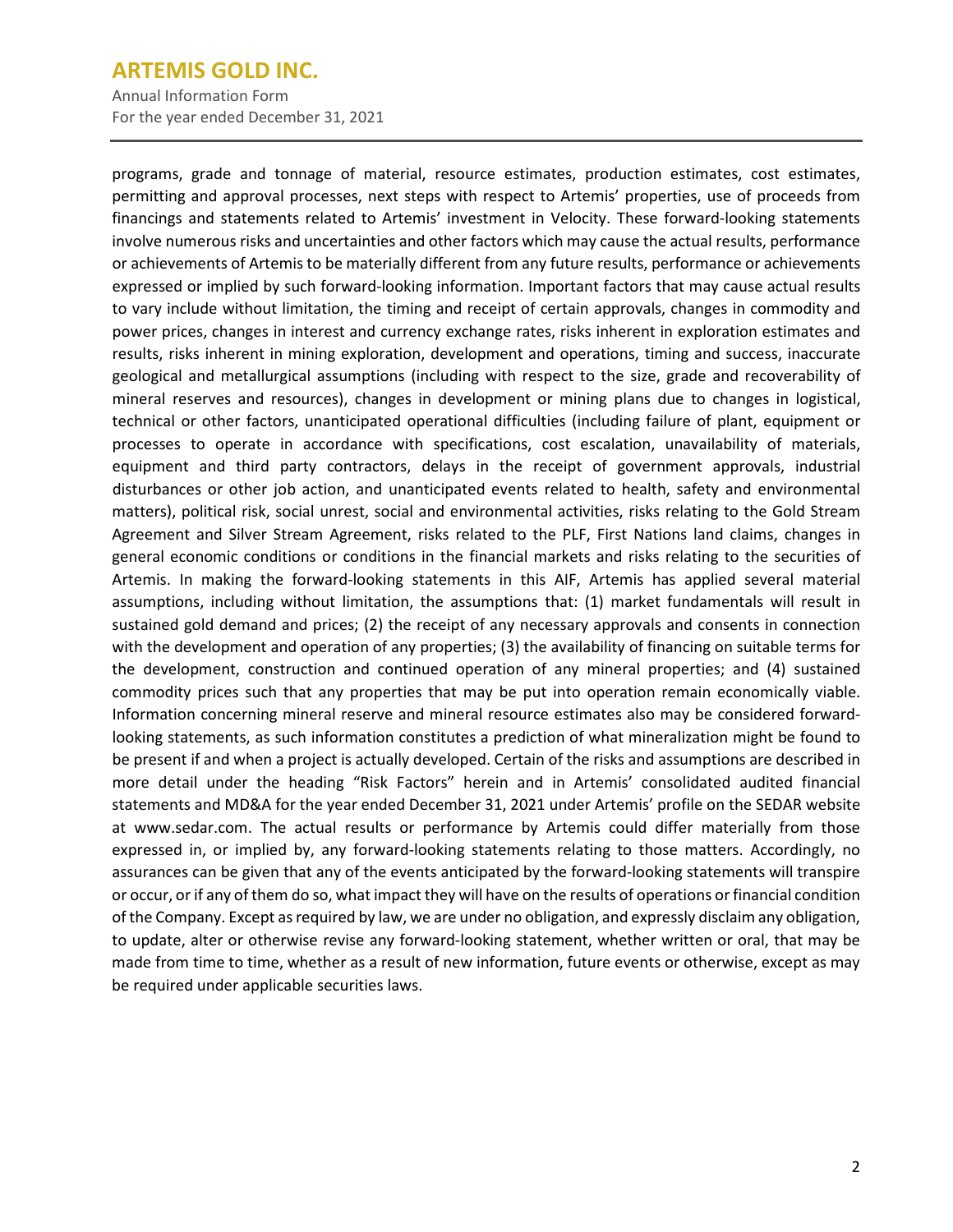Annual Information Form For the year ended December 31, 2021

#### <span id="page-5-0"></span>**2 CORPORATE STRUCTURE**

#### <span id="page-5-1"></span>**2.1 Name, address and incorporation**

Artemis was incorporated under the *Business Corporation Act* (British Columbia) under the name 1193490 B.C. Ltd. on January 10, 2019.

Artemis' head offices are located at Suite 3083, Three Bentall Centre, 595 Burrard Street, P.O. Box 49298, Vancouver, BC, V7X 1L3, Canada.

The registered and records office of Artemis is located at Suite 2600, Three Bentall Centre, 595 Burrard Street, P.O. Box 49314, Vancouver, BC, V7X 1L3, Canada.

Artemis is a reporting issuer in all Provinces and Territories of Canada. The common shares of Artemis (the "**Common Shares**") are listed on the TSX Venture Exchange (the "**TSXV**").

## <span id="page-5-2"></span>**2.2 Intercorporate Relationships**

Artemis, through its wholly-owned subsidiary, BW Gold Ltd. ("**BW Gold**"), holds a 100% interest in the Blackwater Gold Project ("**Blackwater**" or the "**Project**"). Artemis also holds a 100% interest in 1337890 B.C. Ltd., which contains certain assets of the Company. BW Gold was incorporated under the *Business Corporations Act* (British Columbia) on May 29, 2020. 1337890 B.C. Ltd. was incorporated under the *Business Corporations Act* (British Columbia) on December 14, 2021.

## <span id="page-5-3"></span>**3 GENERAL DEVELOPMENT OF THE BUSINESS / THREE YEAR HISTORY**

The primary focus for Artemis is on advancing Blackwater to construction.

Artemis also has an equity ownership interest in Velocity, an exploration and development company focused on an emerging gold district in southeast Bulgaria.

## <span id="page-5-4"></span>**3.1 Incorporation on January 10, 2019 to December 31, 2019**

Artemis was incorporated on January 10, 2019 pursuant to the *Business Corporations Act* (British Columbia) under the name 1193490 B.C. Ltd. At that time, Artemis was a wholly-owned subsidiary of Atlantic Gold Corporation ("**Atlantic**"), a Canadian gold producer with its common shares listed on the TSXV at that time.

On March 14, 2019, Atlantic, through Artemis, completed a \$9,000,000 strategic investment (the "**Velocity Investment**") in Velocity pursuant to an investment agreement dated January 16, 2019 ("**Investment Agreement**"). A copy of the Investment Agreement is available on Velocity's SEDAR profile at www.SEDAR.com. The Velocity Investment was comprised of (i) 18,600,000 units of Velocity (the "**Velocity Units**") issued at a price of \$0.21 per Velocity Unit, for \$3,906,000, and (ii) \$5,094,000 principal amount of secured convertible debentures of Velocity (the "**Convertible Debentures**").

On May 14, 2019, Atlantic announced that it had entered into an arrangement agreement with St Barbara Limited ("**St Barbara**") pursuant to which St Barbara would acquire all of the issued and outstanding shares of Atlantic (the "**Arrangement**"). As part of the Arrangement, Atlantic distributed all of the common shares of Artemis to the shareholders of Atlantic. The Arrangement closed on July 19, 2019.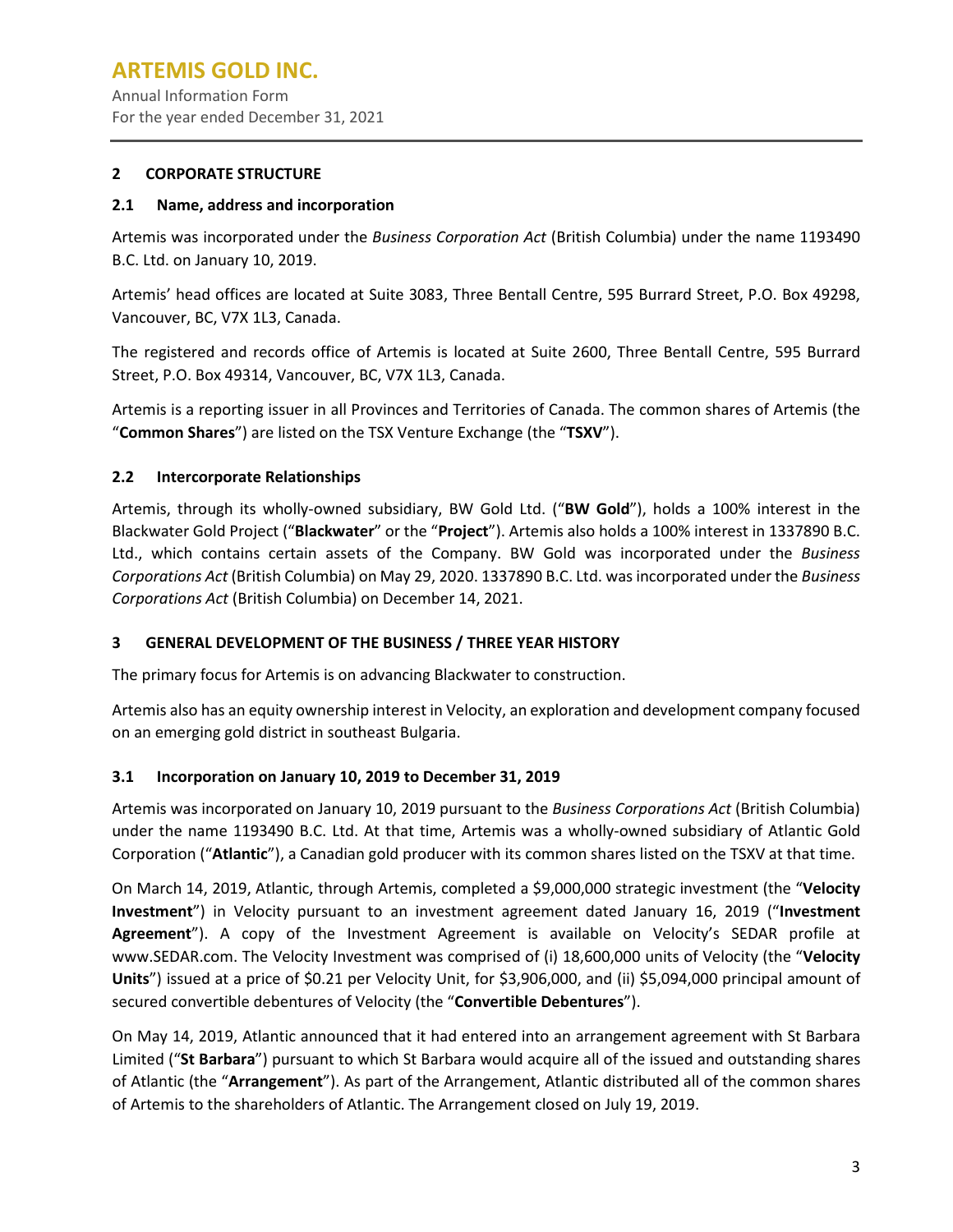For the year ended December 31, 2021

On August 27, 2019, Artemis completed a non-brokered private placement financing for gross proceeds of \$32,641,566 (the "**2019 Private Placement**"). The 2019 Private Placement resulted in Artemis issuing 36,268,407 units at a price of \$0.90 per unit. Each unit consisted of one Common Share and one Common Share purchase warrant, with each whole warrant entitling the holder to purchase one additional Common Share at a price of \$1.08 per Common Share until August 27, 2024.

On October 2, 2019, the Common Shares commenced trading on Tier 2 of the TSXV. Effective November 4, 2020, Artemis graduated to Tier 1 Issuer status on the TSXV.

## <span id="page-6-0"></span>**3.2 The year ended December 31, 2020**

On February 12, 2020, Artemis acquired 5,166,887 units of Velocity. Each unit consisted of one Velocity Share and one-half of one Velocity purchase warrant.

In April 2020, Velocity settled \$216,495 of interest owed on the Convertible Debenture by issuing 742,184 Velocity Shares to the Company. Additionally, in October 2020, Velocity issued 484,415 Velocity Shares to settle interest owed to Artemis of \$216,495.

On August 21, 2020, Artemis completed the acquisition of Blackwater from New Gold Inc. ("**New Gold**") (the "**Acquisition**"). The Blackwater Project is Artemis' material property for the purposes of National Instrument 43-101 – Standards of Disclosure for Mineral Projects ("**NI 43-101**").

Pursuant to the Acquisition, Artemis acquired all of New Gold's property, assets and rights related to the Project. Consideration for the Acquisition was comprised of (i) an initial payment of \$140 million at closing of the Acquisition (the "**Initial Payment**"), (ii) 7,407,407 Common Shares issued at closing of the Acquisition, (iii) a cash payment one year following closing of the Acquisition of \$50 million (the "**Second Payment**") and (iv) a secured gold stream participation (the "**Gold Stream Agreement**") in favour of New Gold as described below.

At closing of the Acquisition, Artemis entered into the Gold Stream Agreement with New Gold whereby New Gold will purchase 8.0% of the refined gold produced from the Project. Once 279,908 ounces of refined gold have been delivered to New Gold, the gold stream will reduce to 4.0%. New Gold will make payments for the gold purchased equal to 35% of the US\$ gold price quoted by the London Bullion Market Association two days prior to delivery.

In the event that commercial production at the Blackwater Project is not achieved by the 7th, 8th, or 9th anniversary of closing of the Acquisition, New Gold will be entitled to receive additional cash payments of \$28 million on each of those dates.

New Gold has a first ranking security interest over the Blackwater Project until the Second Payment is made and would thereafter maintain a security interest over Blackwater in connection with the Gold Stream, subject to certain provisions.

To fund the Acquisition, on August 24, 2020 Artemis completed brokered and non-brokered private placements of an aggregate of 64,825,925 subscription receipts (the "**Subscription Receipts**") at a price of \$2.70 per Subscription Receipt for aggregate gross proceeds of approximately \$175,030,000. Each Subscription Receipt entitled the holder to receive one Common Share for no additional consideration upon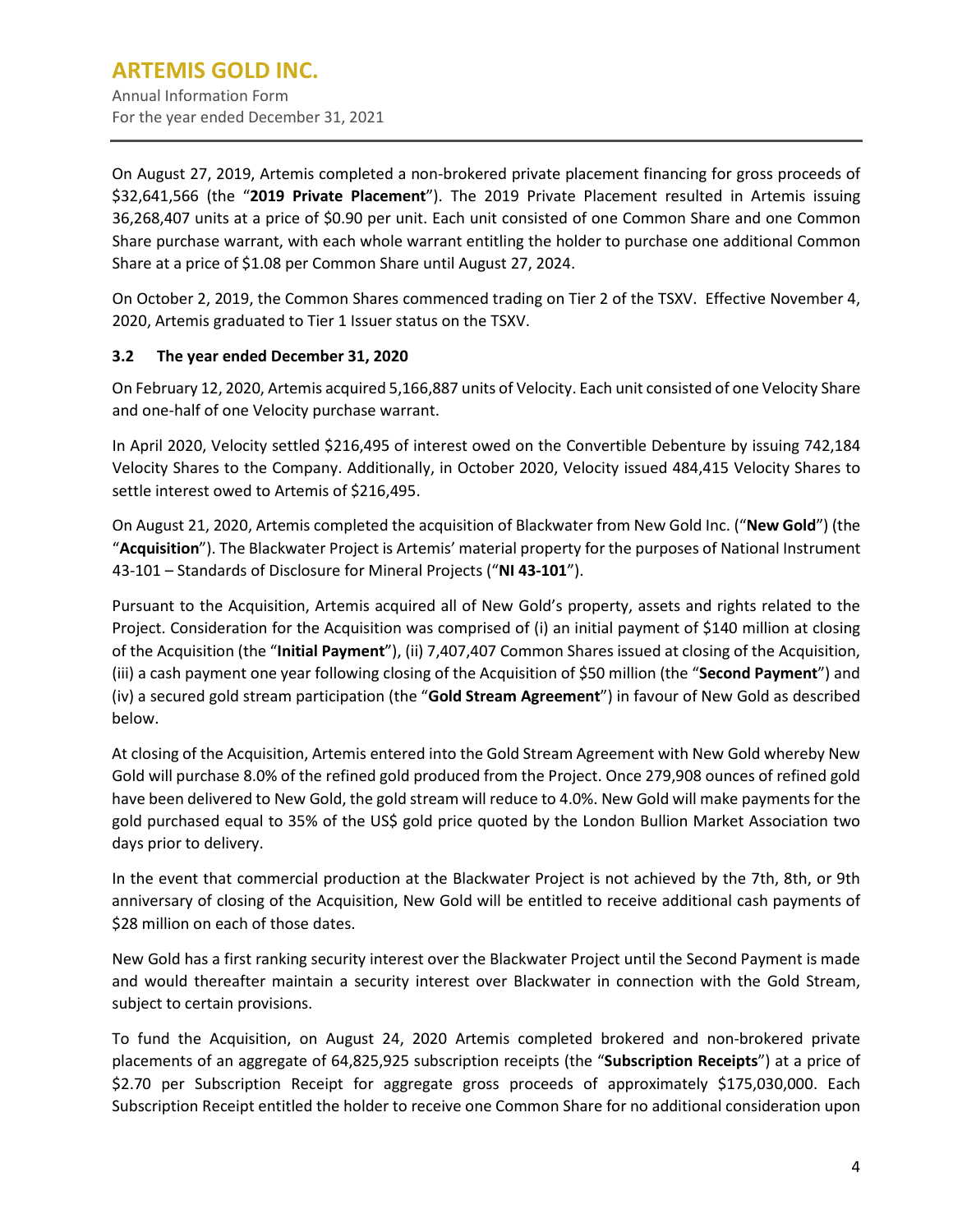satisfaction of certain escrow conditions. On August 21, 2020, pursuant to the closing of the Acquisition, all escrow conditions were satisfied, and the Subscription Receipts were exchanged for 64,825,925 Common Shares.

On Sept 2, 2020, Artemis completed a non-brokered private placement of 250,000 Common Shares for gross proceeds of \$1,362,500.

On November 24, 2020, the Company acquired an additional 4,000,000 VLC Shares at a price of \$0.50 per share, bringing the Company's total shareholding in VLC to 29,490,002 common shares, or 22% of the issued common shares of VLC.

## <span id="page-7-0"></span>**3.3 The year ended December 31, 2021**

On March 25, 2021, the Company exercised its conversion option on the convertible debenture which had a face value of \$5,094,000 plus accrued interest of \$208,784, in exchange for 21,211,136 common shares of VLC. This brought the Company's interest in the common shares of VLC to 50,701,138 (or 32% of VLC's issued and outstanding common shares) which as at December 31, 2021 had a fair market value of \$15,717,353. As at December 31, 2021, the Company held 9,300,000 share purchase warrants which are exercisable at \$0.25 per warrant until March 14, 2022. On March 14, 2022, 9,300,000 of the Company's share purchase warrants in VLC expired unexercised, bringing the remaining share purchase warrants balance to nil.

On April 9, 2021, the Company received and executed a credit-approved mandate letter with Macquarie and National Bank to arrange a project loan facility ("**PLF**") in the amount of \$360 million plus capitalized interest of up to \$25 million. Subject to final credit approval and final due diligence, Macquarie and National Bank would agree to each underwrite 50% of the PLF.

On April 27, 2021 the Company announced that it had engaged The Terron Group, LLC ("**Terron**") to provide integrated Environmental Social Governance ("**ESG**") services and management training to Artemis in support of the Blackwater Project. Terron's support services are targeted to help Artemis advance Blackwater in adherence with the Equator Principles and International Finance Corporation performance standards and to develop and align the Company's ESG practices and protocols in accordance with such standards.

On May 19, 2021, the Company completed a brokered offering with a syndicate of underwriters to issue 18,853,100 common shares on a bought deal basis at a price of \$6.10 per common share (the "**Bought Deal Offering**"). The Company also announced a Non-Brokered Offering for 9,200,000 common shares, also at a price of \$6.10 per common share. The Non-Brokered Offering closed on May 25, 2021, for combined gross proceeds of \$171,123,910.

Effective May 25, 2021, the Company executed an impact benefits agreement with Nazko First Nation. This is in addition to the existing participation agreement with the Lhoosk'uz Dene Nation and Ulkatcho First Nation, the two Indigenous groups whose traditional territories overlap the Project's mine site.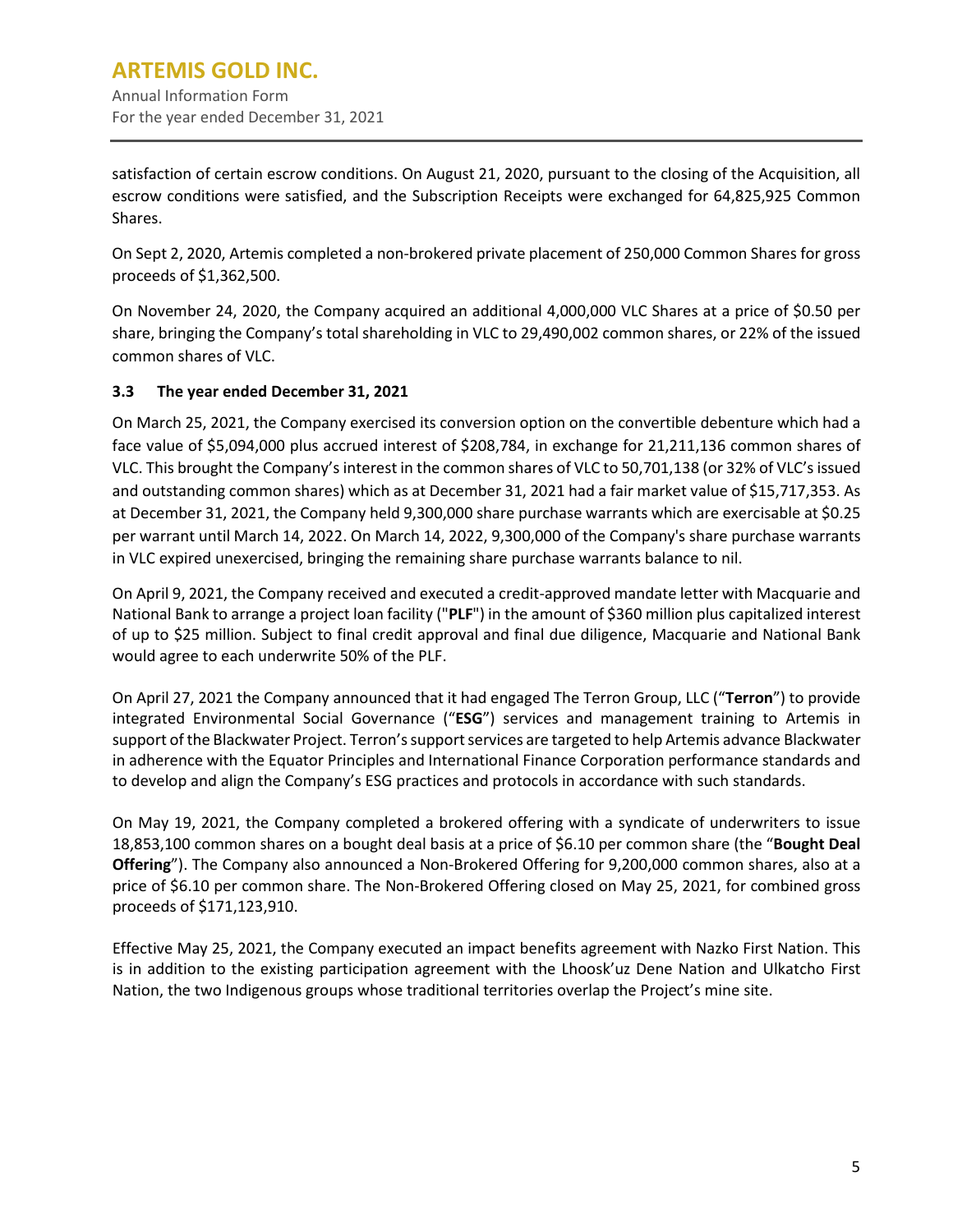## **ARTEMIS GOLD INC.** Annual Information Form

For the year ended December 31, 2021

On July 15, 2021, The Company obtained approval of its *Mines Act* Permit M-246 allowing for early construction works at the Blackwater Project**.** The approval of the early works permit is the first step required for mine construction, allowing for the necessary site preparation and land clearing work to begin.

On August 18, 2021 the Company announced the execution of a binding memorandum of understanding ("**MOU**") with a consortium of Carisbrooke Consulting Inc., Westpark Electric Ltd. and 1319071 B.C. Ltd., the latter entity representing Nadleh Whuten, the Saik'uz First Nation and the Stellat'en First Nation, and all entities comprising the consortium collectively referred to as **"Preferred GMP Proponent"**. The MOU provides a guaranteed maximum price ("**GMP**") for an Engineering, Procurement and Construction ("**EPC**") contract to construct a 135-kilometer long 230kV electricity transmission line and high voltage substation for the Blackwater Project.

The selection of the Preferred GMP Proponent was based on a proposal to engineer and construct the Power Facilities for a GMP of up to \$80 million (before duties or taxes), subject to technical or commercial changes requested by Artemis. The MOU outlines the terms under which the Preferred GMP Proponent will undertake further detailed engineering, which will form the basis of a final fixed price EPC contract.

As part of the consideration associated with the Acquisition, the Company completed the Second Payment of \$50,000,000 to New Gold on August 23, 2021.

On September 13, 2021 the Company announced the results of its Feasibility Study, the economics of which estimate a pay-back period of two years, an after-tax internal rate of return ("**IRR**") of 32% and a net present value ("**NPV**") utilizing a 5% discount rate ("**NPV5%**") of \$2.15 billion based on a US\$1,600/oz gold price. Further details regarding the Feasibility Study are contained in section 6 of this AIF.

On December 13, 2021, the Company announced that it had entered into a definitive precious metals purchase agreement (the "**Silver Stream Agreement**") with Wheaton Precious Metals™ Corp. ("**Wheaton**"). Under the terms of the Silver Stream Agreement, Wheaton will purchase 50% of the silver production from the mineral reserves of Blackwater until approximately 18 million ounces of silver have been delivered, after which the stream reduces to 33% of the silver production for the life of mine. Wheaton will make an up-front deposit payment in cash of approximately US\$141 million, payable in tranches during the major works construction of the Project, subject to certain conditions. In addition, Wheaton will make ongoing payments equal to 18% of the spot silver prices on silver purchased from the Company until the up-front deposit payment is reduced to zero, and 22% of the spot silver prices thereafter.

The Silver Stream Agreement also contains a partial buy back option such that until the earlier of January 1, 2025 or the achievement of commercial production at Blackwater, the Company will have a one-time option to repurchase up to 33% of the Silver Stream on a change of control for certain consideration.

The proceeds from the Silver Stream Agreement will be used by the Company to fund the advancement of the development and construction of the Project and the Silver Stream Agreement will be a subordinated secured obligation of the Company.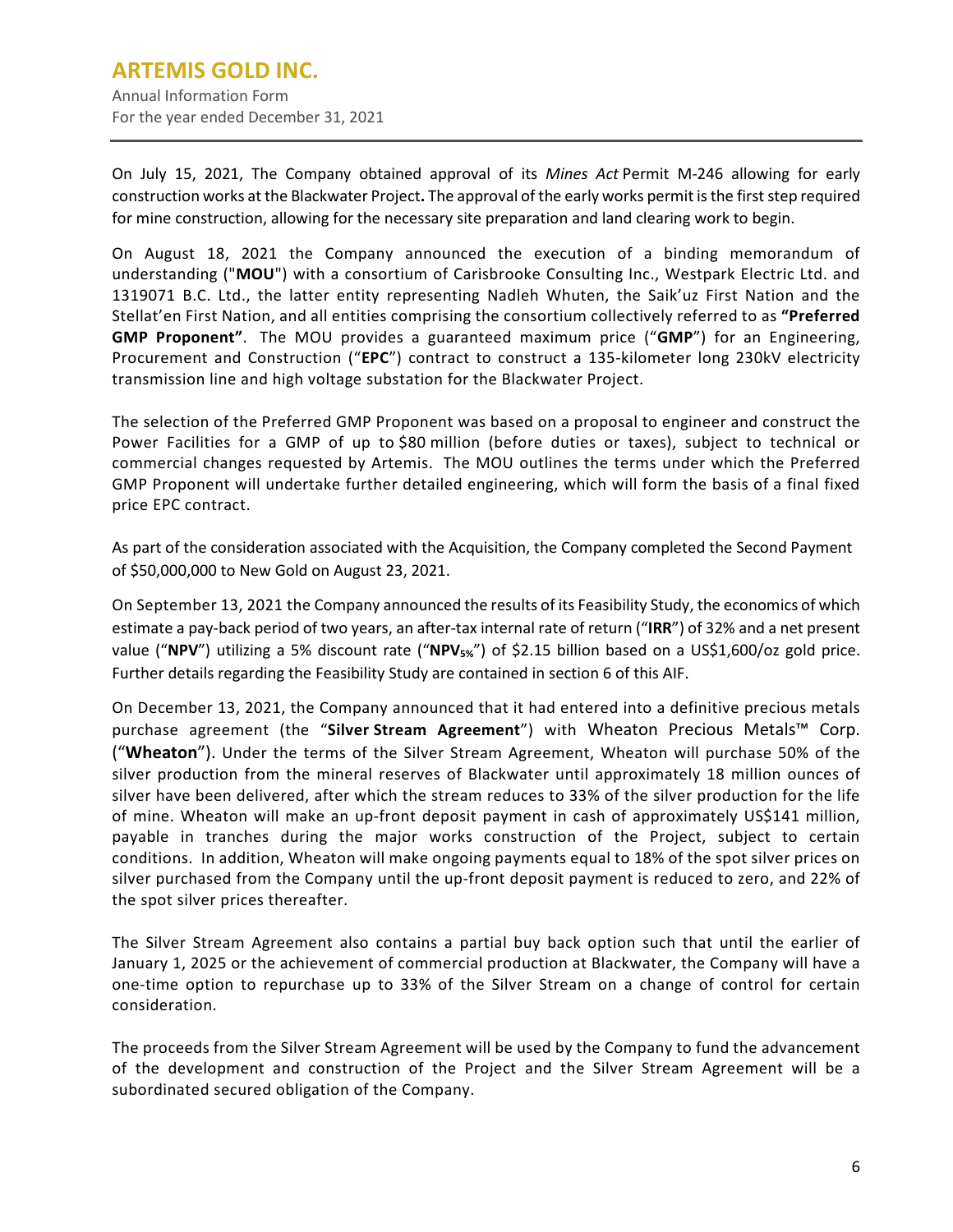Annual Information Form For the year ended December 31, 2021

Also on December 13, 2021, the Company announced that Wheaton had purchased the Gold Stream Agreement from New Gold and that both the Silver Stream Agreement and Gold Stream Agreements will be held by Wheaton going forward.

Effective December 13, 2021, Wheaton maintains a security interest over Blackwater in connection with the Gold Stream, subject to certain provisions. The Silver Stream Agreement will be a subordinated secured obligation of the Company.

Also on December 13, 2021, the Company announced that it had been added to the VanEck Vectors Junior Gold Miners Exchange Traded Fund (NYSE: GDXJ) ("**GDXJ**") pursuant to the GDXJ's quarterly rebalancing, with effect starting December 17, 2021.

On December 30, 2021 the Company announced that its previously-issued MOU associated with the construction of the processing facility and associated infrastructure (the "Facilities") for the Blackwater Project had been terminated due to the expiry of an agreed period to enter into an EPC contract.

The Company has since engaged with a number of other EPC contractors in connection with the EPC contract for the Facilities and expects to award the EPC contract to the successful bidder by the end of April 2022.

Early works construction at Blackwater remains targeted to commence in Q2 2022 to prepare the Project site in order to accommodate the commencement of major works construction activities.

As of the date of this AIF, the Company is targeting receipt of the BC Mines Act Permit in the Fall of 2022 with major construction activities to commence shortly thereafter.

Currently, the Project schedule maintains an estimated first gold pour date of H1 2024, consistent with the schedule outlined in the Feasibility Study.

## <span id="page-9-0"></span>**4 DESCRIPTION OF BUSINESS**

#### <span id="page-9-1"></span>**4.1 General**

#### Mission Statement

Create and grow sustainable value by applying leading, technically excellent and differentiated approaches to managing mining assets and unlocking their unrealized potential, while being firmly committed to protecting the health, safety and wellbeing of our employees, the environment and the communities in which we work.

#### About Artemis

Artemis is a well-financed gold development company with a technically driven approach to shareholder value creation through identifying, acquiring and developing gold projects in mining friendly jurisdictions using a disciplined staged approach to development, managing risks while minimizing cost of capital to optimize economics and returns for shareholders.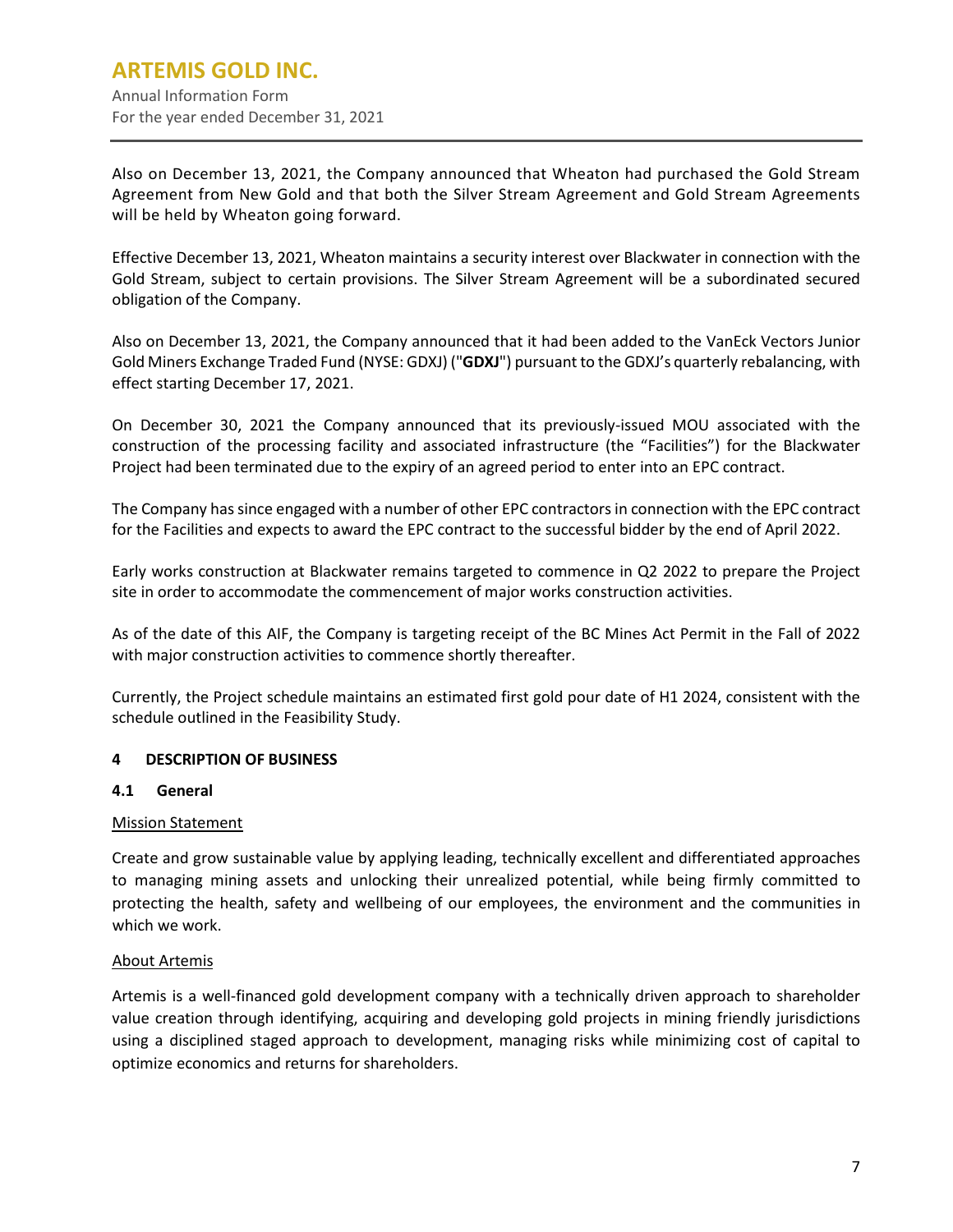Artemis respects the rights and interests of Indigenous nations. The company is committed to building relationships based on trust, respect and integrity, and to unlocking the value of its assets in a way that benefits the Indigenous nations and communities where we operate.

The primary focus for Artemis today is on advancing the Project to construction in central BC, Canada; a project with 10+ million ounces of gold in resources, Environmental Assessment approval and the potential to develop into one of the largest gold mines in Canada with cash costs in the lower quartile of global producers.

## <span id="page-10-0"></span>**4.2 Employees**

At December 31, 2021, Artemis had 29 full time and four hourly employees employed in respect of executive management, technical services and administrative support.

#### <span id="page-10-1"></span>**4.3 Social or Environmental Policies**

Artemis is committed to the responsible development of Blackwater. The Company has engaged in a number of ESG initiatives, including:

- a) Performing an evaluation of the Company's existing ESG practices and developing a roadmap to comply with the social and environmental undertakings contained in the Equator Principles ("**EP4**") and to adopt governance best-practices relative to the Company's peers;
- b) Eliminating the use of hydro-carbons in the Blackwater processing plant as part of the Feasibility Study; and
- c) Continued and meaningful engagement with the Indigenous Peoples impacted by Blackwater.

Artemis maintains a written Code of Conduct (the "**Code**"), compliance with which is mandatory for all directors, officers and employees, and consultants of the Company, and the full text of which may be viewed on Artemis' website. Included within the Code are, among others, requirements that all such Company personnel conduct Artemis' business and affairs honestly and with integrity, using high ethical standards; comply with the laws of each jurisdiction in which Artemis does business; not tolerate discrimination, intimidation or harassment on the basis of race, colour, age, gender, sexual orientation, marital status, physical or mental disability, national or ethnic origin or religious beliefs; ensuring a work environment which is respectful of their dignity, rights, needs and individual differences; as well as conduct Artemis' operations using environmental best practices with a goal to protecting human health, minimizing impact on the ecosystem and returning exploration and mining sites to a high environmental standard.

Artemis recognizes the benefits of inclusion and diversity in its broadest sense and considers inclusion and diversity at the board of directors (the "**Board**") level to be an essential element of Board effectiveness. A diverse Board is one that possesses a balance of skills, experience, expertise and a diversity of perspectives that are relevant to the Company's business, its strategic objectives and risk oversight. The Board Diversity Policy (the "**Diversity Policy**") sets forth the approach to diversity on the Board of Artemis. Artemis is committed to building and sustaining a Board comprised of talented, dedicated and diverse directors that is inclusive of individuals regardless of gender, race, national and ethnic origin, colour, religion, age, sexual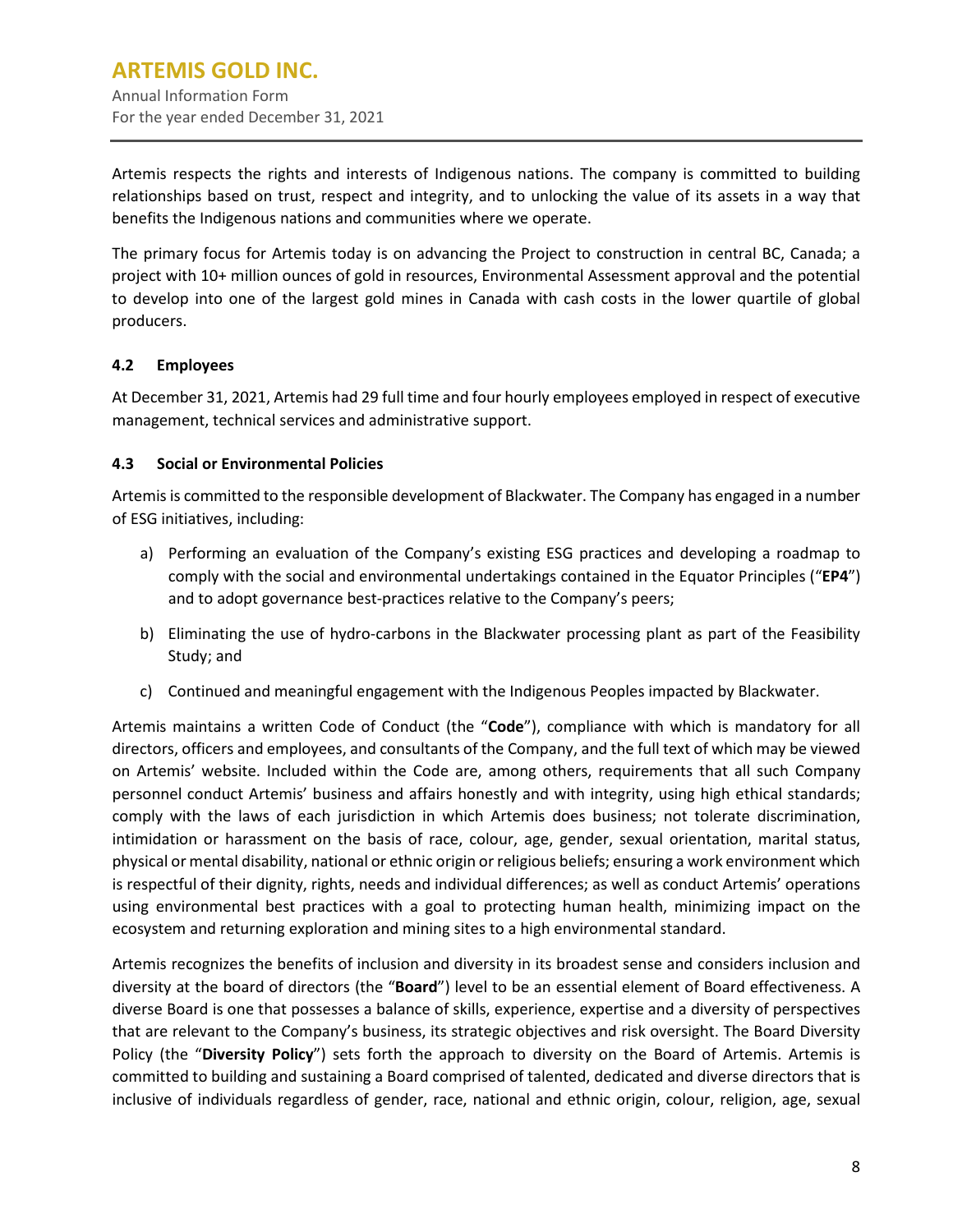Annual Information Form For the year ended December 31, 2021

orientation, marital and family status and physical or mental disabilities. Artemis views inclusion and diversity on the Board as leading to a better understanding of opportunities, issues and risks; enabling stronger decision-making; and ultimately improving our performance and ability to provide strategic oversight and maximize shareholder value. While all director appointments are based on merit to complement and expand on the skills, experience and expertise of the Board as a whole, the Board also seeks to achieve a mix of members who represent a broad diversity of backgrounds and perspectives. The Board's Nominating and Corporate Governance Committee (the "**NCGC**") may from time to time consider adopting measurable objectives for achieving diversity on the Board, including gender and minority diversity, and recommend such objectives to the Board for adoption. When selecting and presenting candidates to the Board for appointment, the NCGC considers not only the skills, experience and expertise of a candidate, but also, geography, age, gender, and ethnicity and aboriginal status. Any search firm engaged to assist the Board or a committee of the Board in identifying candidates for appointment to the Board will be specifically directed to include diverse candidates generally, and multiple female candidates in particular. The NCGC will review and monitor the implementation of this Diversity Policy on an annual basis to ensure its effectiveness and will report the results of its review to the Board. As part of its review, the NCGC may recommend revisions to the Diversity Policy to the Board for its approval.

## <span id="page-11-0"></span>**4.4 Cycles**

Artemis' mineral exploration activities may be subject to seasonality due to adverse weather conditions including, without limitation, inclement weather, frozen ground and restricted access due to snow, ice or other weather-related factors. In addition, the mining and mineral exploration business is subject to global economic cycles affecting, among other things, raw material costs, supply chain issues and the marketability and price of gold and silver products in the global marketplace.

## <span id="page-11-1"></span>**4.5 Specialized Skill and Knowledge**

Various aspects of Artemis' business require specialized skills and knowledge. Such skills and knowledge include, but are not limited to, the areas of exploration and development, geology, drilling, permitting metallurgy, logistical planning, and accommodation and implementation of exploration programs, as well as legal compliance, finance and accounting. The Company expects to rely upon various legal and financial advisors, consultants and others in the operation and management of its business, including consultants holding exploration and development expertise. See "*Risk Factors – Dependence on Key Individuals*".

## <span id="page-11-2"></span>**5 RISK FACTORS**

The business and operations of Artemis are speculative due to the high-risk nature of its business, which is the exploration of mineral properties. The risks listed below are not the only risks and uncertainties that Artemis faces. Additional risks and uncertainties not presently known to Artemis or that Artemis currently considers immaterial may also materially impair its business. These risk factors could materially affect Artemis' business, financial condition and future operating results and could cause actual events to differ materially from those described in forward-looking statements relating to the Company.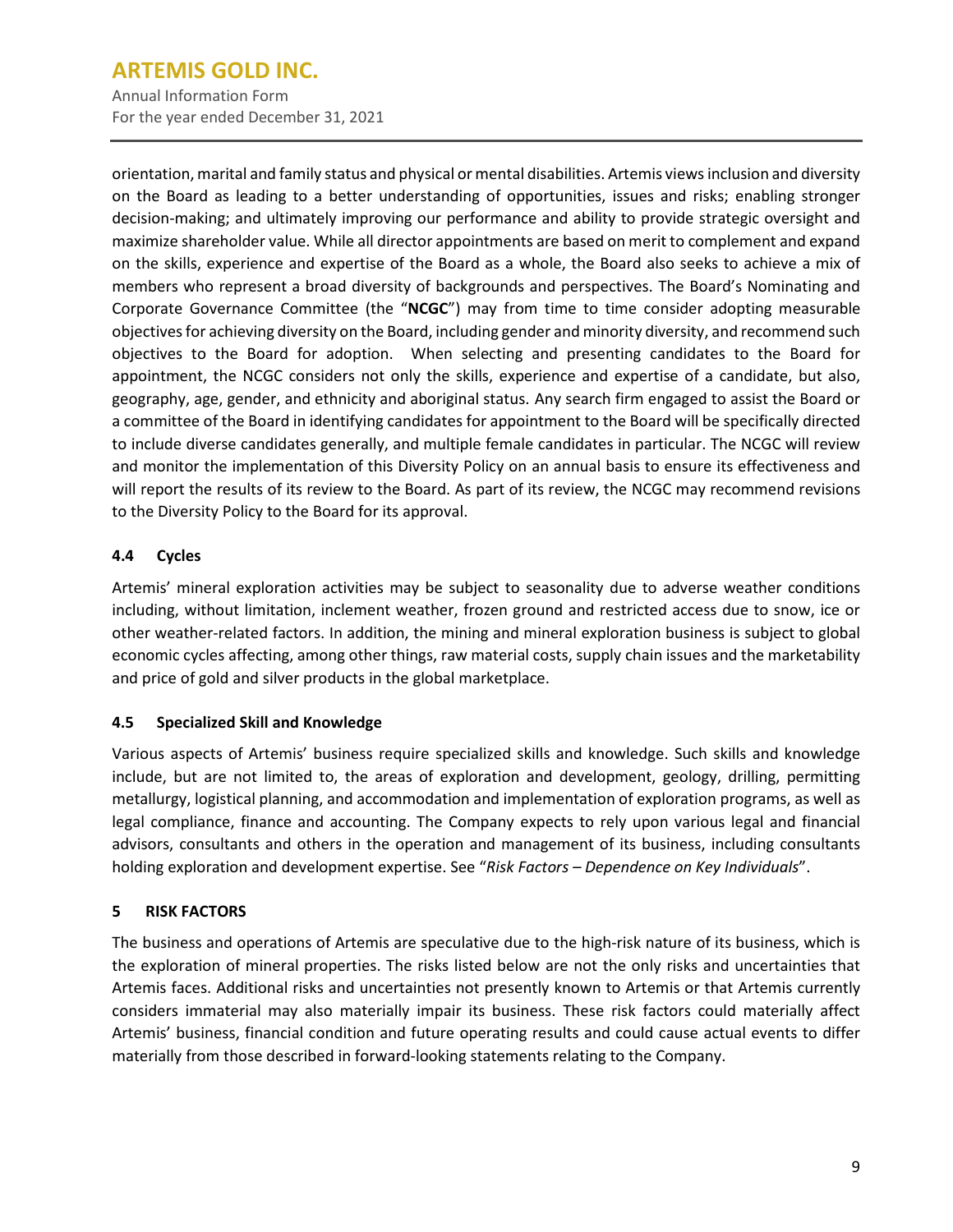If any of the following risks occur, Artemis' business, financial condition and operating results could be materially adversely affected.

## <span id="page-12-0"></span>**5.1 Risks Related to the Business of Artemis**

## 5.1.1 The Development of our Properties will be Subject to all of the Risks Associated with Establishing New Mining Operations

Development of our mineral properties requires the construction and operation of mines, processing plants and related infrastructure. As a result, we are and will continue to be subject to all of the risks associated with establishing new mining operations, including:

- the timing and cost, which can be considerable, of the construction of mining and processing facilities;
- the availability and cost of skilled labour, mining equipment and principal supplies needed for operations;
- the availability and cost of appropriate smelting and refining arrangements;
- the need to obtain and maintain necessary environmental and other governmental approvals and permits;
- the availability of funds to finance construction and development activities;
- potential opposition from non-governmental organizations, First Nations, environmental groups, local groups or other stakeholders which may delay or prevent development activities; and
- potential increases in construction and operating costs due to changes in the cost of labour, fuel, power, materials and supplies.

The costs, timing and complexities of developing our projects may be greater than anticipated because the majority ofsuch property interests are not located in developed areas, and, as a result, our property interests may not be served by appropriate road access, water and power supply and other support infrastructure. Cost estimates may increase as more detailed engineering work is completed on a project. It is common in new mining operations to experience unexpected costs, problems and delays during construction, development and mine start-up. Accordingly, we cannot provide assurance that our activities will result in profitable mining operations at our mineral properties.

## 5.1.2 Fluctuations in precious metal prices

The estimates and valuations of the Company's potential future revenues depend in part on the market pricesfor gold and silver. Precious metal pricesfluctuate widely and are affected by numerousfactors beyond the Company's control including central bank lending, sales and purchases of gold, producer hedging activities, expectations of inflation, the level of demand for gold and silver as an investment, speculative trading, the relative exchange rate of the U.S. dollar with other major currencies, interest rates, global and regional demand, political and economic conditions and uncertainties, industrial and jewelry demand, production costs in major gold and silver producing regions and worldwide production levels. The aggregate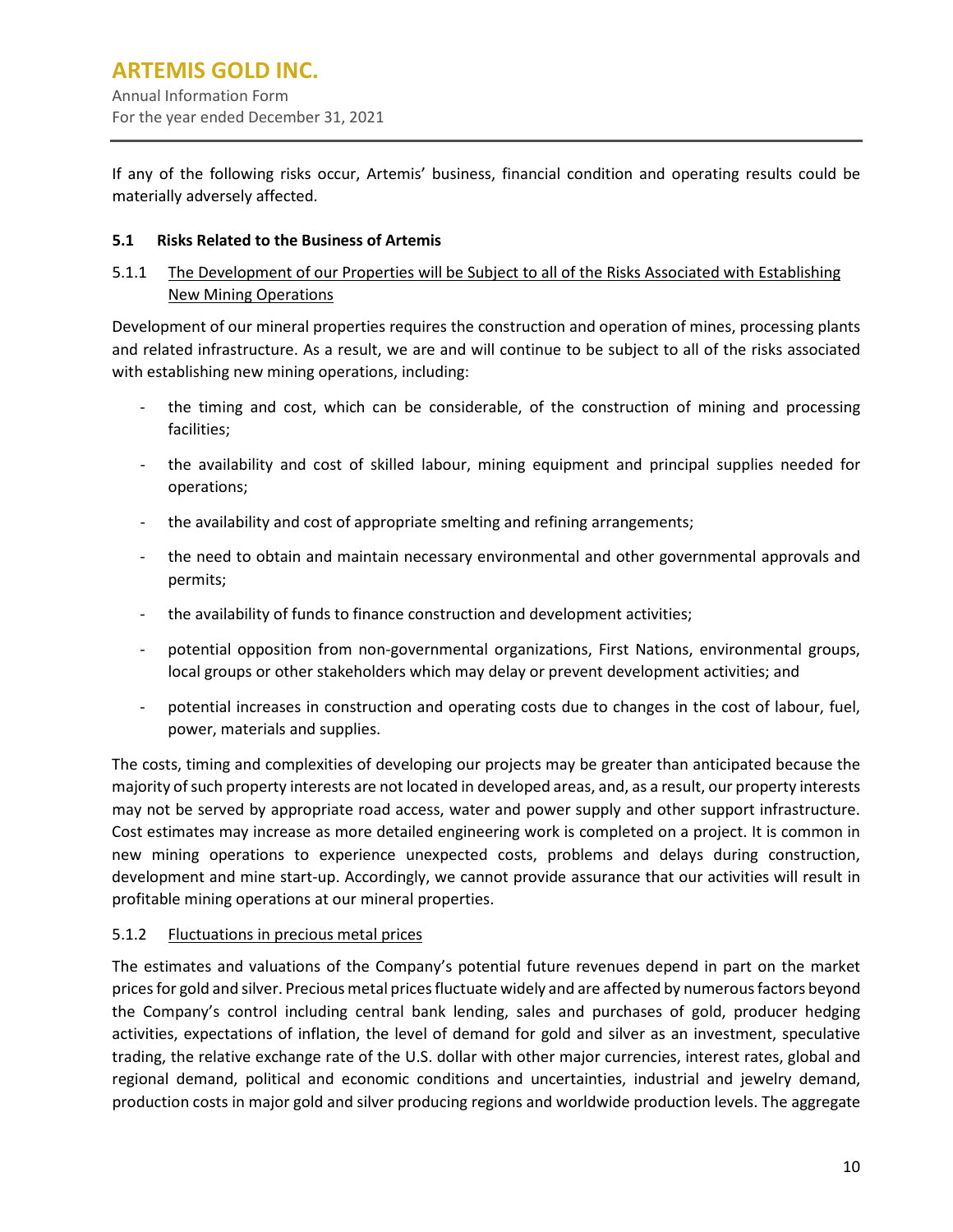effect of these factors is impossible to predict with accuracy. The Company, under the terms of the PLF, will be required to enter into minimum levels of gold hedging and may from time to time enter into additional hedging instruments to further manage Blackwater's exposure to gold price risk.

5.1.3 We may be unable to satisfy our commitments under the Gold Stream Agreement and Silver Stream Agreement and failure to do so may have a material and adverse effect on the Company

Our ability to make deliveries under the Silver Stream Agreement and Gold Stream Agreement is dependent on our ability to successfully achieve steady-state production at the Blackwater Project, as well as the Company's financial condition and operating performance, which are subject to prevailing economic and competitive conditions and to certain financial, business, legislative, regulatory and other factors beyond our control.

If our cash flows and capital resources are insufficient, we could face substantial liquidity problems and could be forced to reduce or delay investment and capital expenditures or to dispose of material assets or operations, or seek additional debt or equity capital. We may not be able to effect any such alternative measures on commercially reasonable terms or at all and, even if successful, those alternatives may not allow us to meet our delivery obligations under the Silver Stream Agreement and Gold Stream Agreement. Failure to otherwise fulfill our commitments under these agreements could result in adverse impacts on our business.

If metal prices improve over time, the Silver Stream Agreement and Gold Stream Agreement may reduce our ability to sell our resources later at higher market prices due to our obligations under these agreements

## 5.1.4 The Silver Stream Agreement and Gold Stream Agreement contain restrictive covenants that may limit our ability to operate our business.

The restrictive covenants contained in the Silver Stream Agreement and Gold Stream Agreement could have adverse consequences on our business, including: limiting our ability to obtain additional financing for working capital, capital expenditures, exploration and development, debt service requirements, acquisitions and general corporate or other purposes; restricting our flexibility and discretion to operate our business; limiting our ability to adjust to changing market conditions; making us vulnerable in a downturn in general economic conditions; and making us unable to make expenditures that are important to our growth and strategies. The restrictive covenants contained in the Silver Stream Agreement and Gold Stream Agreement may limit our operating flexibility and could prevent us from taking advantage of business opportunities. Our failure to comply with these covenants may result in an event of default. If such event of default is not cured or waived, we may suffer adverse effects on our operations, business or financial condition.

## 5.1.5 Actual Capital Costs, Operating Costs and Expenditures, Production Schedules and Economic Returns may Differ Significantly from those we have Anticipated

Our expected capital costs, operating costs and expenditures, production schedules, economic returns and other projections for the Blackwater Project which are contained in the Feasibility Study are based on assumed or estimated future metals prices, cut-off grades, operating costs, capital costs and expenditures and other factors that each may prove to be inaccurate. Therefore, the Feasibility Study may prove to be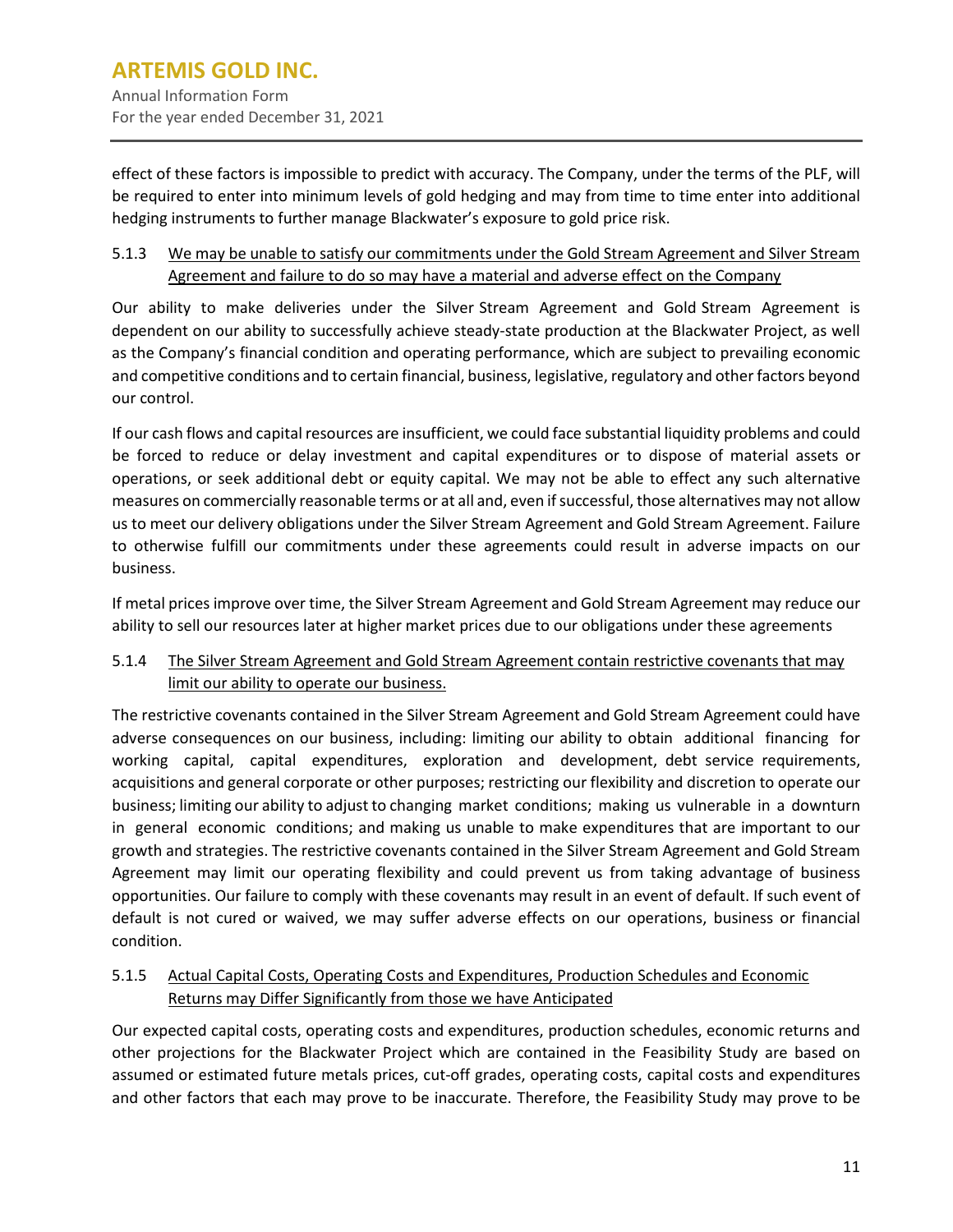Annual Information Form For the year ended December 31, 2021

unreliable if the assumptions or estimates do not reflect actual facts and events. For example, significant declines in market prices for precious metals or extended periods of inflation would have an adverse effect on the economic projections set forth in the Feasibility Study. Any material reductions in estimates of mineralization or increases in capital costs and expenditures, or in our ability to maintain a projected budget or renew a particular mining permit, could also have a material adverse effect on projected production schedules and economic returns, as well as on our overall results of operations or financial condition. There is also a risk that rising costs for labour and material could have an adverse impact on forecasted construction costs and that shortages of labour and material could have a negative impact on any mine development schedule. An increase in any of these costs, or a lack of availability of commodities and goods, may have an adverse impact on our financial condition and results of operations. We may be required to seek additional debt or equity capital in order to fund the development of the Blackwater Project and we may not be able to access capital on commercially reasonable terms or at all and, even if successful, we may not be able to raise enough capital to allow us to fully fund the capital costs required to complete construction at the Blackwater Project.

## 5.1.6 There is Uncertainty Relating to Production Estimates

We have prepared estimates of future production and future production costs for the Blackwater Project. No assurance can be given that production estimates will be achieved. These production estimates are based on, among other things: the accuracy of reserve estimates; the accuracy of assumptions; metallurgical characteristics; and the accuracy of estimated rates and costs of mining and processing. Actual production may vary from estimates for a variety of reasons, including, among other things: actual ore mined varying from estimates of grade, tonnage, dilution, metallurgical and other characteristics; short-term operating factors relating to the ore reserves, such as the need for sequential development of ore bodies and the processing of new or different ore grades; risk and hazards associated with mining; natural phenomena, such as inclement weather conditions, underground floods, earthquakes, pit wall failures and cave-ins; and unexpected labour shortages or strikes. Failure to achieve production estimates could have an adverse impact on our future cash flows, earnings, results of operations and financial condition.

#### 5.1.7 Mineral Resource and Reserve Calculations are Only Estimates

Any figures presented for mineral resources in this AIF or documents incorporated by reference herein, any figures for mineral resources which may be presented in the future or any figures for mineral reserves that may be presented by us in the future are and will only be estimates. There is a degree of uncertainty attributable to the calculation of mineral reserves and mineral resources. Until mineral reserve estimates or mineral resource estimates are actually mined and processed, the quantity of metal and grades must be considered as estimates only and no assurances can be given that the indicated levels of metals will be produced. In making determinations about whether to advance any of our projects to development, we must rely upon estimated calculations as to the mineral resources and grades of mineralization on our properties.

The estimating of mineral reserves and mineral resources is a subjective process that relies on the judgment of the persons preparing the estimates. The process relies on the quantity and quality of available data and is based on knowledge, mining experience, analysis of drilling results and industry practices. Valid estimates made at a given time may significantly change when new information becomes available. By their nature, mineral resource estimates are imprecise and depend, to a certain extent, upon analysis of drilling results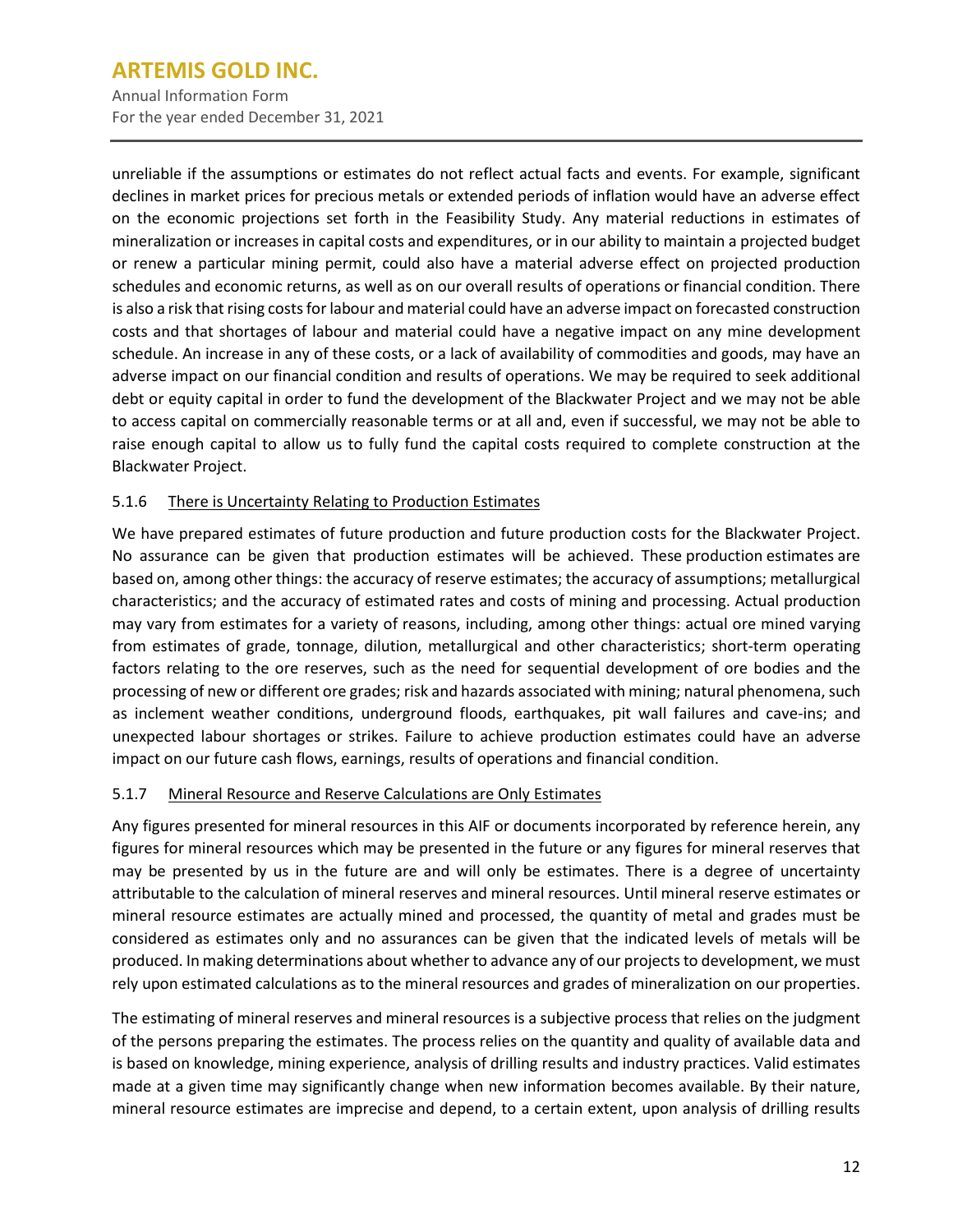Annual Information Form For the year ended December 31, 2021

and statistical inferences that may ultimately prove to be inaccurate. Estimated mineral reserves or mineral resources may have to be recalculated based on changes in mineral prices, further exploration or development activity or actual production experience. This could materially and adversely affect estimates of the volume or grade of mineralization, estimated recovery rates or other important factors that influence mineral reserve or resource estimates. The extent to which resources may ultimately be reclassified as proven or probable mineral reserves is dependent upon the demonstration of their profitable recovery. Any material changes in mineral resource estimates and grades of mineralization will affect the economic viability of placing a property into production and a property's return on capital. We cannot provide assurance that mineralization can be mined or processed profitably.

Our mineral resource estimates have been determined and valued based on assumed future metal prices, cut-off grades, operating costs and other assumptions that may prove to be inaccurate. Extended declines in market pricesfor gold and silver may render portions of our mineralization uneconomic and result in reduced reported mineral resources, which in turn could have a material adverse effect on our results of operations or financial condition. We cannot provide assurance that mineral recovery rates achieved in small scale tests will be duplicated in large scale tests under on-site conditions or in production scale. A reduction in any resources that may be estimated by us in the future could have an adverse impact on our future cash flows, earnings, results of operations and financial condition.

No assurances can be given that any mineral resource estimates for the Blackwater Project will ultimately be reclassified as proven or probable mineral reserves. The failure to establish proven and probable mineral reserves could restrict our ability to successfully implement our strategies for long-term growth and may impact future cash flows, earnings, results of operation and financial condition.

## 5.1.8 Uncertainty Exists Related to Mineral Resources

There is a risk that inferred mineral resources referred to in this AIF cannot be converted into measured or indicated mineral resources as there may be limited ability to assess geological continuity. In addition, there is no assurance that any mineral resources will, as a result of continued exploration, be determined to have sufficient geological continuity so as to be upgraded to constitute proven and probable mineral reserves.

#### 5.1.9 Depletion of Mineral Reserves

Given that mines have limited lives based on proven and probable mineral reserves, we must continually replace and expand our mineral resources and mineral reserves at the Blackwater Project and discover, develop or acquire mineral reserves for production.

Our ability to maintain or increase our annual production of gold will depend in significant part on our ability to expand mineral reserves or develop or acquire new mineral reserves and mineral resources. Exploration is inherently speculative, is frequently unsuccessful and involves many risks. There is a risk that depletion of reserves will not be offset by discoveries or acquisitions.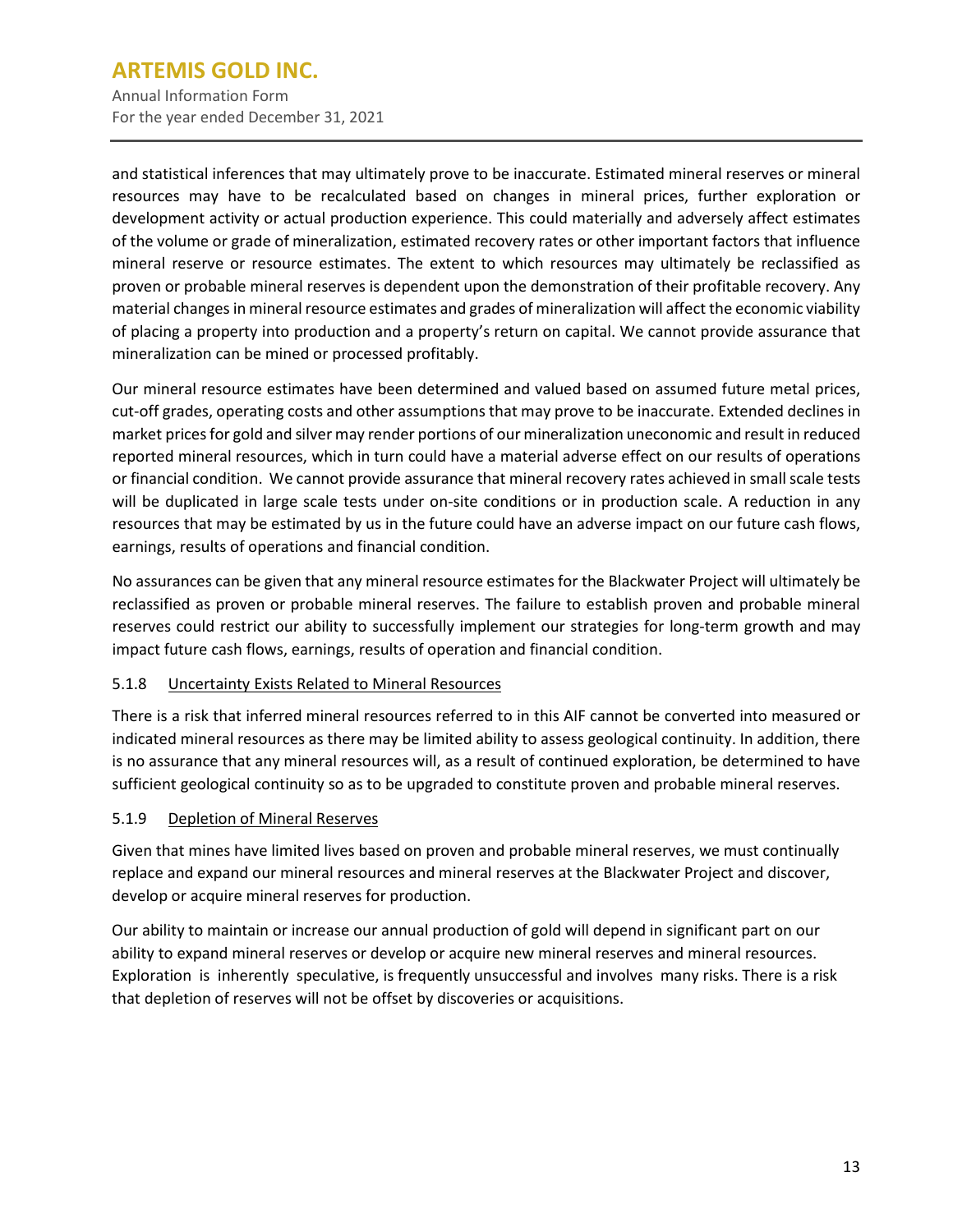## 5.1.10 We have a History of Negative Operating Cash Flow and a Significant Accumulated Deficit. We May Continue to Incur Losses and May Experience Negative Operating Cash Flow for the Foreseeable Future

We have incurred net losses in each fiscal year since our inception. For the year ended December 31, 2021, we had a net loss of \$13,710,752.

There can be no assurance that we will generate any revenues or achieve profitability or that the Blackwater Project will generate earnings, operate profitably or provide a return on investment in the future. Our business strategies may not be successful and we may not be profitable in any future period. There can be no assurance that the underlying assumed levels of expenses will prove to be accurate. There can be no assurance that significant additional losses will not occur in the near future or that we will be profitable in the future. Our operating expenses and capital expenditures may increase in subsequent years as consultants, personnel and equipment associated with advancing exploration, development and commercial production of our properties are added.

The amount and timing of expenditures will depend on the progress of ongoing exploration and development, the results of consultants' analyses and recommendations, the rate at which operating losses are incurred, the execution of any joint venture agreements with strategic partners, our acquisition of additional properties and other factors, many of which are beyond our control.

To the extent that we have negative cash flow in future periods, we may need to allocate a portion of our cash reserves to fund such negative cash flow. We may also be required to raise additional funds through the issuance of equity or debt securities. There can be no assurance that additional capital or other types of financing will be available when needed or that these financings will be on terms favourable to us.

## 5.1.11 Project Loan Facility

As noted elsewhere in this AIF, the Company has executed a commitment letter relating to the PLF that will provide a framework for the negotiation and entering into of a debt facility, but no definitive documentation governing the definitive terms of the PLF have been executed. Accordingly, there is no guarantee that the terms of the definitive debt documentation relating to the PLF will match the current understanding of the parties as reflected in the commitment letter, or that the Company will ever enter into the PLF.

#### 5.1.12 Investment in Velocity

In recent years, the securities markets have experienced a high level of price and volume volatility, and the market price of securities of many companies have experienced wide fluctuations which have not necessarily been related to the operating performance, underlying asset values or prospects of such companies. There can be no assurance that such fluctuations will not affect the price of Velocity's securities.

#### 5.1.13 Limited Business History

Artemis has a short history of operations and has no history of earnings. The likelihood of success of Artemis must be considered in light of the problems, expenses, difficulties, complications and delays frequently encountered in connection with the establishment of any business. There is no assurance that funding will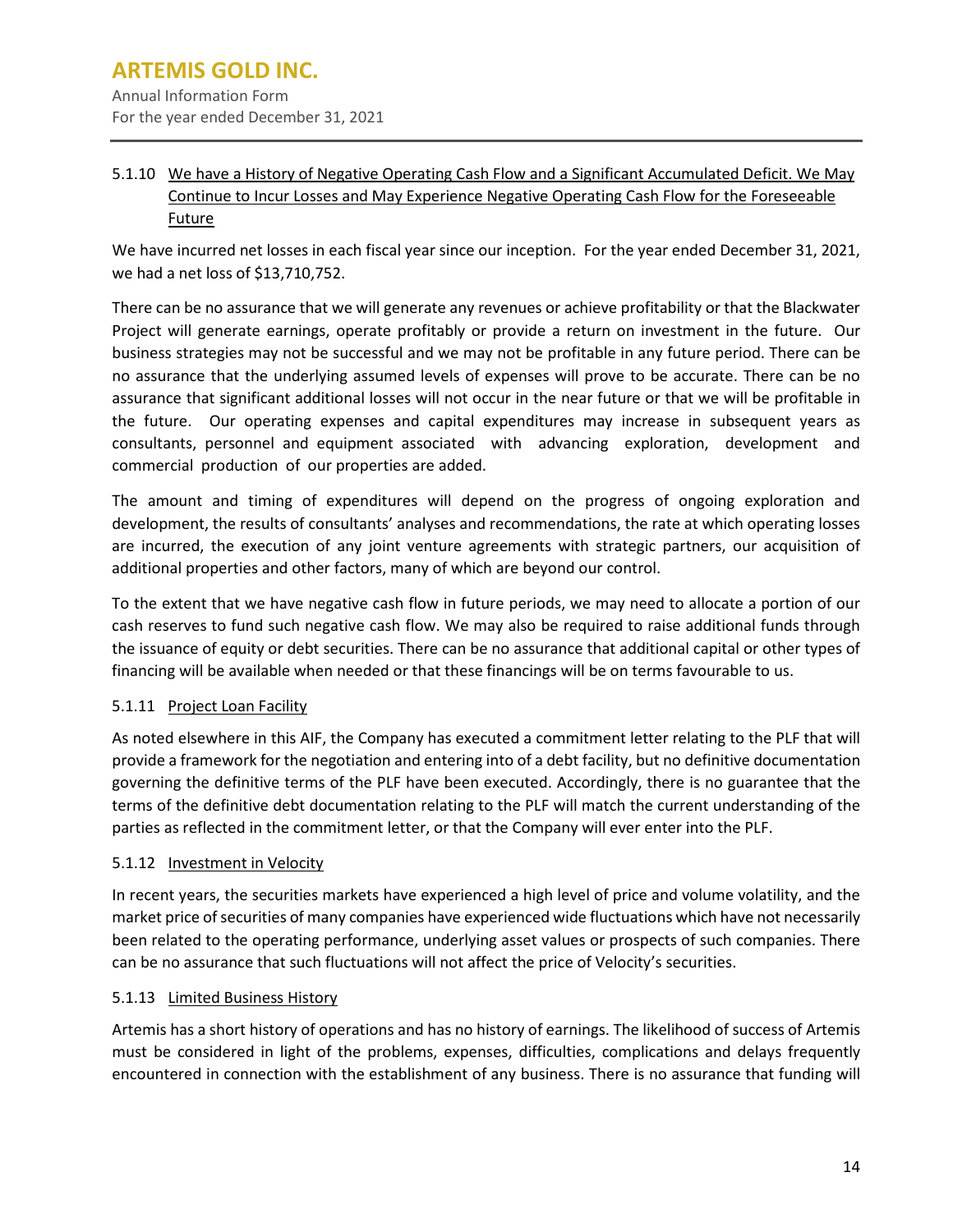be available to Artemis when needed. There is also no assurance that Artemis can generate revenues, operate profitably, or provide a return on investment, or that it will successfully implement its plans.

## 5.1.14 Risk of Unknown Pollution

Exploration and mining operations incur risks of releases to soil, surface water and groundwater of metals, chemicals, fuels, liquids having acidic properties and other contaminants. In recent years, regulatory requirements and improved technology have significantly reduced those risks. However, those risks have not been eliminated, and the risk of environmental contamination from present and past exploration or mining activities exists for mining companies. Companies may be liable for environmental contamination and natural resource damages relating to properties that they currently own or operate or at which environmental contamination occurred while or before they owned or operated the properties. No assurance can be given that potential liabilities for such contamination or damages caused by past activities at Artemis' mineral properties do not exist.

## 5.1.15 Artemis Indemnity Risk

Pursuant to the Arrangement with St Barbara, Artemis has indemnified St Barbara and Atlantic, and their respective directors, officers, employees and agents, from certain claims and losses, including claims and losses relating to taxes.

Any liability related to taxes cannot be determined for certain at this time because Atlantic's tax liability will depend on factors including, but not limited to, deductions or credits available to Atlantic such as loss carry forwards in the taxation year of Atlantic that includes the distribution of Common Shares. A successful indemnification claim against Artemis could have a material adverse effect on Artemis.

#### 5.1.16 Acquisitions and Joint Ventures

From time to time Artemis will evaluate opportunities to acquire or enter into a joint venture in respect of mining assets and businesses. These acquisitions and joint ventures may be significant in size, such as the Acquisition of Blackwater, may change the scale of Artemis' business and may expose it to new geographic, political, operating, financial and geological risks. Artemis' success in its acquisition and joint venture activities will depend on its ability to identify suitable acquisition and joint venture candidates and partners, acquire or enter into a joint venture with them on acceptable terms and integrate their operations successfully with those of Artemis. Any acquisitions or joint ventures would be accompanied by risks, such as the difficulty of assimilating the operations and personnel of any acquired companies; the potential disruption of Artemis' ongoing business; the inability of management to maximize the financial and strategic position of Artemis through the successful incorporation of acquired assets and businesses or joint ventures; additional expenses associated with amortization of acquired intangible assets; the maintenance of uniform standards, controls, procedures and policies; the impairment of relationships with employees, customers and contractors as a result of any integration of new management personnel; dilution of Artemis' present shareholders or of its interests in its subsidiaries or assets as a result of the issuance of shares to pay for acquisitions or the decision to grant earning or other interests to a joint venture partner; and the potential unknown liabilities associated with acquired assets and businesses. There can be no assurance that Artemis would be successful in overcoming these risks or any other problems encountered in connection with such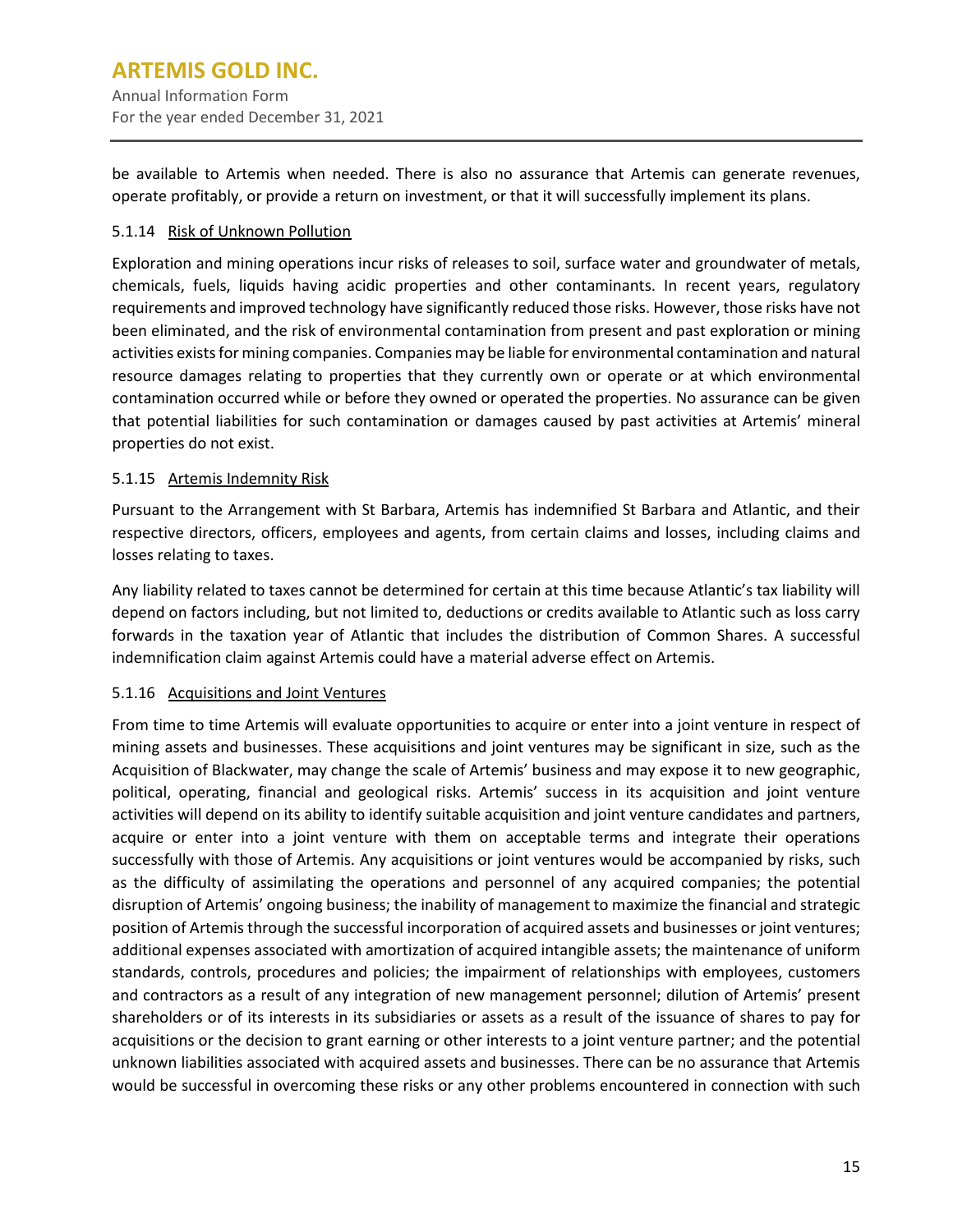acquisitions or joint ventures. There may be no right for shareholders to evaluate the merits or risks of any future acquisition or joint venture undertaken except as required by applicable laws and regulations.

## 5.1.17 COVID-19 and Other Health Crises

Artemis' business, operations and financial condition could be materially and adversely affected by the outbreak of epidemics or pandemics or other health crises, including the current COVID-19 pandemic. To date, there have been a large number of restrictions, business closures, quarantines and a reduction in various activities globally. The pandemic has resulted in travel, gathering and other public health restrictions. While these effects are expected to be temporary, the duration of the various disruptions to businesses locally and internationally and the related financial and other impacts cannot be reasonably estimated at this time. Such public health crises can result in volatility and disruptions in the supply and demand for gold and other minerals, global supply chains and financial markets, as well as declining trade and market sentiment and reduced mobility of people, all of which could affect commodity prices, interest rates, credit ratings, credit risk, share prices and inflation. The risks to Artemis of such public health crises also include risks to employee health and safety, additional slowdowns or temporary suspensions of operations in geographic locations impacted by an outbreak, increased labor, transportation and fuel costs, regulatory changes, political or economic instabilities or civil unrest. At this point, the extent to which COVID-19 may impact Artemis is uncertain and these factors are beyond Artemis' control. Any increase in the severity of the pandemic or future outbreaks of COVID-19 and COVID-19 variants, particularly in British Columbia, could have a material adverse effect on Artemis' business, results of operations and financial condition.

#### 5.1.18 Social and Environmental Activism

There is an increasing level of public concern relating to the effects of mining on the natural landscape, in communities and on the environment. Certain non-governmental organizations, public interest groups and reporting organizations ("**NGOs**") who oppose resource development can be vocal critics of the mining industry. In addition, there have been many instances in which local community groups have opposed resource extraction activities, which have resulted in disruption and delays to the relevant operation. While Artemis seeks to operate in a socially responsible manner and believes it has good relationships with local communities in the regions in which it operates, NGOs or local community organizations could direct adverse publicity against and/or disrupt the operations of Artemis in respect of one or more of its properties, regardless of its successful compliance with social and environmental best practices, due to political factors, activities of unrelated third parties on lands in which Artemis has an interest or Artemis' operations specifically. Any such actions and the resulting media coverage could have an adverse effect on the reputation and financial condition of Artemis or its relationships with the communities in which it operates, which could have a material adverse effect on Artemis' business, financial condition, results of operations, cash flows or prospects.

#### 5.1.19 First Nations Land Claims

Certain of Artemis' mineral properties may now or in the future be the subject of First Nations land claims. The legal nature of First Nations land claims is a matter of considerable complexity. The impact of any such claim on Artemis' interest in its mineral properties cannot be predicted with any degree of certainty and no assurance can be given that a broad recognition of First Nations rights in the areas in which Artemis' mineral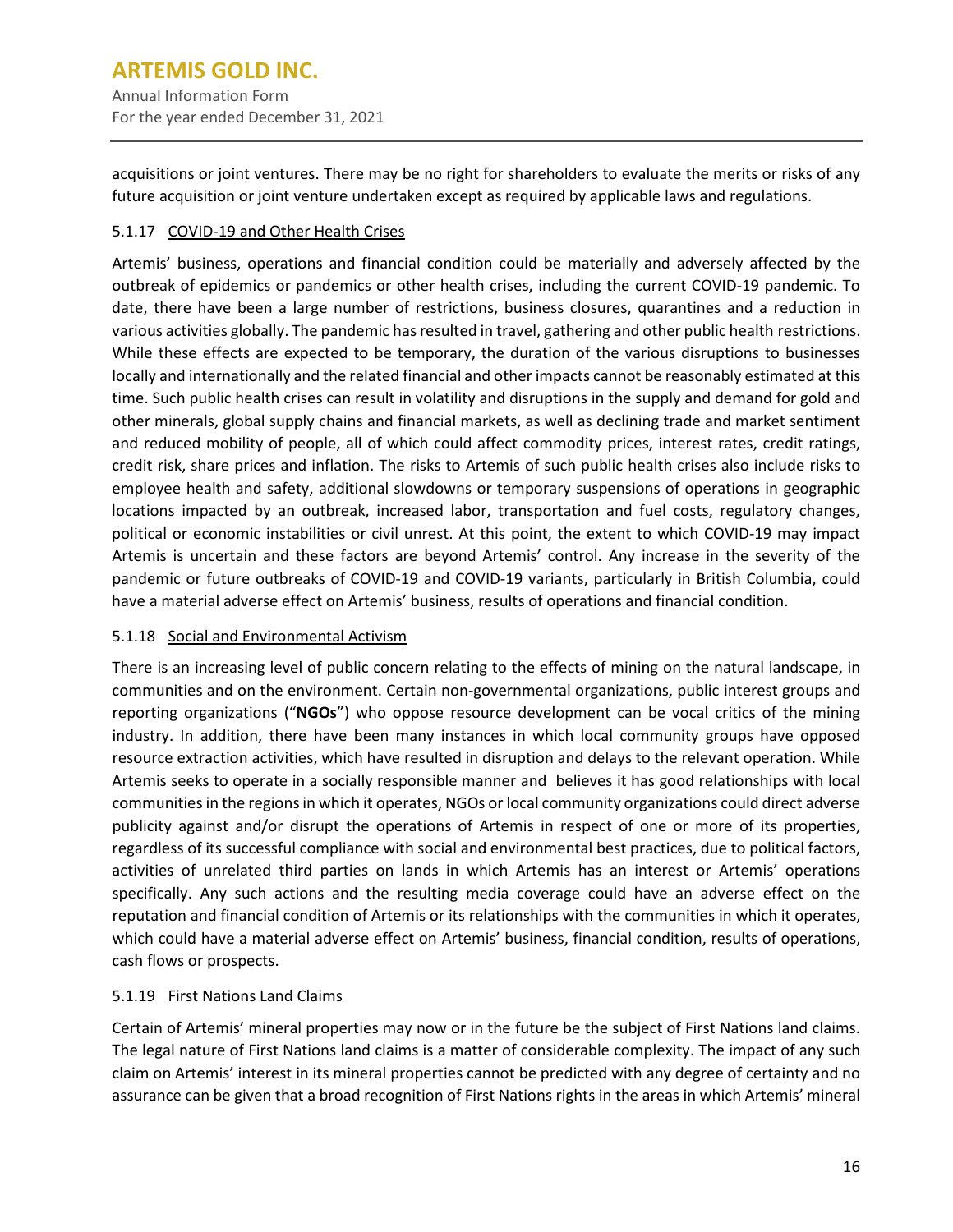properties are located, by way of negotiated settlements or judicial pronouncements, would not have an adverse effect on Artemis' activities. In addition, there is no assurance that Artemis will be able to maintain practical working relationships with First Nations which would allow it to ultimately develop Artemis' mineral properties.

## 5.1.20 Factors Beyond the Control of Artemis

The potential profitability of mineral properties is dependent upon many factors beyond Artemis' control. For instance, prices of and markets for minerals are unpredictable, highly volatile, potentially subject to governmental fixing, pegging and/or controls and respond to changes in domestic, international, political, social and economic environments. Another factor is that rates of recovery of minerals from mined ore (assuming that such mineral deposits are known to exist) may vary from the rate experienced in tests and a reduction in the recovery rate will adversely affect profitability and, possibly, the economic viability of a property. Profitability also depends on the costs of operations, including costs of labour, equipment, electricity, environmental compliance or other production inputs. Such costs will fluctuate in ways Artemis cannot predict and are beyond Artemis' control, and such fluctuations will impact on profitability and may eliminate profitability altogether. Additionally, due to worldwide economic uncertainty, the availability and cost of funds for development and other costs have become increasingly difficult, if not impossible, to project. These changes and events may materially affect the financial performance of Artemis.

The mining industry is intensely competitive and there is no assurance that, even if commercial quantities of a mineral resource are discovered, a profitable market will exist for the sale of the same. There can be no assurance that metal prices will be such that Artemis' properties can be mined at a profit. Factors beyond the control of Artemis may affect the marketability of any minerals discovered. The supply of, and demand for, Artemis' principal products and exploration targets, gold, is affected by variousfactors, including political events, global or regional consumption patterns, speculative activities, expectations for inflation, economic conditions and production costs. We cannot predict the effect of these factors on gold prices. The price of gold, silver and other metals has fluctuated widely in recent years. Future price declines could cause commercial production to be impracticable, thereby having a material adverse effect on Artemis' business, financial condition and result of operations. Moreover, the ability of Artemis to fund its activities and the valuation of investor companies will depend significantly upon the market price of precious and other metals. The effect of these factors, individually or in the aggregate, is impossible to predict with accuracy.

Future production, if any, from our mining properties is dependent on gold prices that are adequate to make these properties economic. A sustained period of declining gold and other metal prices would adversely affect our financial performance, financial position, results of operations and trading value of our securities.

#### 5.1.21 Artemis' Proposed Operations Will Require Access to Adequate Infrastructure

Mining, processing, development and exploration activities depend, to one degree or another, on adequate infrastructure. Reliable roads, bridges, power sources and water supply are important determinants which affect capital and operating costs. Unusual or infrequent weather phenomena, terrorism, sabotage, government or other interference in the maintenance or provision of such infrastructure could adversely affect Artemis' operations, financial condition and results of operations.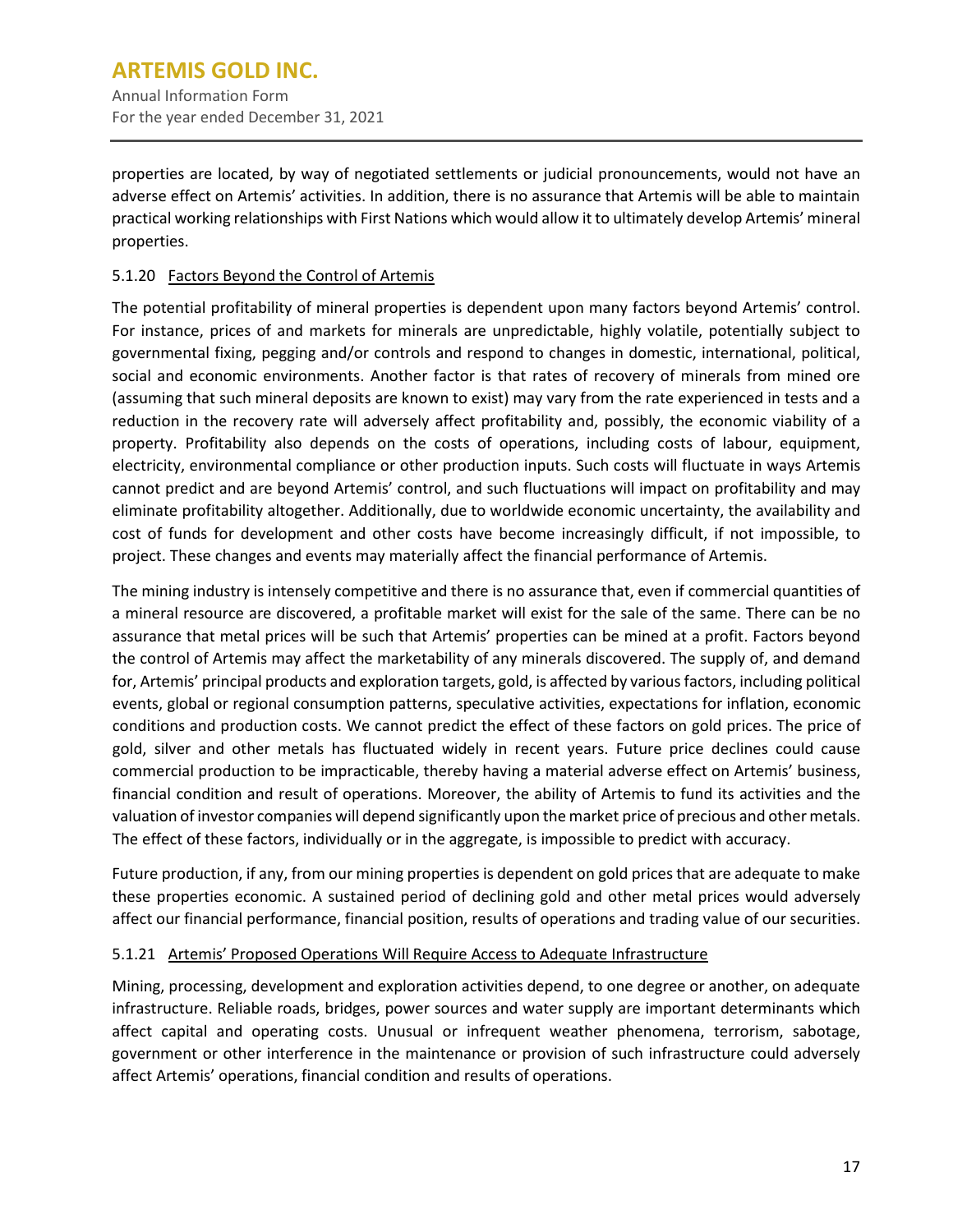Annual Information Form For the year ended December 31, 2021

#### 5.1.22 Regulatory Requirements

The current or future operations of Artemis, including development activities and possible commencement of production on its properties, requires permits from various federal and local governmental authorities, and such operations are and will be governed by laws and regulations governing prospecting, development, mining, production, taxes, labour standards, occupational health, waste disposal, toxic substances, land use, environmental protection, mine safety and other matters. Companies engaged in the development and operation of mines and related facilities generally experience increased costs and delays in production and other schedules as a result of the need to comply with the applicable laws, regulations and permits. There can be no assurance that all permits which Artemis may require for the development and construction of mining facilities and conduct of mining operations will be obtainable on reasonable terms or that such laws and regulations would not have an adverse effect on any mining project which Artemis might undertake.

Failure to comply with applicable laws, regulations and permitting requirements may result in enforcement actions including orders issued by regulatory or judicial authorities causing operations to cease or be curtailed, and may include corrective measures requiring capital expenditures, installation of additional equipment or remedial actions. Parties engaged in mining operations may be required to compensate those suffering loss or damage by reason of the mining activities and may have civil or criminal fines or penalties imposed upon them for violation of applicable laws or regulations.

Amendments or changesto current laws, regulations, government policies and permits governing operations and activities of mining companies, or more stringentimplementation thereof, could have a material adverse impact on Artemis and cause increases in costs or require abandonment or delays in the development of new mining properties.

## 5.1.23 Insurance

Artemis' business is capital intensive and subject to a number of risks and hazards, including environmental pollution, accidents or spills, industrial and transportation accidents, labour disputes, changes in the regulatory environment, natural phenomena (such as inclement weather conditions, climate change, earthquakes, pit wall failures and cave-ins) and encountering unusual or unexpected geological conditions. Many of the foregoing risks and hazards could result in damage to, or destruction of, Artemis' mineral properties or future processing facilities, personal injury or death, environmental damage, delays in or interruption of or cessation of their exploration or development activities, delay in or inability to receive necessary regulatory approvals, or costs, monetary losses and potential legal liability and adverse governmental action. Artemis may be subject to liability or sustain loss for certain risks and hazards against which are not or cannot be insured or which Artemis may reasonably elect not to insure because of the cost. This lack of insurance coverage could result in material economic harm to Artemis.

## 5.1.24 Internal Controls

Internal controls over financial reporting are procedures designed to provide reasonable assurance that transactions are properly authorized, assets are safeguarded against unauthorized or improper use, and transactions are properly recorded and reported. A control system, no matter how well designed and operated, can provide only reasonable, and not absolute, assurance with respect to the reliability of financial reporting and financial statement preparation.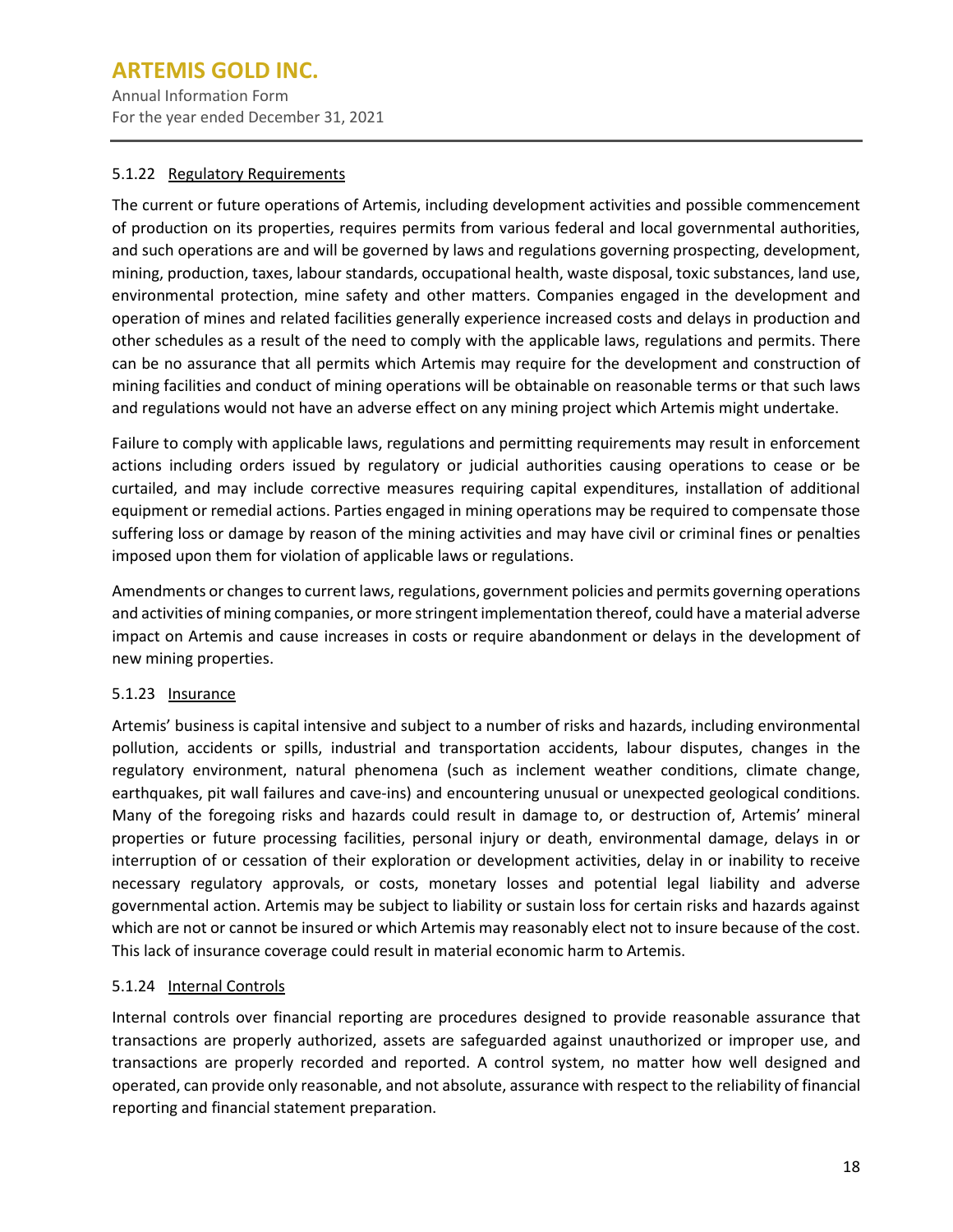Annual Information Form For the year ended December 31, 2021

## 5.1.25 Current Global Financial Condition

Artemis may be required to raise additional funds in the future for the development of its projects and other activities through the issuance of additional equity or debt. Current financial and economic conditions globally have been subject to increased uncertainties. While access to financing has been negatively affected in some instances by these economic uncertainties, within the mining industry, access to financing has been somewhat increased in certain instances. Notwithstanding such trends, these factors, as volatile as they are, may affect the ability of Artemis to obtain equity and/or debt financing in the future and, if obtained, influence the terms available to Artemis. If these increased levels of volatility and market turmoil continue, Artemis may not be able to secure appropriate debt or equity financing. If additional capital is raised by the issuance of shares from the treasury of Artemis, shareholders may suffer dilution. Future borrowings by Artemis may increase the level of financial and interest rate risk to Artemis as Artemis will be required to service future indebtedness.

## 5.1.26 Interest Rates May Increase and May Adversely Affect the Company's Growth and Profitability

Globally, central banks have indicated that they intend to implement increases to the interest rate charged to commercial banks in the short term to combat inflationary pressures. An increase in interest rates could result in a significant increase in future borrowing costs, potentially resulting in a reduced amount available to fund the Company's activities, and could negatively impact the market price of the Company's shares and/or the price of gold and other metals, which could have a material adverse effect on the Company's operations and/or financial condition.

## 5.1.27 Environmental Risks and Hazards

All phases of Artemis' operations are subject to environmental regulation in the jurisdictions in which it operates. These regulations mandate, among other things, the maintenance of air and water quality standards and land reclamation. They also set forth limitations on the handling, transportation, storage and disposal of solid and hazardous waste. Environmental legislation is evolving in a manner which will require stricter standards and enforcement, increased fines and penalties for non-compliance, more stringent environmental assessments of proposed projects and a heightened degree of responsibility for companies and their officers, directors and employees. There is no assurance that future changes in environmental regulation, if any, will not adversely affect Artemis' operations. Environmental hazards may exist on the properties which are unknown to Artemis at present and which have been caused by previous or existing owners or operators of the properties. Reclamation costs are uncertain and planned expenditures estimated by management may differ from the actual expenditures required.

Artemis is not currently insured against most potential environmental liabilities. However, Artemis believes it has adequate insurance coverage for its size and stage of development for certain potential environmental exposures. Artemis will periodically evaluate the cost and coverage of the insurance against certain environmental risks that is available to determine if it would be appropriate to obtain such insurance as Artemis continues to develop. However, there is a risk that insurance against certain environmental risks (including potential liability for pollution and other hazards as a result of the disposal of waste products occurring from exploration and production) may not be available to companies within the industry due to market conditions or other reasons, at that time.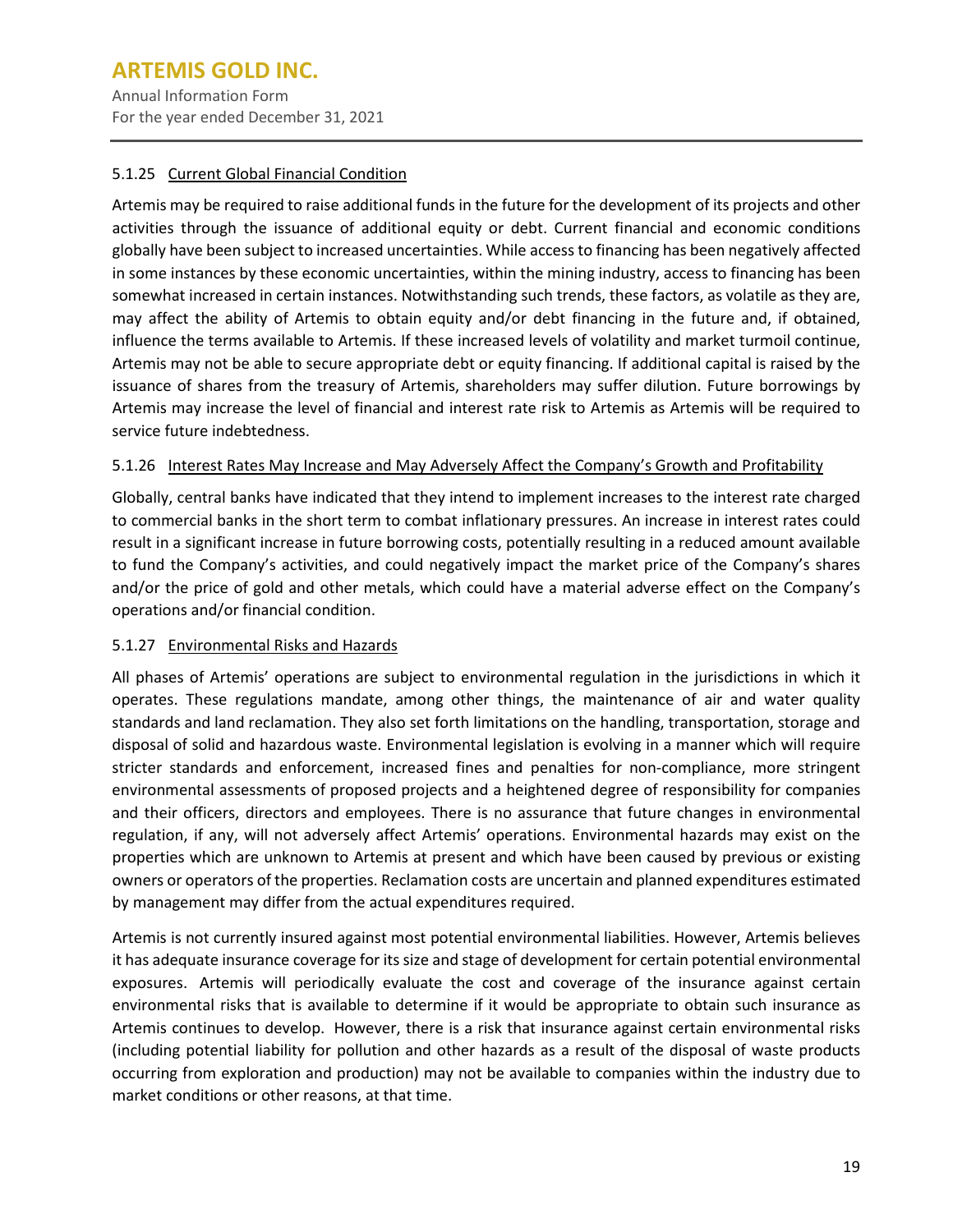Without such insurance, and if Artemis becomes subject to environmental liabilities, the payment of such liabilities could reduce or eliminate its available funds or could exceed the funds Artemis has to pay such liabilities and result in bankruptcy. Should Artemis be unable to fund fully the remedial cost of an environmental problem, Artemis might be required to enter into interim compliance measures pending completion of the required remedy.

## 5.1.28 Climate Change

The Company may increasingly become subject to climate change legislation and treaties at the international, national, state/province and local levels. Regulation relating to emission levels (such as carbon taxes or cap and trade schemes) and energy efficiency is becoming more stringent. This may result in increased cost of compliance with such regulations, as well as an increase in the estimated input costs associated with future operations.

Severe weather, natural disasters, and other climatic phenomena either due to normal variances in weather patterns or due to global climate change such as floods, earthquakes, forest fires or drought pose a material risk to the Company. These risks include, but are not limited to, the dependence upon access to volumes of water that are necessary to operate our planned mine and processing facility, interference with our transportation and supply chain network which may impair our ability to deliver supplies and thereby disrupt planned development, damage to our property or equipment.

The province of British Columbia also currently depends on hydro electric power which in turn, relies on minimum availability of water in order to generate electricity. In the event of prolonged severe drought, this may impact the utility provider's ability and input costs to supply sufficient levels of electricity.

Such events could have other adverse effects on our workforce and on the communities surrounding our mine sites, such as an increased risk of food insecurity, water scarcity and prevalence of disease. In addition, we are at risk of reputational damage if key external stakeholders perceive that we are not adequately responding to or reporting on the threat of climate change.

#### 5.1.29 Litigation Risk

All industries, including the mining industry, are subject to legal claims, with and without merit. Defense and settlement costs can be substantial, even with respect to claims that have no merit.

#### 5.1.30 Costs of Land Reclamation Risk

It is difficult to determine the exact amounts which may be required to complete any land reclamation activities in connection with the properties in which Artemis holds an interest. Reclamation bonds and other forms of financial assurance represent only a portion of the total amount of money that will be spent on reclamation activities overthe life of a mine. Accordingly, it may be necessary to revise planned expenditures and operating plans in order to fund reclamation activities. Such costs may have a material adverse impact upon the financial condition and results of operations of Artemis.

#### 5.1.31 No Assurance of Title to Property

There may be challenges to title to the mineral properties in which Artemis holds an interest. If there are title defects with respect to any properties, Artemis might be required to compensate other persons or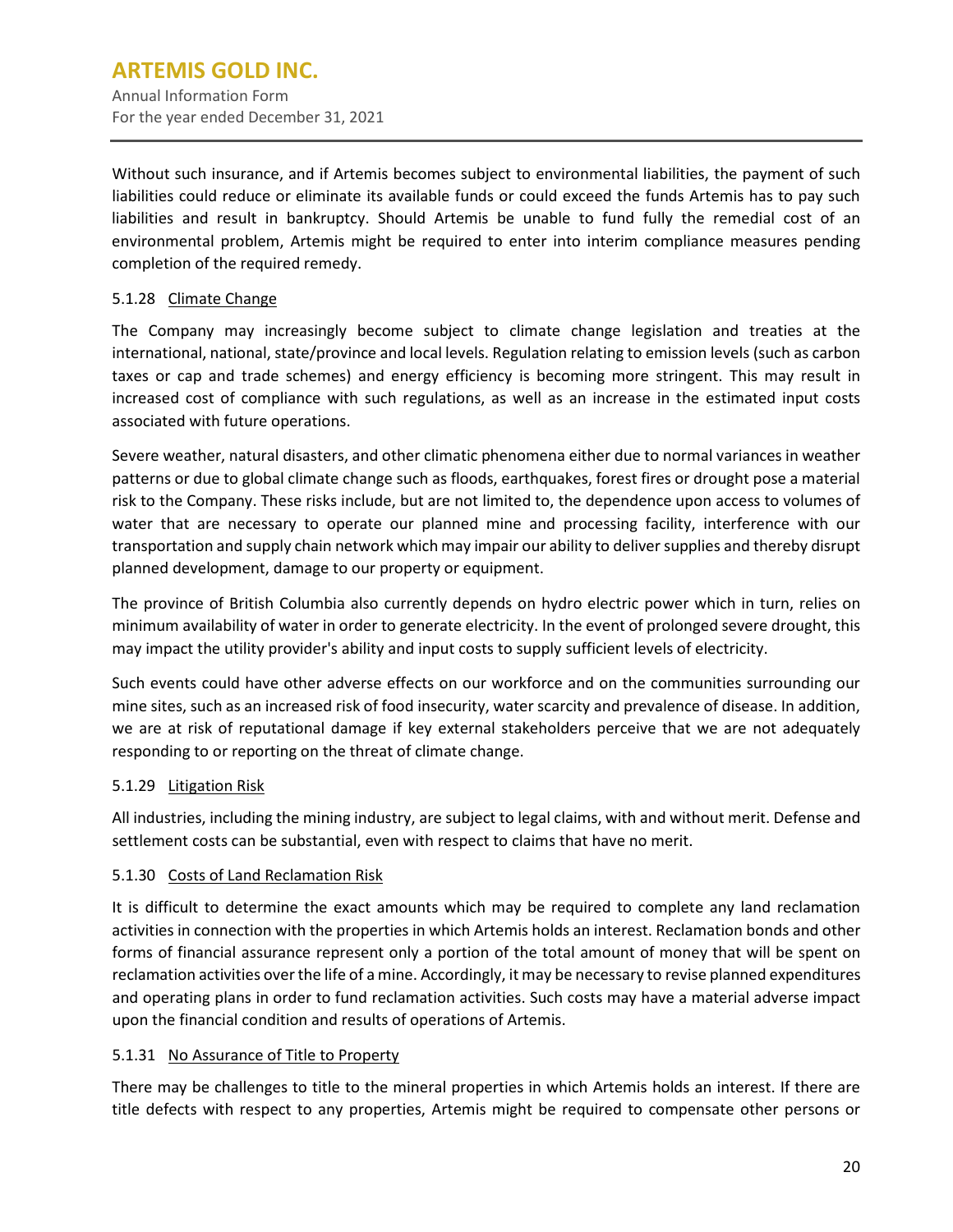perhaps reduce its interest in the affected property. Also, in any such case, the investigation and resolution of title issues would divert management's time from ongoing exploration and development programs.

## 5.1.32 Dependence on Key Individuals

Artemis is dependent on a relatively small number of key personnel, particularly Steven Dean (CEO and Chairman), Chris Batalha (CFO), Jeremy Langford (COO) and Candice Alderson (SVP) the loss of any one of whom could have an adverse effect on Artemis. At thistime, Artemis does not maintain key-person insurance on the lives of any of its key personnel. In addition, while certain of Artemis' officers and directors have experience in the exploration of mineral producing properties, Artemis will remain highly dependent upon contractors and third parties in the performance of its exploration and development activities. There can be no guarantee that such contractors and third parties will be available to carry out such activities on behalf of Artemis or be available upon commercially acceptable terms.

## 5.1.33 Risk of Amendments to Laws

Amendments to current laws, regulations and permits governing operations and activities of mining companies, or more stringent implementation thereof, could have a material adverse impact on Artemis and cause increases in capital expenditures or production costs or reduction in levels of production at producing properties or require abandonment or delays in development of new mining properties.

## 5.1.34 Conflicts of Interest

Some of the directors and officers of Artemis are directors and officers of other companies, some of which are in the same business as Artemis. Some of Artemis' directors and officers will continue to pursue the acquisition, exploration and, if warranted, the development of mineral resource properties on their own behalf and on behalf of other companies, and situations may arise where they will be in direct competition with Artemis. Artemis' directors and officers are required by law to act in the best interests of Artemis. They may have the same obligations to the other companies in respect of which they act as directors and officers. Discharge of their obligations to Artemis may result in a breach of their obligations to the other companies and, in certain circumstances, this could expose Artemis to liability to those companies. Similarly, discharge by the directors and officers of their obligations to the other companies could result in a breach of their obligation to act in the best interests of Artemis. Such conflicting legal obligations may expose Artemis to liability to others and impair its ability to achieve its business objectives.

#### 5.1.35 Influence of Third-Party Stakeholders

The lands in which Artemis holds an interest, or the exploration equipment and roads or other means of access which Artemis intends to utilize in carrying out its work programs or general business mandates, may be subject to interests or claims by third party individuals, groups or companies. In the event that such third parties assert any claims, Artemis' work programs may be delayed even if such claims are without merit. Such delays may result in significant financial loss and loss of opportunity for Artemis.

#### 5.1.36 Cyber Security

Information systems and other technologies, including those related to Artemis' financial and operational management, and its technical and environmental data, are an integral part of Artemis' business activities.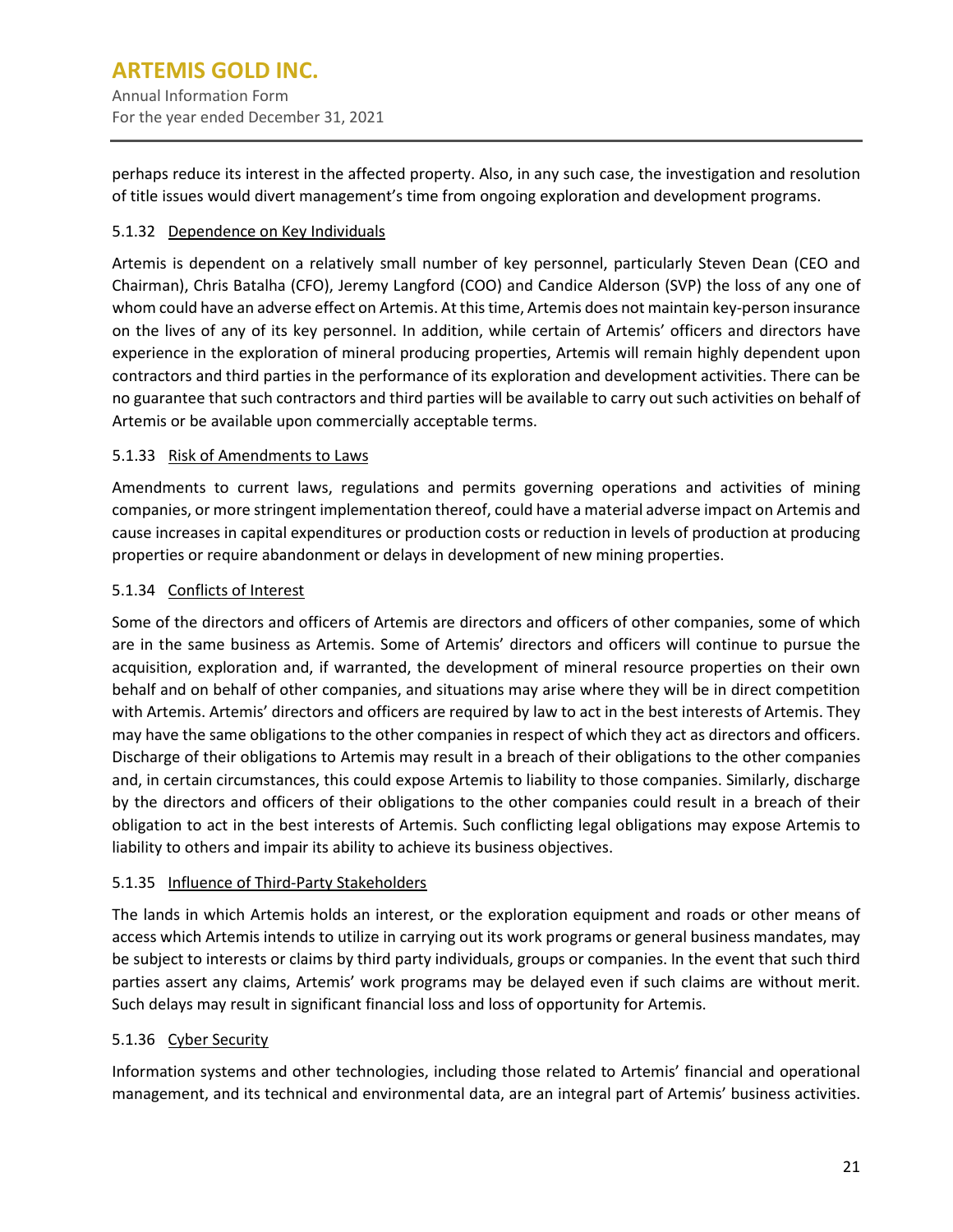Annual Information Form For the year ended December 31, 2021

Network and information systems related events, such as computer hacking, cyber-attacks, computer viruses, worms or other destructive or disruptive software, process breakdowns, denial of service attacks, or other malicious activities or any combination of the foregoing or power outages, natural disasters, terrorist attacks, or other similar events could result in damages to Artemis' property, equipment and data. These events also could result in significant expenditures to repair or replace damaged property or information systems and/or to protect them from similar events in the future. Furthermore, any security breaches such as misappropriation, misuse, leakage, falsification, accidental release or loss of information contained in Artemis' information technology systems including personnel and other data that could damage its reputation and require Artemis to expend significant capital and other resources to remedy any such security breach. Insurance held by Artemis may mitigate losses however in any such events or security breaches may not be sufficient to cover any consequent losses or otherwise adequately compensate Artemis for any disruptions to its business that may result and the occurrence of any such events or security breaches could have a material adverse effect on the business of Artemis. There can be no assurance that these events and/orsecurity breaches will not occur in the future or not have an adverse effect on the business of Artemis.

## <span id="page-24-0"></span>**5.2 Risks Related to Artemis' Securities**

## 5.2.1 Price Volatility of Publicly Traded Securities

The Common Shares are listed on the TSXV. Securities of mineral exploration and development companies have experienced substantial volatility in the past, often based on factors unrelated to the companies' financial performance or prospects. These factors include macroeconomic developments in North America and globally and market perceptions of the attractiveness of particular industries. The price of the Common Shares is also likely to be significantly affected by short-term changes in gold or other mineral prices or in Artemis' financial condition or results of operations. Other factors unrelated to Company performance that may affect the price of the Common Shares include the following: the extent of analytical coverage available to investors concerning Artemis' business may be limited if investment banks with research capabilities do not follow the Company; lessening in trading volume and general market interest in the Common Shares may affect an investor's ability to trade significant numbers of Common Shares; the size of Artemis' public float may limit the ability of some institutions to invest in the Common Shares; and a substantial decline in the price of the Common Shares that persists for a significant period of time could cause the Common Shares to be delisted from the TSXV, or any exchange the Common Shares are trading on, further reducing market liquidity. As a result of any of these factors, the market price of the Common Shares at any given point in time may not accurately reflect Artemis' long-term value. Securities class action litigation often has been brought against companies following periods of volatility in the market price of their securities. Artemis may in the future be the target of similar litigation. Securities litigation could result in substantial costs and damages and divert management's attention and resources.

#### 5.2.2 Substantial Number of Authorized but Unissued Common Shares

Artemis has an unlimited number of common shares which may be issued by the board of directors of Artemis without further action or approval of Artemis' shareholders. While the board of directors is required to fulfill its fiduciary obligations in connection with the issuance of such shares, Common Shares may be issued in transactions with which not all shareholders agree.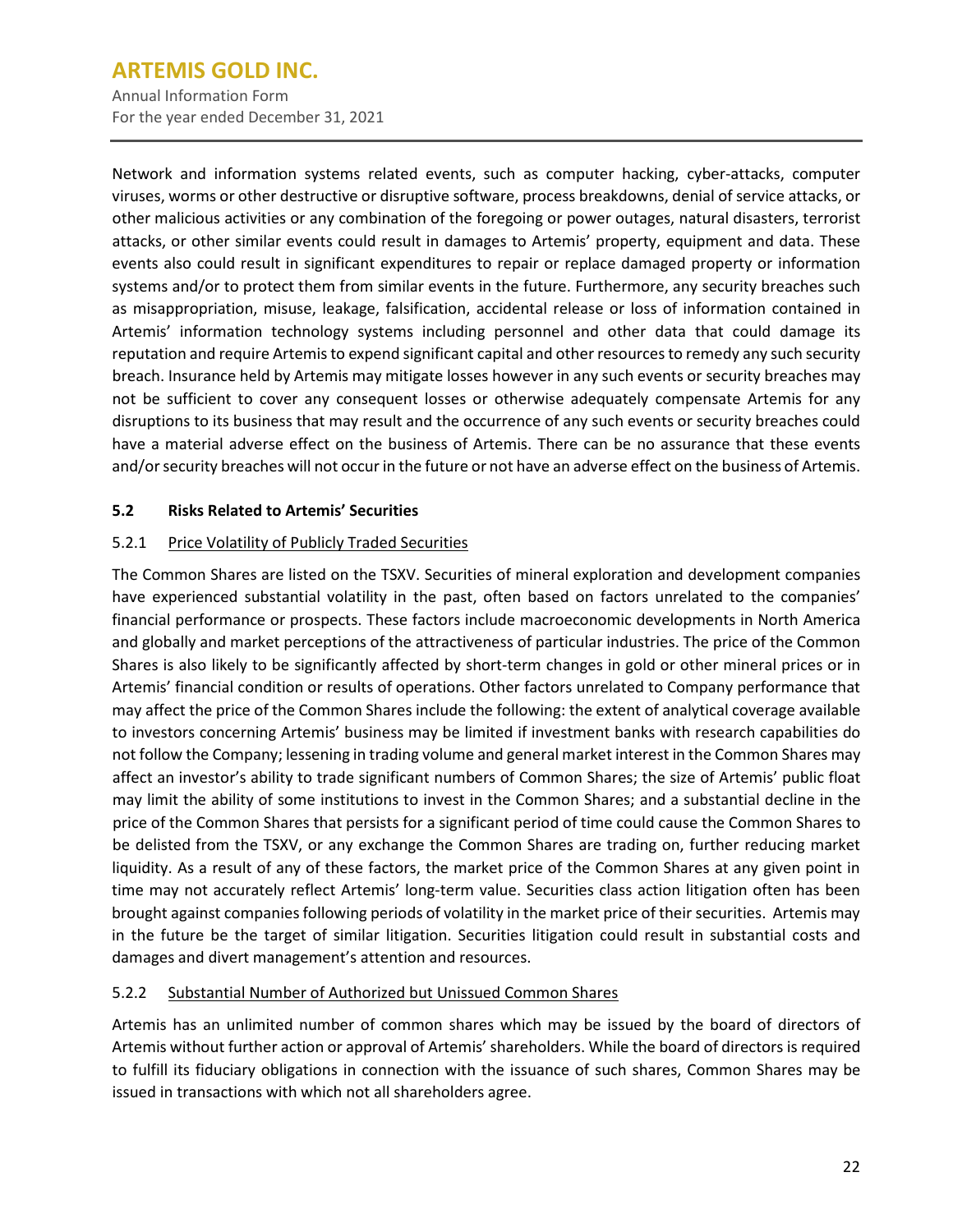## 5.2.3 Additional Financing and Dilution

Artemis plans to focus on advancing the Blackwater Project to development and into production and will use its working capital to carry out such activities. However, Artemis may require additional funds to further such activities. To obtain such funds, Artemis may sell additional securities including, but not limited to, its Common Shares or some form of convertible security, the effect of which could result in a substantial dilution of the equity interests of Artemis' shareholders.

There is no assurance that additional funding will be available to Artemis for additional exploration or for the substantial capital that is typically required in order to bring a mineral project to the production decision or to place a property into commercial production. There can be no assurance that Artemis will be able to obtain adequate financing in the future or that the terms of such financing will be favourable. Failure to obtain such additional financing could result in the delay or indefinite postponement of further exploration and development of its properties.

## 5.2.4 Securities or Industry Analysis

The trading market for the Common Shares could be influenced by research and reports that industry and/or securities analysts may publish about the Company, its business, the market or its competitors. Artemis does not have any control over these analysts and cannot assure that such analysts will cover Artemis or provide favourable coverage. If any of the analysts who may cover Artemis' business change their recommendation regarding Artemis' securities adversely, or provide more favourable relative recommendations about its competitors, the Common Share price would likely decline. If any analysts who may cover Artemis' business were to cease coverage or fail to regularly publish reports on the Company, it could lose visibility in the financial markets, which in turn could cause the Common Share price or trading volume to decline.

#### <span id="page-25-0"></span>**6 ABOUT THE BLACKWATER PROJECT**

The following information is a direct excerpt from the Company's Feasibility Study, with an effective date of September 10, 2021, available on Artemis' website and under Artemis' profile on SEDAR at [www.sedar.com.](https://www.silvercrestmetals.com/outurl.php?url=http://www.sedar.com)

The following information does not purport to be a complete summary of the Feasibility Study, is subject to all the assumptions, qualifications and procedures set out in the Feasibility Study and is qualified in its entirety with reference to the full text of the Feasibility Study. Each of the authors of the Feasibility Study is independent of Artemis within the meaning of NI-43-101 and is a "**Qualified Person**", as such term is defined in NI 43-101.

#### <span id="page-25-1"></span>**6.1 Summary**

#### 6.1.1 Introduction

Ausenco Engineering Canada Inc. (Ausenco), Moose Mountain Technical Services (MMTS), Knight Piésold Ltd. (KP), Allnorth (Allnorth), LORAX Environmental Services Limited (LORAX), ERM Consultants Canada Ltd. (ERM), and a JAT Met Consult Ltd. (JAT Metco) have prepared a technical report (the Report) for Artemis Gold Inc. (Artemis) on a Feasibility Study (2021 FS) evaluation of the Blackwater Gold Project (the Project), located in British Columbia, Canada. BW Gold Ltd. (BW Gold) is the holding entity for the mineral claims. BW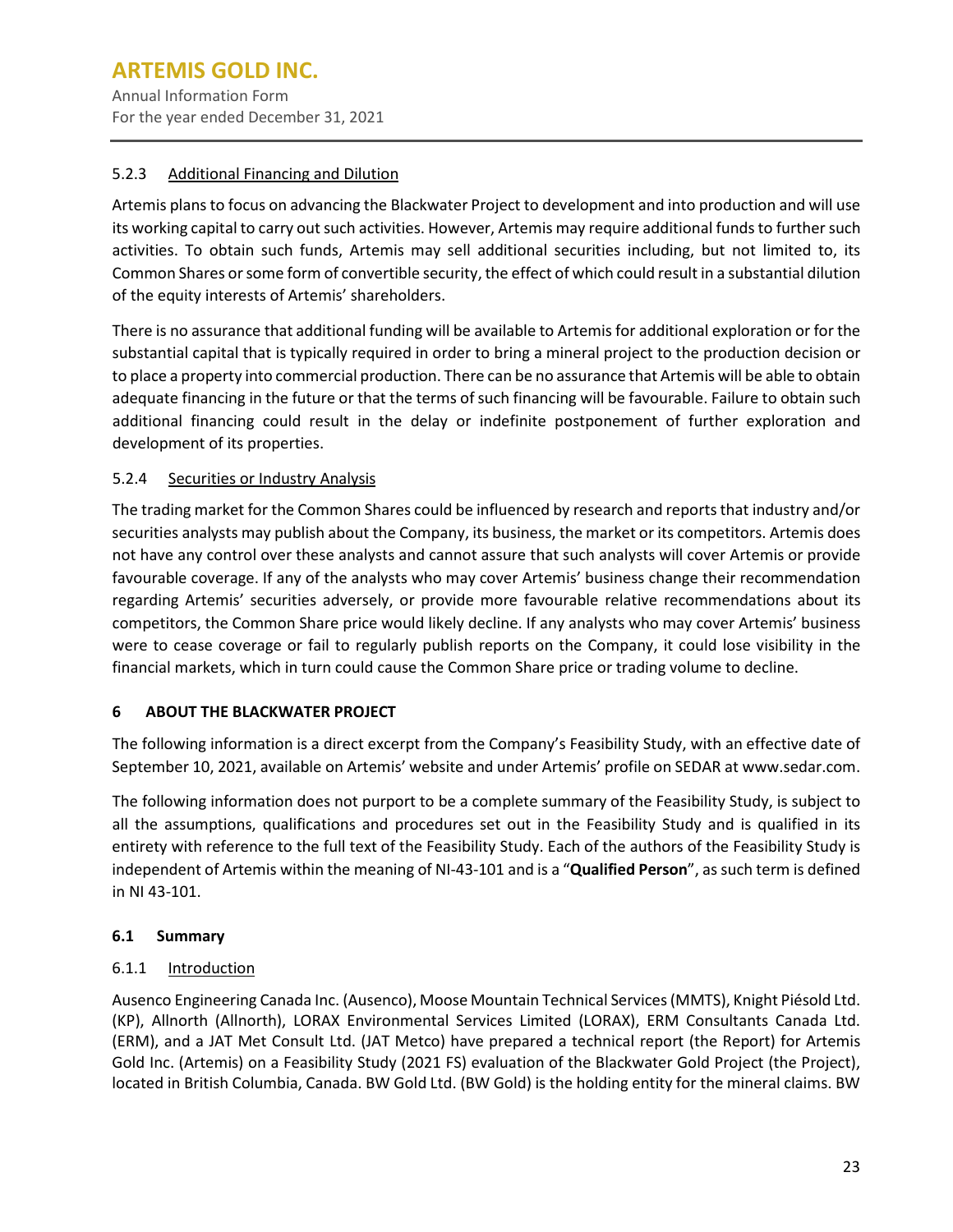Gold is a wholly owned subsidiary of Artemis. For the purposes of this Report, Artemis is used interchangeably for the subsidiary and parent companies.

The six contiguous claim blocks held by Artemis, specifically the Blackwater, Capoose, Auro, Key, Parlane and RJK claim blocks, are referred to as the Property for the purposes of this Report.

The Project refers to exploration and development activity related to the Blackwater deposit which is contained within the Blackwater claim block.

## 6.1.2 Key Findings

The key findings of the 2021 FS are:

- At the base case cut-off grade of a 0.20 g/t gold equivalent (AuEq), the total Measured and Indicated Mineral Resource is estimated at 597 Mt at 0.65 g/t AuEq, 0.61 g/t Au, and 6.4 g/t Ag for a total of 12.4 million AuEq ounces.
- Of the total Measured and Indicated Mineral Resources, 75% are in the Measured category.
- Proven and Probable Mineral Reserves total 334.3 Mt at 0.75 g/t Au and 5.8 g/t Ag (0.78 g/t AuEq).
- Ore processing commences with a nominal milling rate of 16,500 tpd (6.0 Mtpa, Phase 1). The ore processing facilities will be expanded to achieve 33,000 tpd (12 Mtpa, Phase 2) starting in Year 5 with a final expansion to achieve 55,000 tpd (20 Mtpa, Phase 3) starting in Year 10 of operation. Phase 4 will commence in year 17, when mining ends and treatment of stockpiled ore commences at a throughput of 55,000 tpd (20 Mtpa, Phase 4).
	- o The Phase 1 crushing circuit utilizes a gyratory primary crusher with the balance of the equipment specified to allow for minimum modifications required to expand to Phase 2 capacity.
	- o Single stage 14 MW ball milling, gravity concentration, leaching, and carbon-in-leach (CIL) will be used for recovering gold and silver
	- $\circ$  The average gold feed grade will be 1.62 g/t Au over the first five years.
	- $\circ$  The initial capital cost estimate is C\$645 million, including an overall 12.2% contingency applied. Expansion capital is C\$347 million for Phase 2 and C\$374 million for Phase 3. No additional expansion capital is required for Phase 4.
	- o The life of mine (LOM) operating costs are estimated at C\$17.96/t of ore milled. Total LOM allin sustaining cash costs are estimated at C\$850/oz Au recovered.
	- o For the base financial case:
		- After-tax net present value (NPV) at a 5% discount rate is estimated at C\$2,151 million.
		- **After-tax internal rate of return is 32%.**
		- After-tax initial capital payback is estimated at 2.3 years.

#### 6.1.3 Terms of Reference

The Report supports disclosures in Artemis' press release entitled "Artemis Announces Feasibility Study for Blackwater Project" dated 13 September 2021.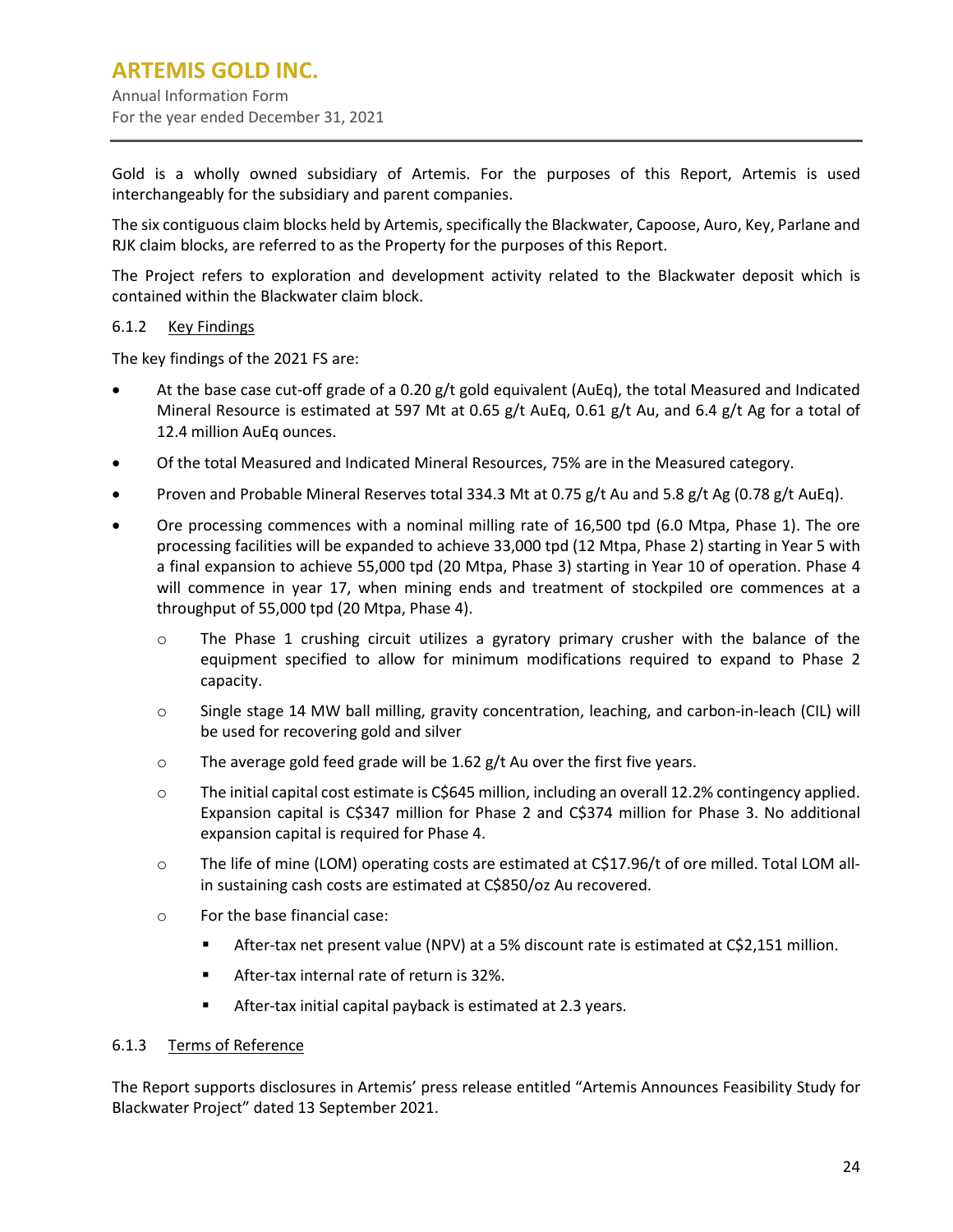Annual Information Form For the year ended December 31, 2021

All currencies are expressed in Canadian dollars (C\$) unless otherwise stated. Years expressed in this summary are for illustrative purposes only, as the decision to implement production is at the discretion of Artemis and permits to support operation still have to be obtained. Mineral Resources and Mineral Reserves are estimated using the 2019 edition of the Canadian Institute of Mining, Metallurgy and Exploration (CIM) estimation of Mineral Resources and Mineral Reserves Best Practice Guidelines (2019 CIM Best Practice Guidelines) and are reported using the 2014 CIM Definition Standards for Mineral Resources and Mineral Reserves (2014 CIM Definition Standards).

For the purposes of the Report, two terms are used for the mine production; LOM which refers to the life of mine including the pre-production period; the operational period refers to the mine life excluding the preproduction duration.

## 6.1.4 Project Description and Location

#### *6.1.4.1 Location*

The Blackwater Project is located in central British Columbia (BC), approximately 112 km, southwest of Vanderhoof and 446 km northeast of Vancouver [\(Figure](#page-27-0) 1-1). The Project site is readily accessible by forest service and mine roads. Driving time from Vanderhoof to the property is about 2.5 hours. Helicopter access is available from bases in Vanderhoof, Quesnel, or Prince George.



**Figure 1-1 Blackwater Project Location Map (Artemis, 2020)**

#### <span id="page-27-0"></span>*6.1.4.2 Mineral Tenure*

Artemis holds a 100% recorded interest in 329 mineral claims covering an area of 148,902 ha distributed among the Blackwater, Capoose, Auro, Key, Parlane and RJK claim blocks. The Blackwater claim block comprises 76 mineral cell claims totaling 30,791ha. All claims are 100% held in the name of BW Gold and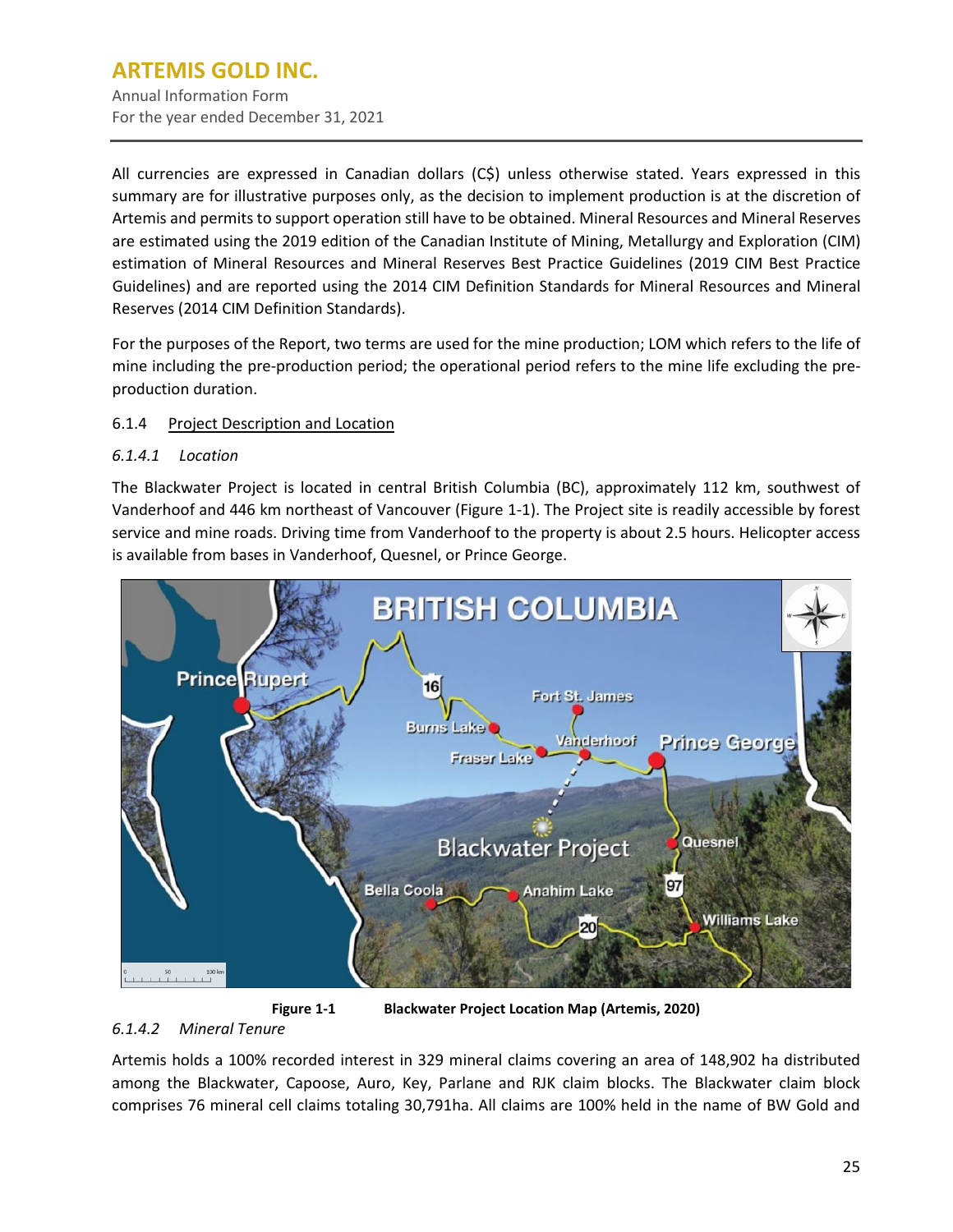expire in 2022. There are no other parties with beneficial interests in these mineral rights. None of the Blackwater cell claims are known to overlap any legacy or Crown granted mineral claims, or no-staking reserves.

## *6.1.4.3 Surface Rights*

A review of surface rights in the vicinity of the Property was undertaken in September 2020. The majority of the Blackwater mineral claims are located on Crown lands. The review identified an overlapping private parcel, land reserves/notations, a transfer of administration/control area, grazing tenures, forest recreation sites, forest tenures, trap lines, guide outfitters, and an ungulate winter range. Sixteen (16) of the Capoose claims have minor portions overlapping onto Entiako Provincial Park.

A review of surface rights in the vicinity of proposed electrical transmission lines, water pipeline, and access roads (Linear Infrastructure) was undertaken in December 2013 and in September 2020. This review identified private parcels; a Land Act license, rights of way, reserves/notations and a transfer of administration/control area; grazing tenures; forest tenures; forest recreation sites; traplines; guide outfitter areas; a wildlife management area; an agriculture land reserve; and third-party mineral tenures overlapping or in close proximity to the proposed Linear Infrastructure route.

## *6.1.4.4 Royalties and Encumbrances*

Artemis's 100% interest in the Blackwater claim block is subject to three net smelter return (NSR) agreements:

- A 1.5% NSR royalty is payable on mineral claim 515809 (Dave Claim). The claim covers a portion of the Blackwater deposit.
- A 1% NSR royalty is payable on mineral claim 515810 (Jarrit Claim). The claim covers a portion of the Blackwater deposit.
- The current agreement would allow Artemis. to purchase two-thirds of three Blackwater Claims (637203, 637205, and 637206) NSR royalty for C\$1,000,000 at any time, such that a 1% NSR royalty would remain.

Only the royalties with respect to the Dave Option and the Jarrit Option affect the Mineral Resource and Mineral Reserve estimates.

Artemis's 100% interest in the property, assets and rights related to the Blackwater Project and six contiguous claim blocks (Blackwater, Capoose, Auro, Key, Parlane and RJK) is subject to the following consideration:

• A secured gold stream participation in favour of New Gold, whereby New Gold will purchase 8.0% of the refined gold produced from the Project. Once 279,908 ounces of refined gold have been delivered to New Gold, the gold stream will reduce to 4.0%.

New Gold will make payments for the gold purchased equal to 35% of the US dollar gold price quoted by the London Bullion Market Association (LBMA) two days prior to delivery. In the event that commercial production at Blackwater is not achieved by the 7th, 8th, or 9th anniversary of closing, being August 21, 2020 (i.e.,  $7<sup>th</sup>$  anniversary is August 21, 2027, 8<sup>th</sup> anniversary is August 21, 2028, and 9<sup>th</sup> anniversary is August 21, 2029), New Gold will be entitled to receive additional cash payments of C\$28 million on each of those dates.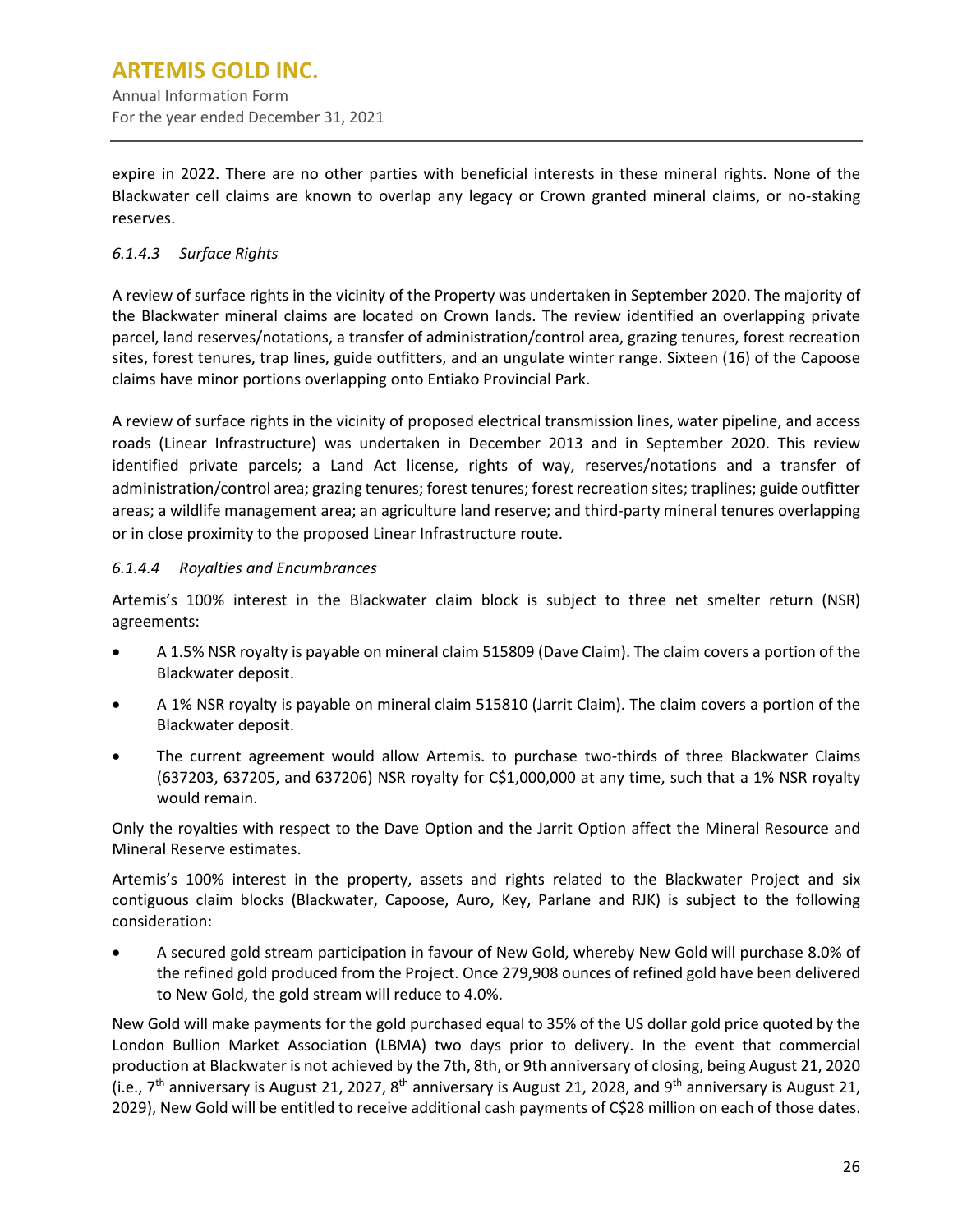New Gold maintained a security interest over the Project in connection with the Gold Stream. Wheaton acquired the Gold Stream from New Gold on December 12, 2021 and now maintains a security interest over the Project.

## 6.1.5 Accessibility, Climate, Local Resources, Infrastructure and Physiography

## *6.1.5.1 Accessibility*

The Blackwater site will be accessed via the Kluskus Forest Service Road (FSR). Artemis will likely become the primary operator and user of the FSR by the time the Project is constructed, considering that reduced logging operations are anticipated in the area at that time, and will be responsible for primary maintenance. Artemis will upgrade part of the FSR to meet future year-round operational Project needs.

A new 16 km long mine access road will replace the existing exploration access road to the site. Some sections of the planned water supply pipeline, fibre-optic cable and power transmission line will parallel this road. The road will be used for heavy traffic during mine operation and has been designed for year-round, allweather access.

## *6.1.5.2 Climate*

The climate is sub-continental, characterized by brief warm summers and long cold winters resulting from the influence of cold arctic air. The long-term mean annual temperature is approximately 2°C, with minimum and maximum mean monthly temperatures estimated to be -7°C in December and 11°C in July, respectively. The long-term mean annual precipitation for the site is estimated to be 595 mm with approximately 60% falling as rain and 40% as snow. Long-term mean annual actual evapotranspiration is estimated to be in the range of 330 to 440 mm.

The weather is not expected to present any unusual difficulties for year-round mining operations.

## *6.1.5.3 Local Resources*

The Project area is very sparsely inhabited; the closest Indian Reserve to the mine site is Tatelkus Lake 28, approximately 15 km away and three ranches are found within a 20 km radius of the Project site. Some services are available in Vanderhoof, but Prince George is the regional hub with air service from major centers.

There is no grid-connected power in the direct vicinity of the Project. The main BC Hydro 500 kV transmission lines supplying western BC are approximately 100 km to the north. Several interconnection points from the 500 kV linesto existing 230 kV substations and transmission lines are possible in an area between Fraser Lake and Vanderhoof. Power for the current Blackwater exploration camp is provided by generators. The deposit is located on the north slope of Mt. Davidson, and the proposed Project infrastructure including the mill facilities, waste stockpiles and tailings storage will be sited predominantly in the Davidson Creek watershed. Precipitation run-off and groundwater from pit dewatering will be the primary water sources for mineral processing. A groundwater well field will supply potable water for the camp.

## *6.1.5.4 Physiography*

The elevation of the Project ranges from just over 1,000 m (above sea level) in low-lying areas northeast of the proposed mine site to 1,800 m on the southwest side of the Project area at the summit of Mt. Davidson.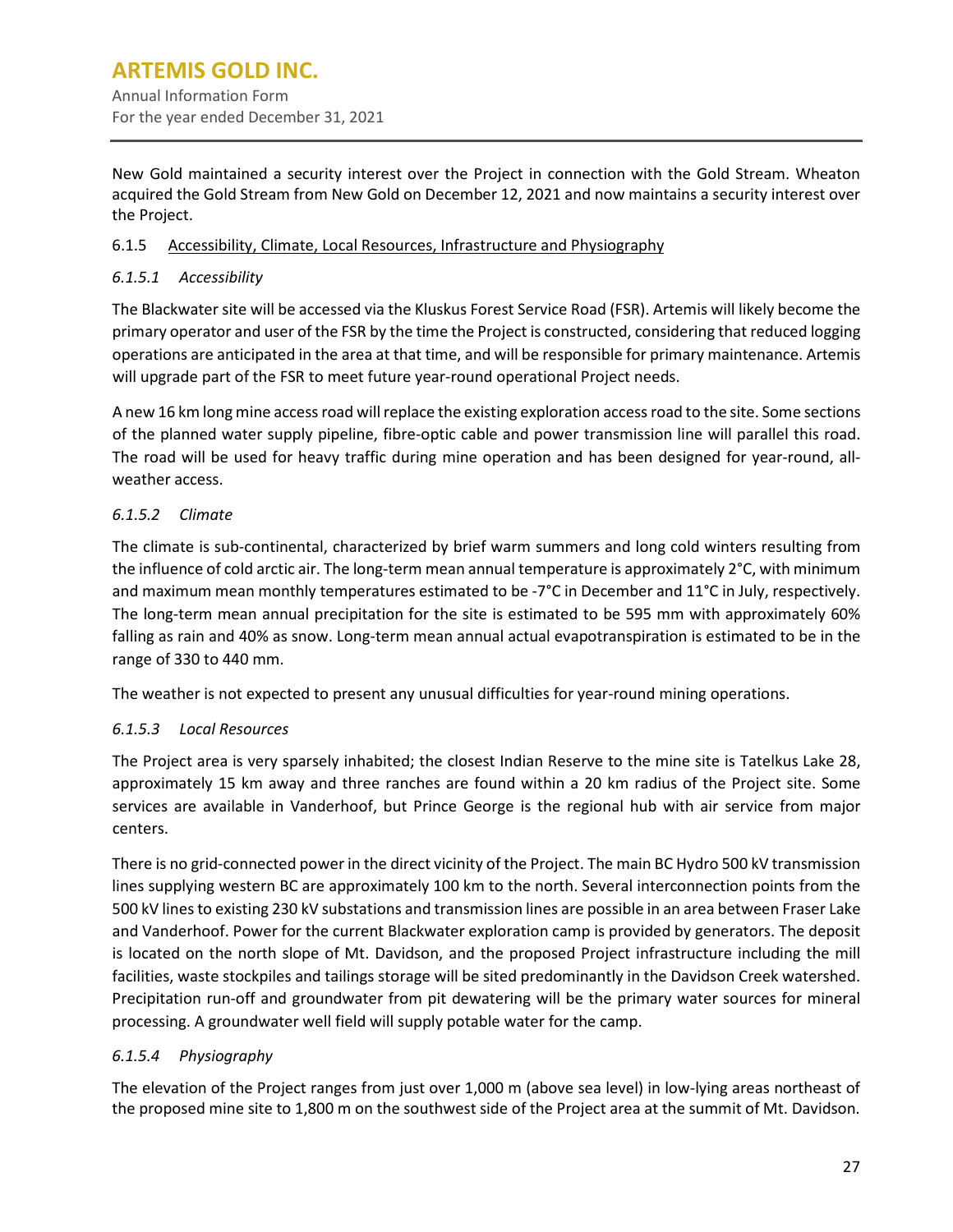Bedrock outcrops are limited and most of the area is covered with thick glacial deposits of 2 m or more, except at high elevations near the summit of Mt. Davidson and several localized areas lower in elevation.

The Nazko Upland sub-region is the primary biogeoclimatic region. Low-elevation valley bottoms are dominated by stands of lodgepole pine. Hybrid white spruce tends to dominate on moist to wet sites below 1,500 m, while subalpine fir and Engelmann spruce are dominant above 1,500 m. The pine beetle epidemic infested almost all the lodgepole pine forests within this sub-region. The Nazko Upland sub-region also contains an extensive network of lakes, rivers, and wetland complexes. Atmospheric heating of these water bodies can result in convective activity and sporadic summer showers.

## *6.1.5.5 Regional Tectonics and Seismicity*

The Project site is situated in central BC – an area with historically low levels of seismic activity. While neighboring regions experience higher seismicity, the Project site is too distant from those areas to raise any significant seismic hazards. First, while the Queen Charlotte-Fairweather fault system and the Alaskan panhandle experience higher seismicity, those levels drop off rapidly when moving away from the coast and northbound. Similarly, while the Cascadia and Explorer subduction zones in southwestern BC have potential for large magnitude earthquakes, those zones are also too distant to pose seismicity concerns.

## 6.1.6 History

Limited exploration activity, on what is now the Project site was first recorded in 1973. Granges Inc. completed geophysical and geochemical surveys and limited drilling between 1973 and 1994. Following some further drilling from 2005 to 2007, the Project was acquired by Richfield Ventures Corp. (Richfield) in early 2009. During the second half of 2009, throughout 2010 and the first five months of 2011, Richfield continued its exploration drilling program at Blackwater.

New Gold purchased Richfield in May 2011 and thereby acquired a 75% interest in the Davidson claims and 100% interests in each of the Dave and Jarrit claims and subsequently acquired Geo Minerals Ltd. and Silver Quest Resources Ltd.

New Gold undertook a major exploration drilling, metallurgical test-work, and feasibility-level engineering program, including completion of a feasibility study in 2013 and subsequent technical report in 2014. Artemis completed the Project acquisition on 21 August 2020. Artemis has acquired all of New Gold's mineral tenures; assets and rights related to the Project and now hold a 100% interest in the Project.

No production has occurred from the Project area.

#### 6.1.7 Geological Setting

The Blackwater deposit is an example of an intermediate sulphidation epithermal-style gold–silver deposit.

Mineralization is hosted within felsic to intermediate composition volcanic rocks that have undergone extensive silicification and hydrofracturing in association with pervasive stockwork veined and disseminated sulphide mineralization.

Mineralization is strongly controlled by northwest–southeast-trending structures characterized by zones of tectonic brecciation and chloritic gouge. A major north-south-trending fault dissects the along UTM easting 375,600E, and east– northeast-trending faults were also observed. The major fault represents a well-defined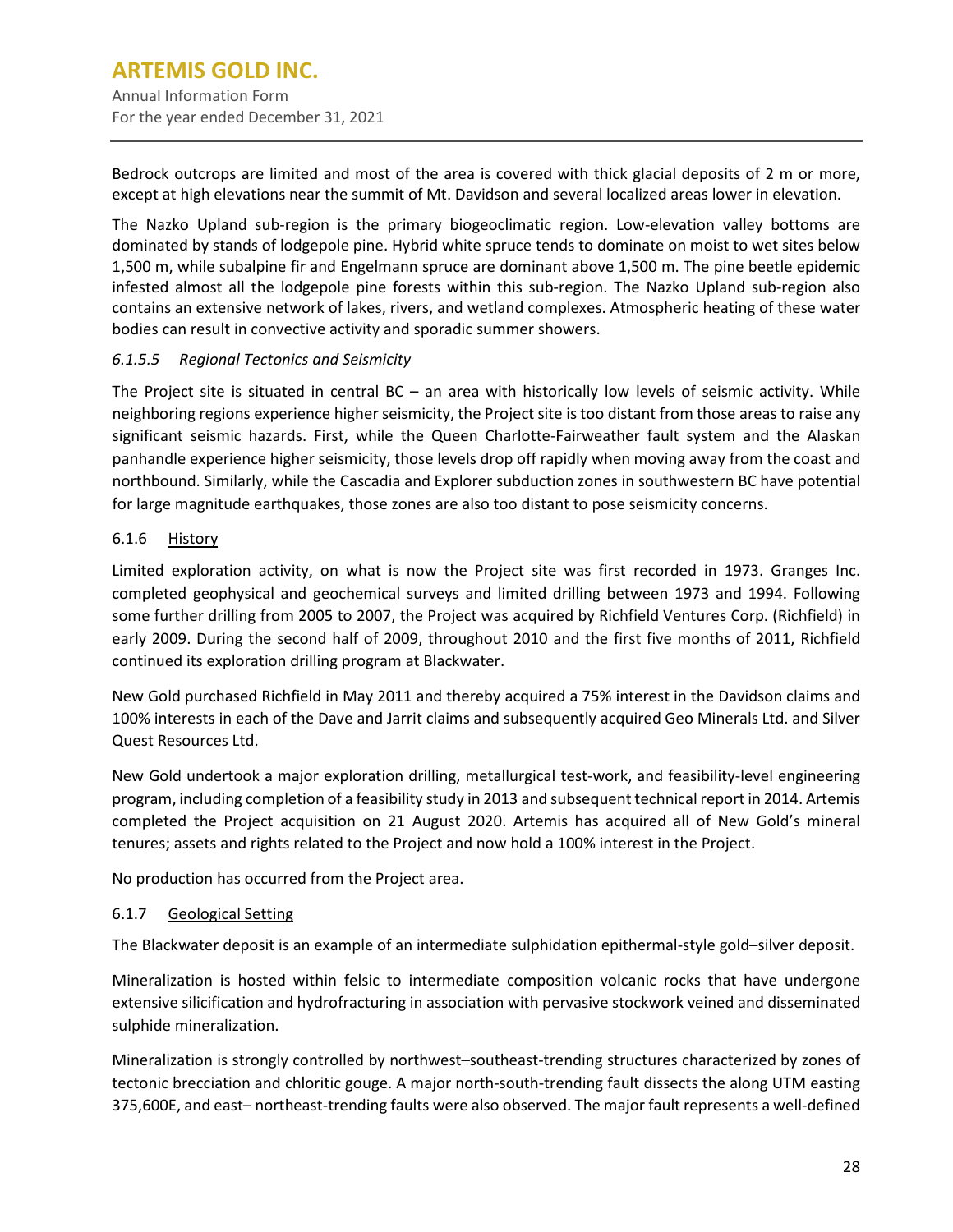disruption in lithology, alteration, and mineralization patterns and was used to subdivide the resource block model into two structural domains, one to the east of it and one to the west.

The alteration minerals most commonly identified included muscovite, high- and low temperature illite, ammonium-bearing illite, smectite, silica, biotite, and chlorite.

Gold–silver mineralization is associated with a variable assemblage of pyrite–sphalerite–marcasite– pyrrhotite ± chalcopyrite ± galena ± arsenopyrite (± stibnite ± tetrahedrite ± bismuthite).

## 6.1.8 Exploration

Given the lack of bedrock exposures in the immediate Blackwater deposit area, geologic information was obtained primarily by exploration drilling. New Gold mapping of pits and road-cut exposures over the deposit supported the geological interpretation of the deposit in the subsurface.

Soil and stream geochemical surveys over parts of the Property area were undertaken in 2012. A total of 4,517 samples were collected. The results of the soil survey indicated numerous areas displaying multielement anomalies including gold, zinc, silver, copper, bismuth, and molybdenum, many of which merit follow-up investigation. Results of a restricted stream silt sampling program of 43 samples indicated anomalous copper and zinc values from streams to the northwest and southeast of the Blackwater deposit.

During 2010, Richfield contracted Quantec Geoscience Ltd. of Toronto to conduct a Titan 24 direct current resistivity and induced polarization (IP) chargeability geophysical survey. The results of the survey indicate good correspondence between known mineralization and the Titan IP-resistivity results. In general, zones of significant gold mineralization correlate positively to zones of moderate resistivity and moderate IP chargeability.

Polished section petrographic analysis, X-ray diffraction analysis and whole-rock lithogeochemical analyses were conducted on selected drill samples. A two-phase alteration study was completed to develop the alteration model for the deposit.

#### 6.1.9 Mineralization

Disseminated gold-silver mineralization is defined by an east–west-trending tabular–conical-shaped deposit with a lateral extent of up to 1,300 m east–west x 950 m north–south. Mineralization remains open at depth in the southwestern part of the deposit as well as to the north and northwest. The centre of the deposit has an average thickness of 350 m and, where open, a vertical extension of up to 600 m. The mineralized zone plunges shallowly to the north and northwest with inferred steep, north-plunging higher-grade mineralized shoots, measuring tens of metres thick, likely influenced by near-vertical structural intersections.

## 6.1.10 Drilling

A total of 1,053 core drillholes totaling 324,839 m were drilled in the block model area between 2009 and January 2013 by Richfield and New Gold. Drilling completed between 1981 and the end of 2006 consists of 81 holes totaling 7,633 m. This legacy drilling is not used in resource estimation.

The exploration drilling carried out since 2009 was predominantly HQ (63.5 mm core diameter) drill core except where a reduction to NQ diameter (47.6 mm) was required to attain target depths. Drilling for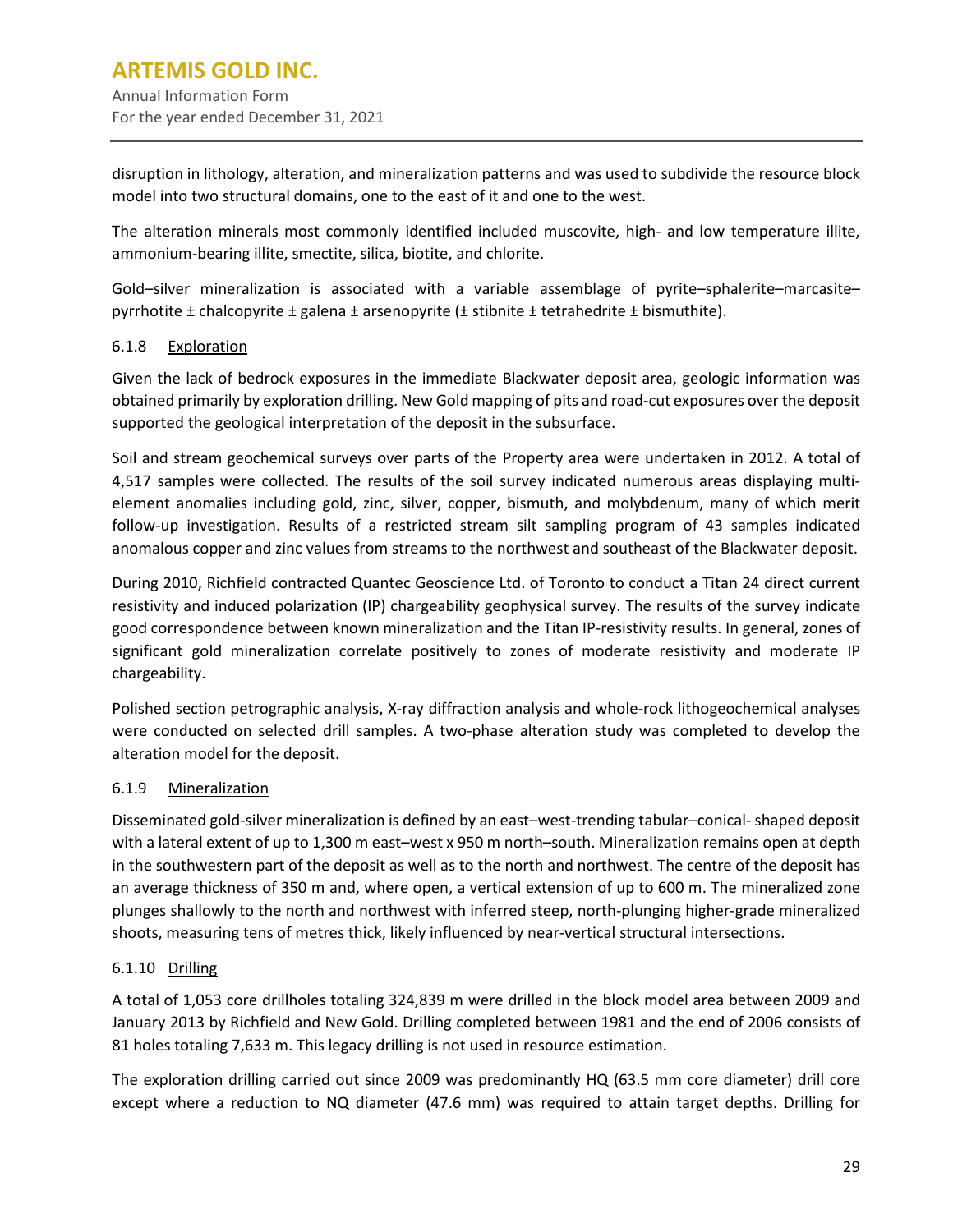metallurgical used PQ diameter (85 mm) core. Some of the condemnation drilling was undertaken using reverse circulation (RC) methods.

Geological logging included geotechnical, magnetic susceptibility, and specific gravity measurements taken at regular intervals. Lithology was logged and the core was prepared for systematic sampling at regular 1 m intervals. Magnetic susceptibility and conductivity data were measured at 10 cm increments along the core with a hand-held conductivity and magnetic susceptibility metre. Recovery and rock quality designation (RQD) data were also measured and recorded.

Core recovery for the 2009, 2010, 2011, and 2012 drilling programs averaged 92%, and the median core recovery was 96%.

Planned drillhole collar locations were measured in the field using hand-held global positioning system (GPS) instruments. Locations were subsequently confirmed by Trimble differential GPS. Of the 1,053 drillholes, 1,037 were then professionally surveyed by All North Consulting using a real time kinematic (RTK) technique to enhance the precision of the location data. Elevations for the drill collars were determined by draping collar coordinates over the topography measured by an aerial light detection and ranging (LiDAR) survey.

Down-hole surveys were performed using Reflex survey equipment, and dip angle and azimuth were recorded. A +18.8° magnetic declination correction factor was applied to the magnetic azimuth record.

Thirteen specific geotechnical HQ holes were drilled; in addition, 10 hydrological pilot holes (also at HQ size) were drilled to serve as monitoring stations, where a piezometer was installed to measure the level of the aquifer in the deposit area. Twenty-seven specific metallurgical holes were drilled, four of which were HQ in size; the remaining 23 holes were drilled at PQ. Fourteen waste rock characterization holes (HQ size) were drilled, and 91 RC holes and 18 core holes comprised the condemnation drill program.

BW Gold drilled 561 Reverse Circulation (RC) holes for a total of 33,216 m during a Pre-Production Grade Control Program during the winter 2020/2021. Its purpose was to de-risk the mill start up and establish more detailed continuities of the mineralization.

## 6.1.11 Sampling and Analysis

Previous owners Richfield and New Gold personnel conducted the drill core handling and sampling.

Certified reference standards (CRMs), blanks, and duplicates were inserted into the sample stream. The drillhole database is supported by over 43,000 QA/QC check assays.

Eco Tech Stewart Group Laboratories (Eco Tech) in Kamloops and ALS Mineral Laboratories (ALS) in Vancouver, Vanderhoof, Terrace, Reno, and Elko were used for sample preparation. Eco Tech in Kamloops and ALS in North Vancouver were used as the primary assay laboratories. Both primary laboratories were accredited and are independent of New Gold and Artemis.

Drill core samples were prepared using standard crush, split, and pulverise sample preparation procedures. Pulverized samples were analysed for gold by fire assay (FA) atomic absorption spectrometry (AAS). Preparation and FA AAS procedures varied between the laboratories but were generally similar.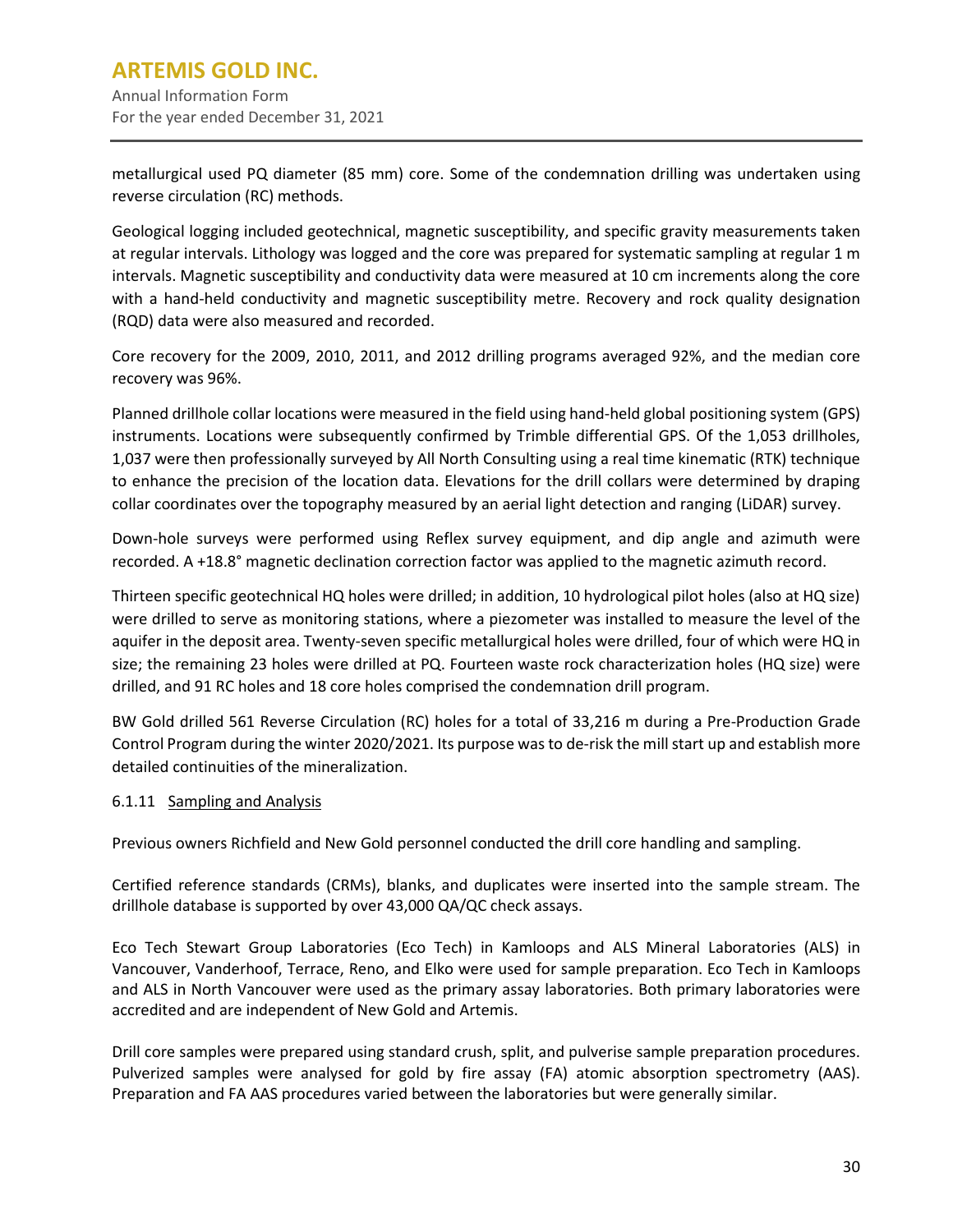Metallurgical samples were selected from the designated metallurgical holes and samples from numerous resource holes across the deposit. The samples were collected and dispatched from site to laboratories under the supervision of the New Gold Exploration Manager. Sample security protocols used were the same as the exploration sample protocols.

Specify gravity measurements were made in the field for more than 32,000 samples using a water immersion method without a wax coating. ALS verified the field measurements by analyzing 154 samples using a water immersion method without a wax coating and 55 samples using a wax-coat water immersion method. The results showed no bias between the field and laboratory methods for all but overburden samples.

## 6.1.12 Data Verification

Data verification programs were completed by Sue Bird, Principal of MMTS. The QP reviewed the sample database for interval errors and missing sample intervals.

A site visit was undertaken by the QP on 14 July 2020 to review the site location, core storage, core, geology and protocols. The QP concluded that the QA/QC with respect to the results received for the drill programs between 2009 and 2012 were acceptable. The protocols were reviewed and were well documented. The drillhole database was adequate to support the geological interpretations and Mineral Resource estimate in this Report.

#### 6.1.13 Mineral Resource Estimates

The Mineral Resource estimate is based upon a block model that incorporates 288,738 individual assays from 309,293 m of core from 1,002 drillholes. The drillhole database is supported by analysis of over 43,000 quality assurance/quality control (QA/QC) samples.

The block model is created using block dimensions of  $10 \times 10 \times 10$  m.

Gold interpolation has been done using multiple indicator kriging (MIK) with silver grades interpolated by ordinary kriging (OK). MIK has been used for Au estimation due to the significant value and non-linear distribution of the Au mineralization at higher grades. This is evident by the cumulative probability plots (CPPs) and coefficients of variation (C.V.s) of the Au grades by domain, as discussed in Section 14. Ordinary kriging has been used for Ag because the C.V.s are generally lower, and the Ag is generally lognormally distributed at higher grades. The interpolated grades were validated through comparison of the de-clustered composite data by global bias checks, grade- tonnage curves for smoothing checks, and visual validation in section and plan.

The interpolations were limited by the domain boundaries and were clipped to the overburden surface. Blocks were assigned a preliminary classification based on the variography and drillhole spacing by domain, with Measured and Indicated classifications then adjusted for continuity of blocks.

To assess reasonable prospects for eventual economic extraction, a Lerchs–Grossmann (LG) pit was used to constrain the Mineral Resource. The economic assumptions used in the LG shell are almost identical to the economic assumptions used for the Mineral Reserve pit optimization with the notable exception of metal prices, which are higher for the Mineral Resource estimate, and pit slopes which are constant at 40 degrees.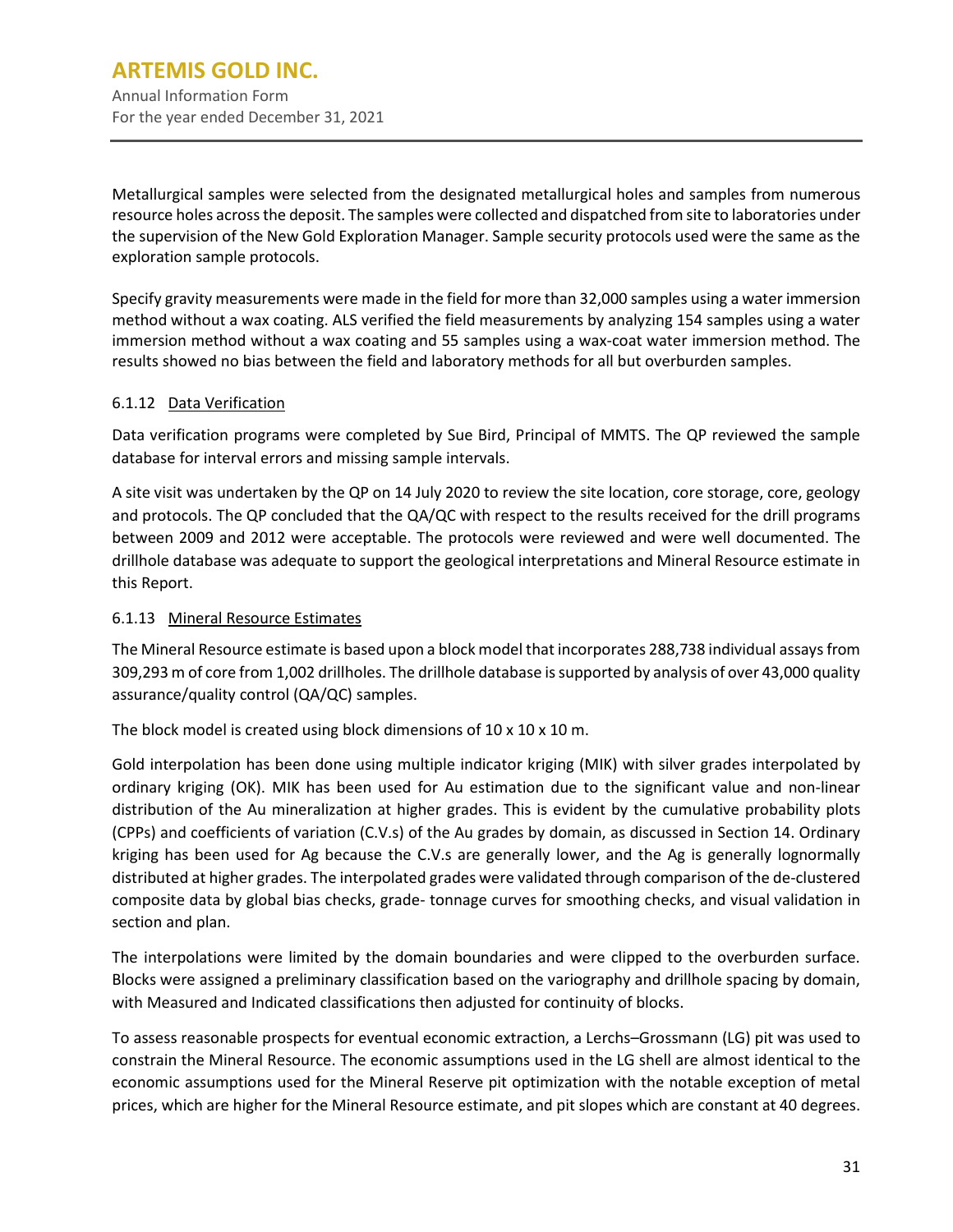#### 6.1.14 Mineral Resource Statement

The Qualified Person for the resource estimate is Sue Bird, P. Eng. of MMTS. The Mineral Resource is classified in accordance with the 2014 CIM Definition Standards and was estimated using the 2019 CIM Best Practice Guidelines. Mineral Resources in Table 1-1are reported inclusive of Mineral Reserves. Mineral Resources that are not Mineral Reserves do not have demonstrated economic viability.

Table 1-1 includes a range of gold equivalent (AuEq) cut-off grades to show the sensitivity of the resource estimate to variations in cut-off grade. The base case cut-off grade within the reasonable prospects of eventual economic extraction conceptual pit is 0.20 g/t AuEq, as highlighted in Table 1-1.

|                       | <b>In-situ Grades</b> |                | <b>In-situ Contained Metal</b> |       |       |        |        |         |
|-----------------------|-----------------------|----------------|--------------------------------|-------|-------|--------|--------|---------|
| <b>Classification</b> | Cut-off               | <b>Tonnage</b> | AuEq                           | Au    | Ag    | AuEq   | Au     | Ag      |
|                       | (g/t AuEq)            | (kt)           | (g/t)                          | (g/t) | (g/t) | (koz)  | (koz)  | (koz)   |
|                       | 0.20                  | 427,123        | 0.68                           | 0.65  | 5.5   | 9,360  | 8,905  | 75,802  |
|                       | 0.30                  | 313,739        | 0.84                           | 0.80  | 5.9   | 8,463  | 8,109  | 59,009  |
| <b>Measured</b>       | 0.40                  | 238,649        | 0.99                           | 0.96  | 6.1   | 7,627  | 7,347  | 46,727  |
|                       | 0.50                  | 186,687        | 1.15                           | 1.11  | 6.2   | 6,881  | 6,656  | 37,333  |
|                       | 0.60                  | 149,261        | 1.30                           | 1.26  | 6.4   | 6,223  | 6,039  | 30,521  |
|                       | 0.70                  | 120,916        | 1.45                           | 1.41  | 6.6   | 5,633  | 5,479  | 25,619  |
|                       | 0.20                  | 169,642        | 0.56                           | 0.51  | 8.5   | 3,046  | 2,766  | 46,578  |
|                       | 0.30                  | 123,309        | 0.68                           | 0.61  | 10.4  | 2,677  | 2,431  | 41,112  |
| Indicated             | 0.40                  | 86,473         | 0.81                           | 0.74  | 12.4  | 2,264  | 2,057  | 34,419  |
|                       | 0.50                  | 64,305         | 0.94                           | 0.85  | 14.8  | 1,947  | 1,763  | 30,681  |
|                       | 0.60                  | 50,527         | 1.05                           | 0.95  | 17.2  | 1,705  | 1,537  | 27,957  |
|                       | 0.70                  | 40,317         | 1.15                           | 1.03  | 19.6  | 1,493  | 1,340  | 25,458  |
|                       | 0.20                  | 596,765        | 0.65                           | 0.61  | 6.4   | 12,406 | 11,672 | 122,381 |
|                       | 0.30                  | 437,048        | 0.79                           | 0.75  | 7.1   | 11,140 | 10,540 | 100,120 |
| Measured +            | 0.40                  | 325,122        | 0.95                           | 0.90  | 7.8   | 9,890  | 9,404  | 81,146  |
| Indicated             | 0.50                  | 250,992        | 1.09                           | 1.04  | 8.4   | 8,828  | 8,419  | 68,014  |
|                       | 0.60                  | 199,788        | 1.23                           | 1.18  | 9.1   | 7,928  | 7,577  | 58,478  |
|                       | 0.70                  | 161,233        | 1.37                           | 1.32  | 9.9   | 7,125  | 6,819  | 51,077  |
|                       | 0.20                  | 16,935         | 0.53                           | 0.45  | 12.8  | 288    | 246    | 6,953   |
|                       | 0.30                  | 11,485         | 0.66                           | 0.57  | 16.2  | 245    | 210    | 5,971   |
| <b>Inferred</b>       | 0.40                  | 8,690          | 0.77                           | 0.65  | 19.2  | 214    | 182    | 5,373   |
|                       | 0.50                  | 5,552          | 0.95                           | 0.79  | 26.0  | 169    | 142    | 4,648   |
|                       | 0.60                  | 4,065          | 1.10                           | 0.90  | 32.7  | 143    | 118    | 4,279   |
| A                     | 0.70                  | 3,328          | 1.20                           | 0.97  | 36.9  | 128    | 104    | 3,951   |

**Table 1-1 Mineral Resource Estimate (effective date of May 5, 2020) (base case is highlighted)**

*Notes:*

1. The Mineral Resource estimate was prepared by Sue Bird, P.Eng., the Qualified Person for the estimate and employee of MMTS. The estimate has an effective date of May 5, 2020.

2. Mineral Resources are reported using the 2014 CIM Definition Standards and are estimated in accordance with the 2019 CIM Best Practices Guidelines.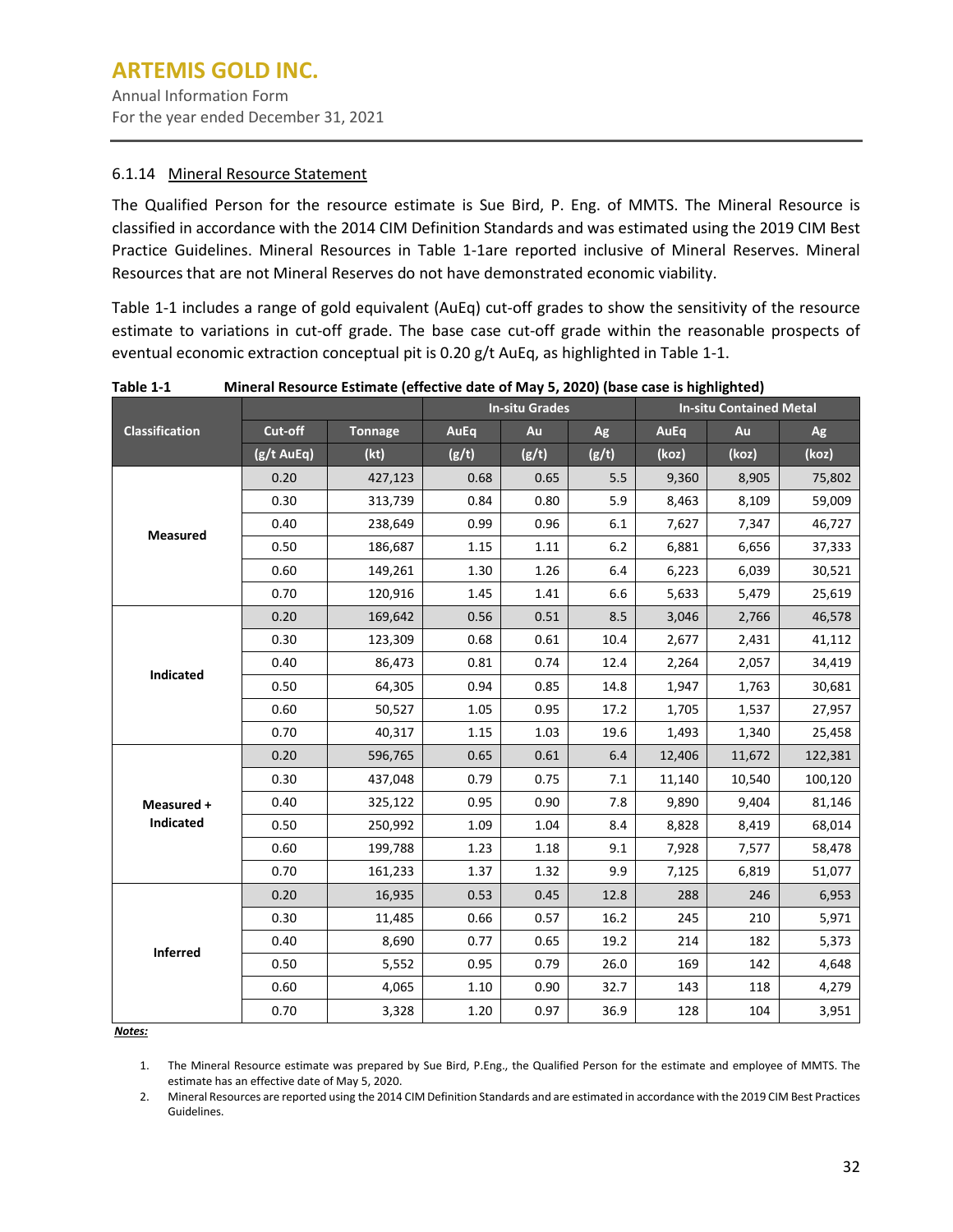- 3. Mineral Resources are reported inclusive of Mineral Reserves.
- 4. Mineral Resources that are not Mineral Reserves do not have demonstrated economic viability.
- 5. The Mineral Resource has been confined by a conceptual pit shell to meet "reasonable prospects of eventual economic extraction" using the following assumptions: the 143% price case with a Base Case of US\$1,400/oz Au and US\$15/oz Ag at a currency exchange rate of 0.75 US\$ per C\$; 99.9% payable Au; 95.0% payable Ag; US\$8.50/oz Au and US\$0.25/oz Ag offsite costs (refining, transport and insurance); a 1.5% NSR royalty; and uses a 93% metallurgical recovery for gold and 55% recovery for silver.
- 6. The AuEq values were calculated using US\$1,400/oz Au, US\$15/oz Ag, a gold metallurgical recovery of 93%, silver metallurgical recovery of 55%, and mining smelter terms for the following equation:  $AuEq = Au g/t + (Ag g/t x 0.006)$ .
- 7. The specific gravity of the deposit has been determined by lithology as being between 2.6 and 2.74.
- 8. Numbers may not add due to rounding.

As part of the model validation process, a comparison of the gold content in the 2020 model (which used MIK for the gold estimate) to that in the 2014 resource model (which used OK) was completed. The comparison used the 2014 resource pit, the AuEq calculation from 2014 and a cut-off of 0.3 g/t AuEq (as used for the 2014 resource statement) in order to compare a similar volume and grade distribution. The comparison showsthat the respective resource tonnage and Au grade are within 5%, and the total contained gold content is within 2% for the Measured and Indicated categories.

The following factors, among others, could affect the Mineral Resource estimate: commodity price and exchange rate assumptions; pit slope angles and other geotechnical factors; assumptions used in generating the LG pit shell, including metal recoveries, and mining and process cost assumptions.

#### 6.1.15 Mineral Reserve Estimates

Proven and Probable Mineral Reserves are modified from the Measured and Indicated Mineral Resources and are summarized in [Table](#page-35-0) 1-2. Inferred Mineral Resources are set to waste. Mineral Reserves are supported by the Feasibility Study mine plan.

| <b>Reserve Class</b> | Tonnage<br>(Mt) | <b>Gold Grade</b><br>(Au, g/t) | <b>Contained Metal</b><br>(Au, Moz.) | <b>Silver Grade</b><br>(Ag, g/t) | <b>Contained Metal</b><br>(Ag, Moz.) | AuEq<br>Grade<br>(g/t) |
|----------------------|-----------------|--------------------------------|--------------------------------------|----------------------------------|--------------------------------------|------------------------|
| Proven               | 325.1           | 0.74                           | 7.8                                  | 5.8                              | 60.4                                 | 0.78                   |
| Probable             | 9.2             | 0.80                           | 0.2                                  | 5.8                              | 1.7                                  | 0.83                   |
| <b>Total Reserve</b> | 334.3           | 0.75                           | 8.0                                  | 5.8                              | 62.2                                 | 0.78                   |

<span id="page-35-0"></span>

*Notes:*

1. The Mineral Reserve estimates were prepared by Marc Schulte, P.Eng. (who is also the independent Qualified Person for these Mineral Reserve estimates), reported using the 2014 CIM Definition Standards, and have an effective date of September 10, 2021.

2. Mineral Reserves are based on the 2021 Feasibility Study life of mine plan.

3. Mineral Reserves are mined tonnes and grade; the reference point is the mill feed at the primary crusher and includes consideration for operational modifying factors such as loss and dilution.

6. The AuEq values were calculated using the same parameters as NSR listed above, resulting in the following equation: AuEq = Au g/t + (Ag g/t x 0.006).

7. Numbers have been rounded as required by reporting guidelines.

<sup>4.</sup> Mineral Reserves are reported at an NSR cut-off of C\$13.00/t. The NSR cut-off covers processing costs of C\$9.00/t, administrative (G&A) costs of C\$2.50/t and stockpile rehandle costs of C\$1.50/t.

<sup>5.</sup> NSR cut-off assumes US\$1,400/oz Au and US\$15/oz Ag at a currency exchange rate of 0.75 US\$ per C\$; 99.9% payable gold; 95.0% payable silver; US\$8.50/oz. Au and US\$0.25/oz Ag offsite costs (refining, transport and insurance); a 1.5% NSR royalty; and uses a 93% metallurgical recovery for gold and 55% recovery for silver.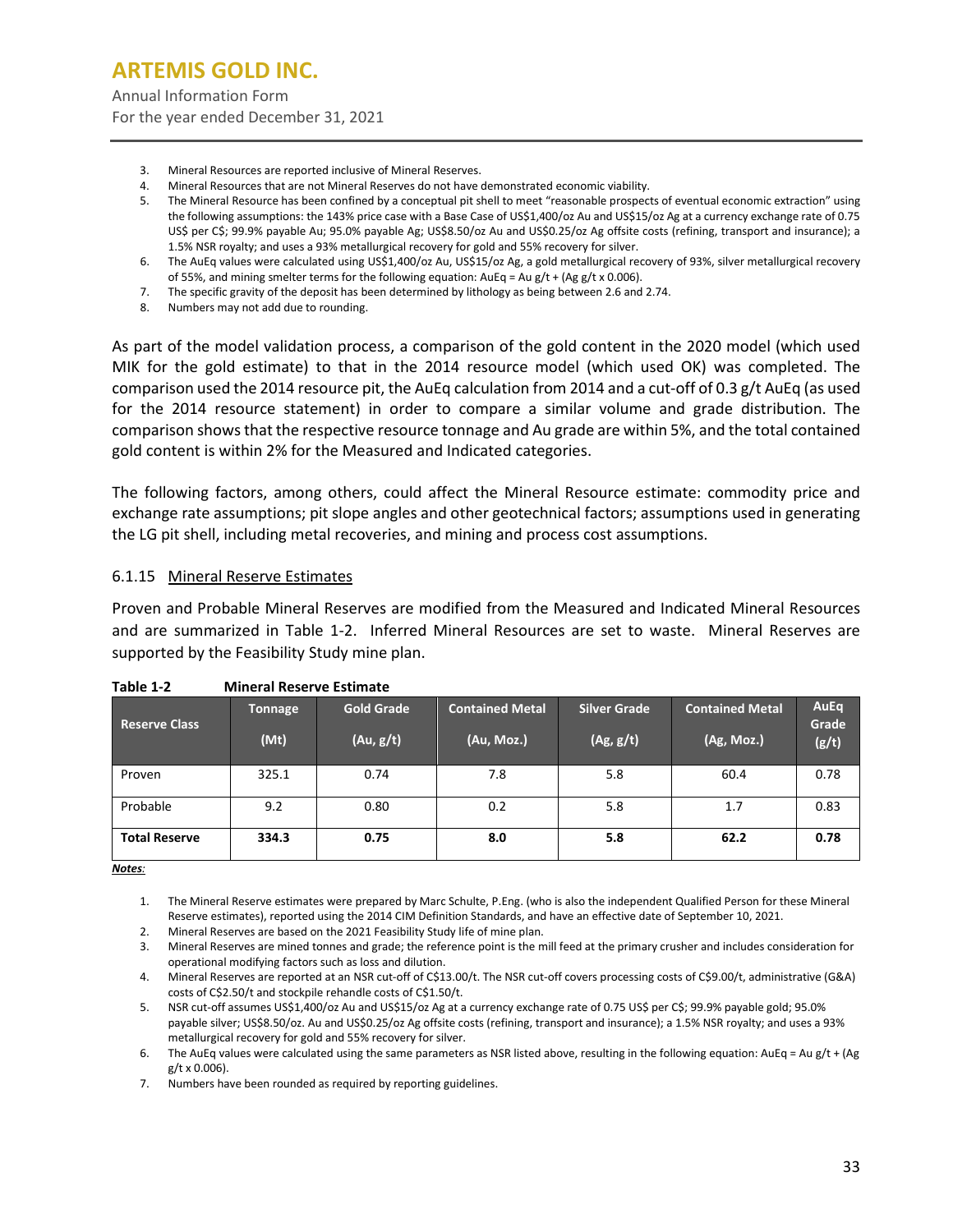Open pits are based on the results of Pseudoflow sensitivity analysis, and then designed into detailed pit phases to develop reserves for production scheduling.

Factors that may affect the Mineral Reserves estimates include metal prices and foreign exchange rate, changes in interpretations of mineralization geometry and continuity of mineralization zones, geotechnical and hydrogeological assumptions, ability of the mining operation to meet the annual production rate, process plant and mining recoveries, the ability to meet and maintain permitting and environmental license conditions, and the ability to maintain the social license to operate.

#### 6.1.16 Metallurgy and Processing

The process flowsheet was designed using historical testwork as a basis to broadly define the process (whole ore leaching) and more recent testwork carried out in 2019 and 2020 to design the process in detail as it was an integrated program and included gravity concentration in all recovery testwork, something that was not used in previous testwork.

The more recent metallurgical program, completed in 2019, was completed with the primary objective of confirming and optimizing the flowsheet and design criteria using a combination of new testwork, results from the historical and previous testwork programs, and trade-off studies completed since the 2013 FS. Drill core from site was sent to Base Metallurgical Laboratories Ltd. (BaseMet) in Kamloops, BC for testwork that included core splitting, sample preparation, interval assaying, mineralogy, gravity concentration, cyanide leach and cyanide destruction. Some additional work was carried out in 2020 to provide certain design parameters.

The test program included three larger composites for optimization testwork and 48 samples covering the deposit to establish the variability of the ore to the chosen flow sheet.

The mineralogy indicated that the sulphur content is mainly associated with pyrite, pyrrhotite and sphalerite.

The comminution testwork included semi-autogenous grind (SAG) mill comminution (SMC) on the new drill core, Bond rod mill work index (RWi), Bond ball mill work index (BWi) and abrasion index (Ai) tests. The results indicate the material is hard with results ranging from 11.8 to 24.6 kWh/t and the 75th percentile of the samples tested was 21.1 kWh/t for the variability samples. The high degree of variability in ore hardness suggested difficulties in designing and operating a SAG mill/ball mill combination and, as a result, a threestage crushing and ball milling was selected for the 2021 FS.

Tests showed that gravity concentration was effective in recovering gold and should be incorporated in the flow sheet. All the more recent testwork included gravity recovery of gold prior to leaching, and this resulted in significantly higher overall recoveries compared with historical testwork.

The results obtained from three composites and 48 variability samples show that an overall gold recovery of 93% and a silver recovery of approximately 65% can be obtained with gravity gold recovery of 34.2%. A grind size of 80% passing 150  $\mu$ m was shown to be adequate.

Sodium cyanide and lime consumptions are expected to be 0.6 kg/t and 1 kg/t respectively.

Tests on carbon loading of the gold / silver leach solution indicated a combined (Au+ Ag) of 6,000 g/t.

Cyanide destruction testwork showed air /  $SO<sub>2</sub>$  to be effective, with a 4:1  $SO<sub>2</sub>$ : weakly acid dissociable (WAD) cyanide ratio. Hydrogen peroxide was also shown to be effective on clear solution.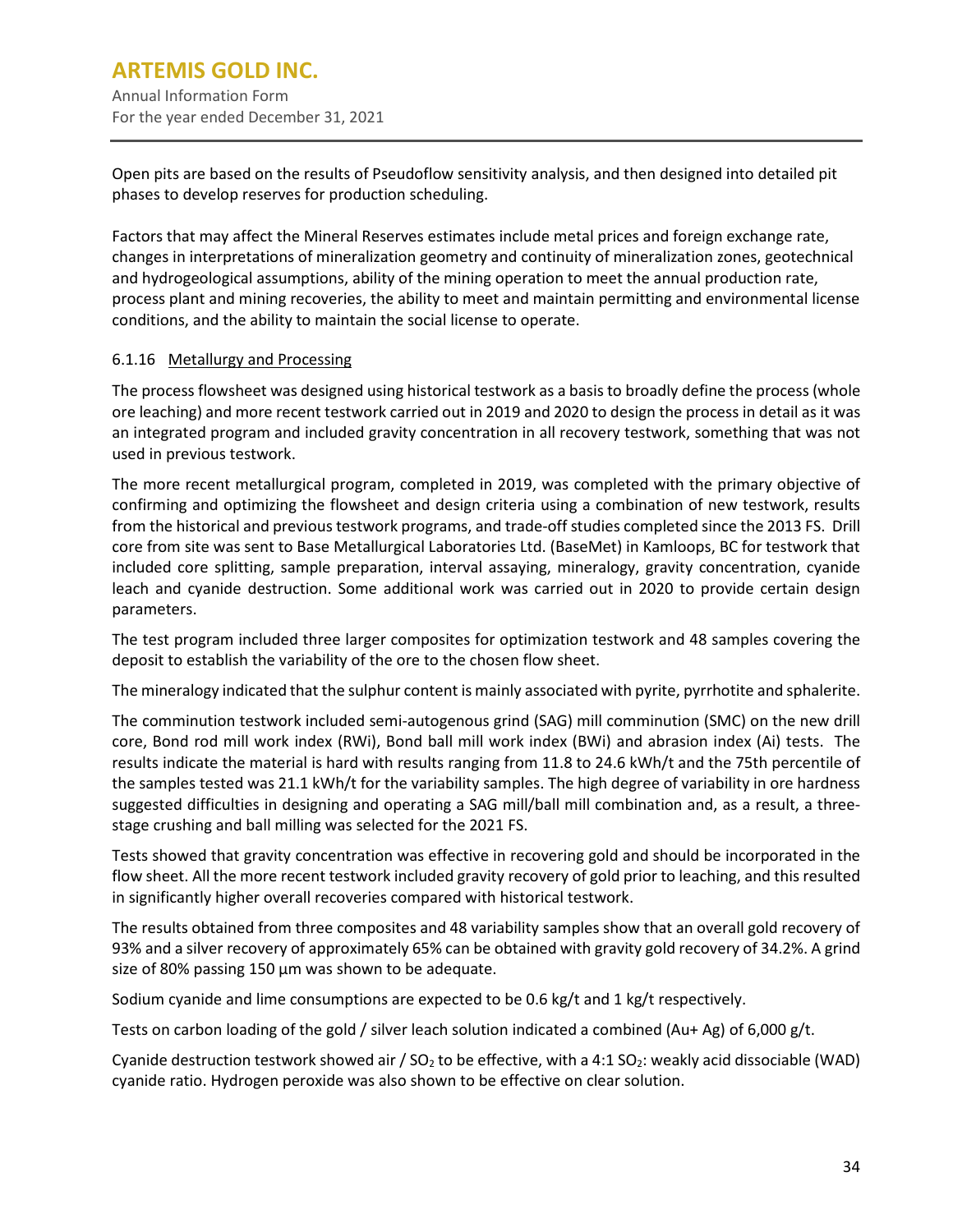Annual Information Form For the year ended December 31, 2021

## 6.1.17 Mining Methods

Mining is based on conventional open pit methods suited for the Project location and local site requirements. Open pit operations will commence 15-18 months prior to mill start-up and are anticipated to run for 17 years. Following mining operations, stockpiled low-grade material will be processed for an additional five years, resulting in a total life-of-mine (LOM) of 22 years.

Ultimate pit limits are split into phases or pushbacks to target higher economic margin material earlier in the mine life. The pit is split into nine phases, with initial phases containing higher gold grade and lower strip ratio. The pre-production phase will target suitable overburden and waste rock for construction whilst exposing near-surface, high-grade material. The first phase will target higher-grade, lower-strip-ratio ore, providing mill feed over the initial years of the Project. The remaining phases will expand the pit to the north targeting progressively deeper ore.

The production is planned on 10 m bench heights in both ore and waste.

Mill feed targets are 6.0 Mtpa over the first five years of operation, increasing to 12 Mtpa for the next five years of operation, and finally to 20 Mtpa until the end of the planned mine life.

During the pre-stripping phase of mine operations, all ore mined in the pit will be stockpiled. Throughout the life of operations, all ore grading between C\$13/t and C\$16.50/t NSR will be stockpiled. Cut-off grade optimization on the mine production schedule will also send ore above C\$16.50/t NSR to an ore stockpile in certain planned periods. The stockpiled Mineral Reserves are planned to be re-handled back to the crusher once the pit is exhausted.

Owner-managed mining and fleet maintenance operations are planned for 365 days/year, with two 12-hour shifts planned per day. An allowance of 10 days of no mine production has been built into the mine schedule to allow for adverse weather conditions.

Initially, mining will be undertaken using 400 t class hydraulic shovels and 190 t payload class haul trucks. As production requirements increase, the load and haul fleet will be expanded with 600 t class hydraulic shovels and 230 t payload class haul trucks. The initial drill and loading fleets are planned to be diesel-drive, with expansion fleet requirements being electric-drive. The mine equipment fleet is planned to be purchased via various lease arrangements.

In-pit and perimeter pumping dewatering systems will be established. All surface water and precipitation in the pits will be handled by skid-mounted mobile diesel pumps.

Ore will be hauled to a crusher that will be located 1 km northeast of the open pit limit, which will feed the process plant. Waste rock will generally be used as fill for construction of the tailings storage facility (TSF) that will be located 2.5–5 km north of the open pit limits, or in the case of potentially acid generating (PAG) waste rock, placed within the TSF itself for subaqueous storage. Additional storage facilities, to be constructed within 1.5 km to the northwest of the pit, will be used to store excess overburden and non-acid generating (NAG) waste rock. Ore stockpiles, to be located within 1 km to the west of the open pit, will be used as temporary storage for re-handle back to the crusher over the planned mine life.

Maintenance on mine equipment will be performed in the field with major repairs to mobile equipment conducted in the workshops that will be located west of the plant facilities.

Annual mine operating costs per tonne mined will range from C\$1.96–C\$3.64/t with a LOM average of C\$2.60/t mined. Mine operations will include ore control, production drilling, blasting, loading, hauling, and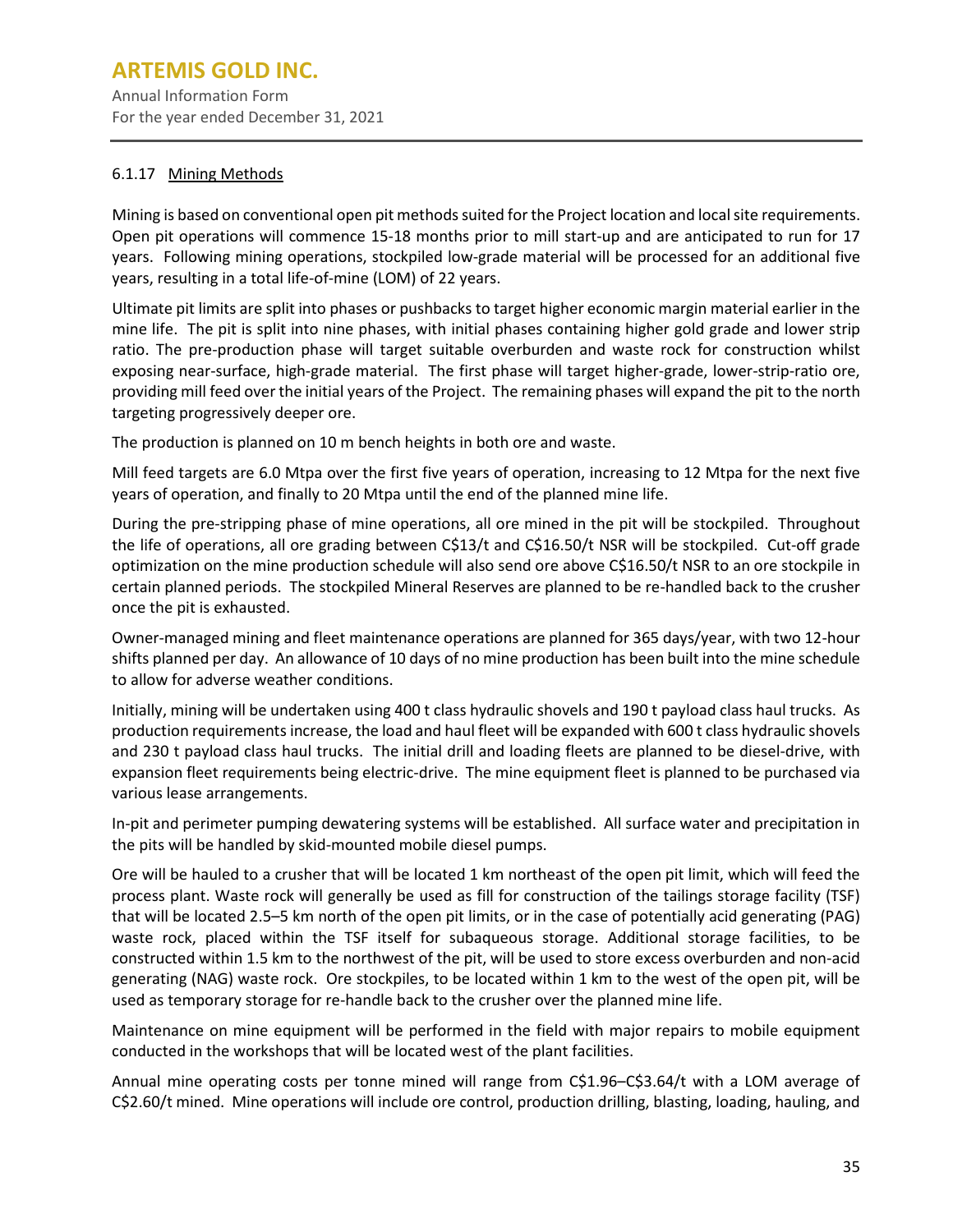pit, haul road and stockpile maintenance functions. The largest component of the estimated mine operating costs is for the hauling function, and a significant portion of the planned hauls for Blackwater are downhill loaded hauls. Mobile equipment maintenance operations will also be managed by the Owner and are included in the mine planning and costs.

After mining is completed, the mining equipment will be removed, and the pits will be allowed to fill with water-producing ponds. Contouring and re-vegetation of the fill areas will be completed.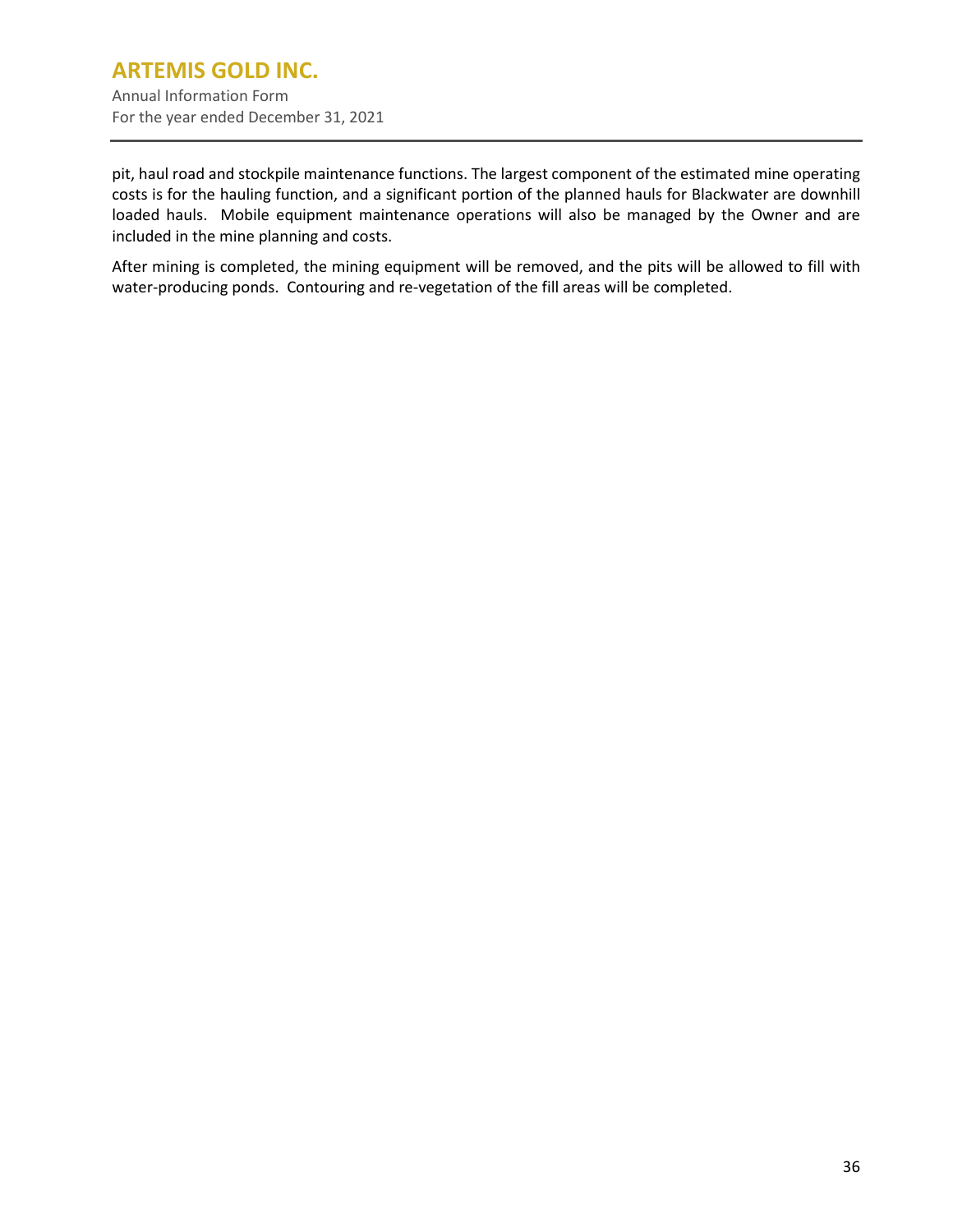## **ARTEMIS GOLD INC.** Annual Information Form For the year ended December 31, 2021



<span id="page-39-0"></span>[Figure 1-2](#page-39-0) and [Figure 1-3](#page-39-1) summarize the proposed ore and waste schedule for the 2021 FS mine plan.

<span id="page-39-1"></span>



#### 6.1.18 Recovery Methods

Gold-silver mineralisation in the Blackwater deposit is associated with sulphides, occurring in veins and disseminations; free gold is also present to varying extents. Gold and silver values from the types of mineralisation present in the Blackwater deposit are largely recoverable by a combination of gravity processes and conventional cyanidation. The preferred process flowsheet selected for recovery of the gold and silver values was derived from the test-work results and tailored to support a robust production profile

Note: both tables prepared by MMTS, 2021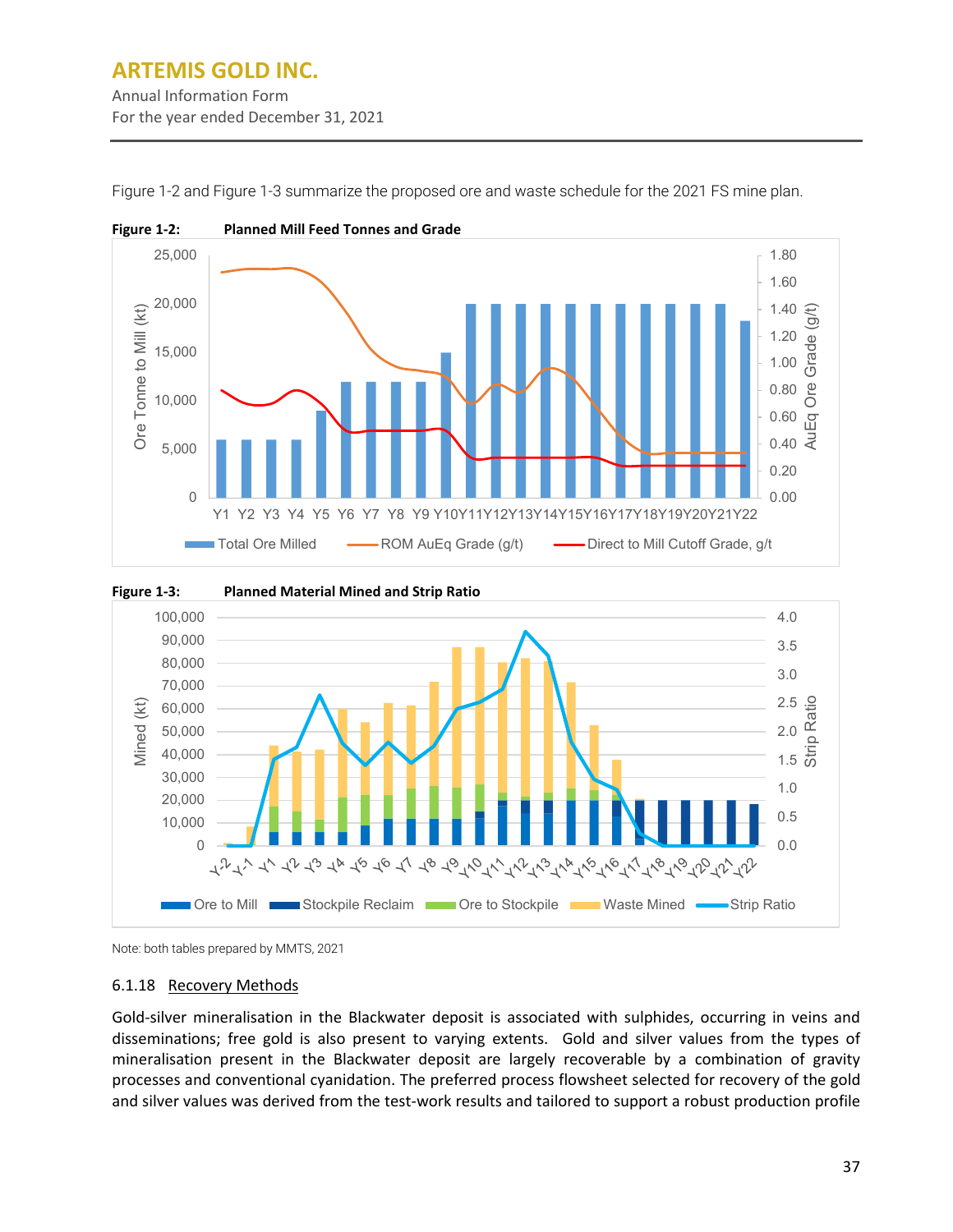over the life of mine. The unit operations that were included in the selected process are well proven at the commercial scale, and typical in the industry.

The process plant will be constructed in four distinct phases, as outlined below:

- Phase 1 (6Mtpa) operating for years 1 to 5
- Phase 2 (12Mtpa) operating for years 5 to 10
- Phase 3 (20Mtpa) operating for years 10 to 17
- Phase 4 (20Mtpa) operating for years 17 to 22

The Phase 1 process plant will treat 6Mtpa or 745t/h based on an availability of 8,059 hrs per annum or 92%. The crushing section design is set at 70% availability and the gold room availability is set at 52 weeks per year including seven operating days and five smelting days per week. The plant will operate with two shifts per day, 365 days per year, and will produce doré bars.

Run-of-Mine (ROM) material will be hauled to the primary gyratory crusher where a front-end wheel loader (FEL) will supplement the direct-tip feed from the ROM stockpile to maintain a continuous crushing operation. The crushing circuit will include secondary and tertiary cone crushing and screening to produce a crushing circuit product size with a P80 of 8mm. Crushed ore will be stored on a covered conical stockpile. The crushed material will be processed through a dual pinion ball mill in closed circuit with cyclones producing a final product with a P80 of 150 μm. The installed ball mill power will be 14 MW and the mill dimensions will be 7.3m x 12.5m (internal diameter x effective grinding length) with a circulating load of 400%.

A portion of the ball mill discharge will feed two parallel gravity concentrator trains. The intensive cyanidation circuit will receive gravity gold concentrate on a batchwise basis for treatment in an intensive leach reactor.

The cyclone overflow will pass over a trash screen and will be pumped to the leach-adsorption circuit consisting of one pre-aeration tank, three leach tanks and seven carbon-in-leach (CIL) adsorption tanks. The combined leach and adsorption circuit residence time will be 24 h at 45% w/w solids. Gold and silver leached in the leach-CIL circuit will be recovered onto activated carbon and eluted in an Anglo-American Research Laboratory (AARL)-style elution circuit and then precipitated by electrowinning in the gold room. The gold– silver precipitate will be dried in a drying oven and then mixed with fluxes and smelted in a furnace to pour doré bars. Carbon will be re-activated in a carbon regeneration kiln before being returned to the CIL circuit.

Slurry exiting CIL Tank 7 will gravitate to two cyanide detoxification tanks which are designed based on the conventional  $O_2/SO_2$  process. The detoxified slurry stream will gravitate to the carbon safety screen and on to the tailings pump box, from where it flows by gravity through a single pipeline to the TSF. A lime neutralization system for run-off will be installed for the low-grade ore (LGO) stockpile and will be neutralized in the processing plant through lime addition prior to discharge to the TSF.

The installed power for the Phase 1 process plant is estimated to be 32.5 MW, and power consumption will be 32.3kWh/t of material treated for the processing plant. Raw water will be supplied from the water management pond and depressurisation wells to a raw-water storage tank. Potable water will be supplied from the potable water treatment plant at the camp. Gland water will be supplied from the raw-water tank. Process water will primarily consist of TSF reclaim water, supplemented by contact water and raw water. Reagents will include quicklime, sodium cyanide, sodium hydroxide, copper sulphate, hydrochloric acid, elemental sulphur and oxygen.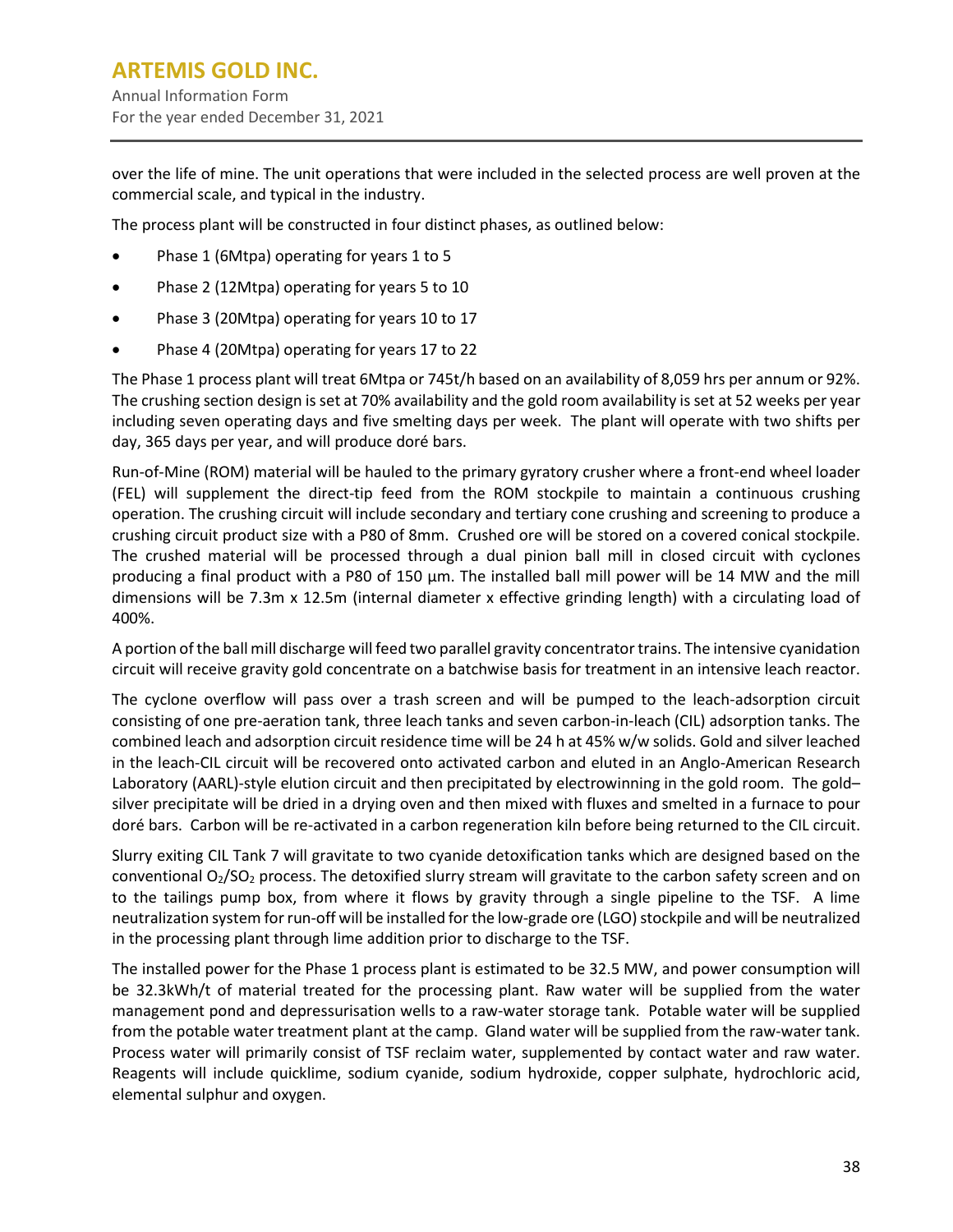The Phase 2 expansion will treat an additional 6.0 Mtpa (12 Mtpa total) through minor upgrades to the Phase 1 crushing circuit, and addition of new milling, leaching, adsorption, elution, and detox capacity.

The Phase 3 expansion will include a new process line consisting of crushing, grinding, leaching, adsorption and detox circuits with a capacity of 8.0 Mtpa. The Phase 1 and 2 acid wash, elution, electrowinning and gold room facilities will be used, and combined throughput will increase from 12 Mtpa to 20 Mtpa.

Phase 4 will be a continuation of processing per the completed Phase 3 expansion with ore being rehandled from stockpiles for processing.

#### 6.1.19 Onsite Infrastructure

The Project can be accessed from Highway 37, west of Vanderhoof, via the Kluskus and Kluskus-Ootsa FSRs. A new 15.6km portion of access road will be built to connect the FSR with the mine plant site for transportation of equipment and materials.

Presently, the mine plant site and existing camp is accessed from the Kluskus-Ootsa FSR by an exploration road. This road will be partially decommissioned following completion of the new mine access road. The remaining portions of the exploration road within the mine site boundary will be used for local construction access and mine operations. The sections of the exploration road located within the TSF will be inundated in approximately Year 6.

Approximately 8 km of on-site roads will be constructed to provide access to the truck shop, mine plant site, accommodations and explosives store. These roads will be approximately 10 m wide, gravel roads, to allow two-way traffic.

A 15km road will connect the planned pumping station at Tatelkuz Lake to the access road.

The process plant will consist of the crushing, screening, stockpile, grinding, gravity separation, intensive leaching reactor, leaching, CIL, carbon elution and regeneration, reagents, cyanide detoxification, and the gold room. The grinding mills, reagent storage and gold room will be in enclosed buildings. The gold room will be constructed as a pre-engineered building, complete with a heavy-duty building enclosure, closedcircuit televisions (CCTVs), motion sensors and alarms to prevent unauthorized entry.

A fibre-optic backbone will be included throughout the plant to provide an ethernet-type system for voice, data, and control systems bandwidth requirements.

The truck shop, mine dry, and administration offices will be located in a shared building of modular construction. In the initial construction of the truck shop facility, it will include two bays to service the mining fleet. There will be overhead crane availability, with a 15 t capacity, and clearing for 230 t haul trucks. A further expansion of the truck shop facilities is planned in year 1. This building will also include meeting rooms, wash facilities, toilets, closed offices and an open work area equipped with workstations.

The plant offices will be adjacent to the main plant buildings and will house all plant operating and maintenance offices. The central control room will be in this complex, with CCTV coverage of all parts of the plant. The plant offices will also include a change room and toilets. The construction will be modular, similar to the administration offices.

The laboratory modular construction will be modified to allow solid floors where necessary for heavy equipment such as crushers or fire assay furnaces. It will include toilets and a change room. Some area will be available for sample storage, but the main storage will be in an unheated adjacent building.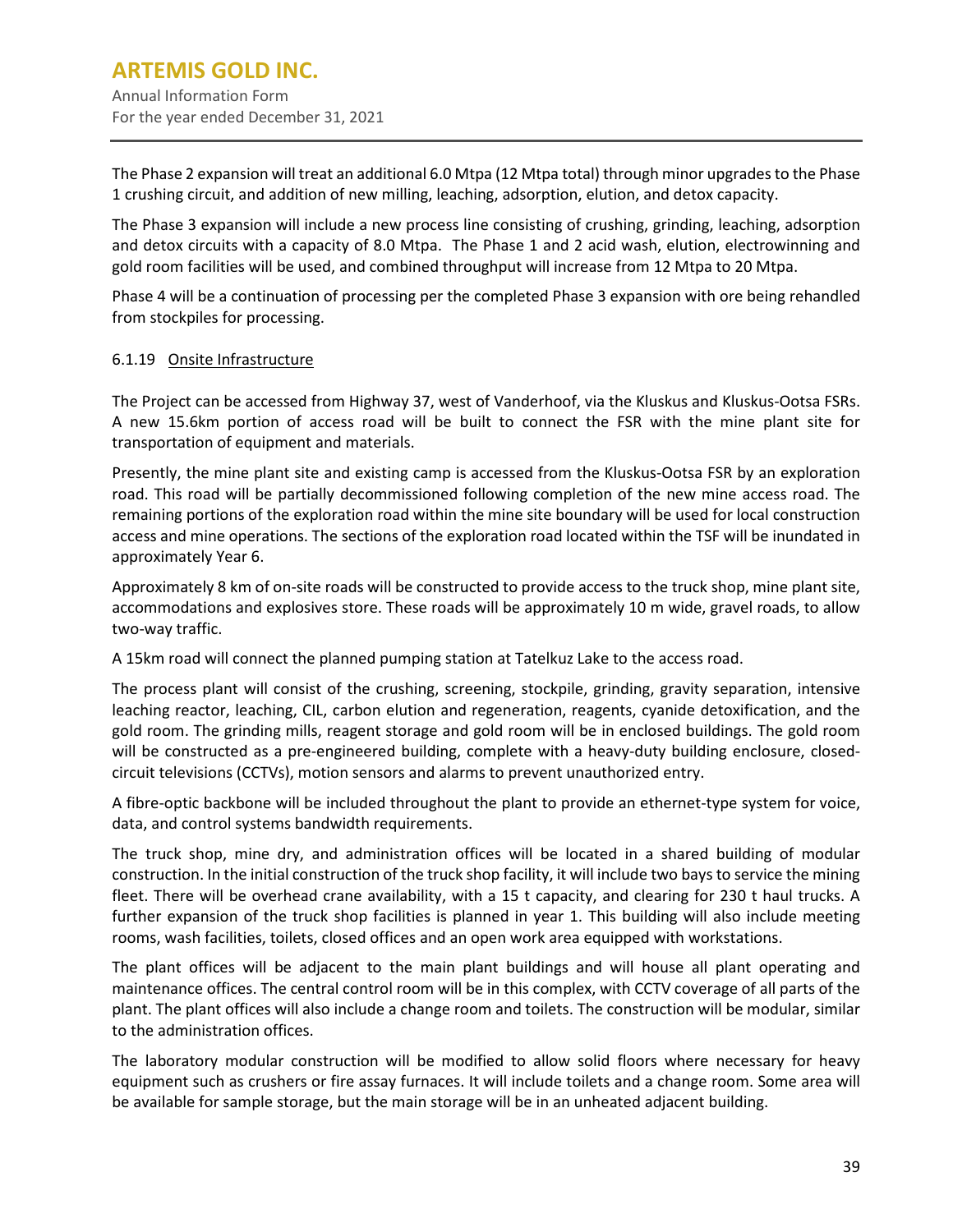#### 6.1.19.1 Power Supply

Power will be supplied by connection to the BC Hydro grid via a 135 km long 230kV transmission line. The line will follow existing resource roads and other previously-disturbed areas as much as practicable. Emergency back-up diesel generators will be located at the process plant, plant offices and control room and at the cellular tower.

## 6.1.20 Waste Characterization

A testing program has been completed to geochemically characterize the geologic materials that will be produced by the Project. This program characterized waste rock, ore, tailings and overburden, analyzing these materials using methods that included acid base accounting, metal assays, and humidity cell tests. These results have been used to define the acid generating potential and metal leaching potential of mine waste. Overall, the results show that the Project will produce waste rock and tailings that are classified as potentially acid generating (PAG) and/or metal leaching (ML). A classification scheme has been developed to rate the ARD and ML potential of mine waste and is used to guide waste management.

## 6.1.21 Tailings Storage Facility

The TSF was designed to permanently store tailings, PAG waste rock, and potentially ML NAG waste rock that will be generated during operations. The facility was designed to hold 469 Mm<sup>3</sup> of tailings and waste rock material, and up to 12 Mm<sup>3</sup> of pond storage under normal operating conditions. The TSF will comprise two adjacent sites, TSF C and TSF D.

TSF C will be constructed first to provide storage capacity for start-up of the process plant. It was designed to contain tailings for approximately 21 years of mine operations and PAG/ML waste rock generated during the first six years of mining. TSF C will comprise a valley-fill style impoundment formed by construction of three embankments (Main Dam C, the West Dam, and the Saddle Dam) in the upper reaches of the Davidson Creek drainage basin. Main Dam C will be initially constructed during the preproduction phase to form TSF C and will be raised annually through Year 6 using centreline construction methods. The embankment will be an engineered, water retaining, zoned earth-rockfill dam with a compacted low-permeability seal zone and appropriate filter/transition zones flanked by a pit-run shell zone. Thereafter, the dam will be raised periodically in stages approximately 8 m high using downstream construction methods comprising zoned earth-rockfill complete with high density polyethylene (HDPE) geomembrane facing. The West Dam and Saddle Dam will be constructed in Years 6 and 12, respectively, and raised periodically in stages along with the later stages of Main Dam C. Construction of the embankments for TSF C requires placement of approximately 54 Mm<sup>3</sup> of fill material to reach a final elevation of 1,353 masl.

TSF D will be formed adjacent to and downstream of TSF C beginning in Year 5, during the Phase 2 expansion, to provide additional storage capacity to contain PAG/ML waste rock generated between Year 6 and the end of mining and up to two years of tailings beginning in approximately Year 21 when TSF C reaches design capacity. TSF D will be formed by construction of one embankment (Main Dam D). The embankment will be an engineered, water retaining, zoned earth-rockfill dam with a compacted low-permeability seal zone and appropriate filter/transition zones flanked by a pit-run shell zone. Main Dam D will be raised annually using centreline construction methods. Construction of Main Dam D requires placement of approximately 48 Mm<sup>3</sup> of fill material to reach a final elevation of 1,331 masl.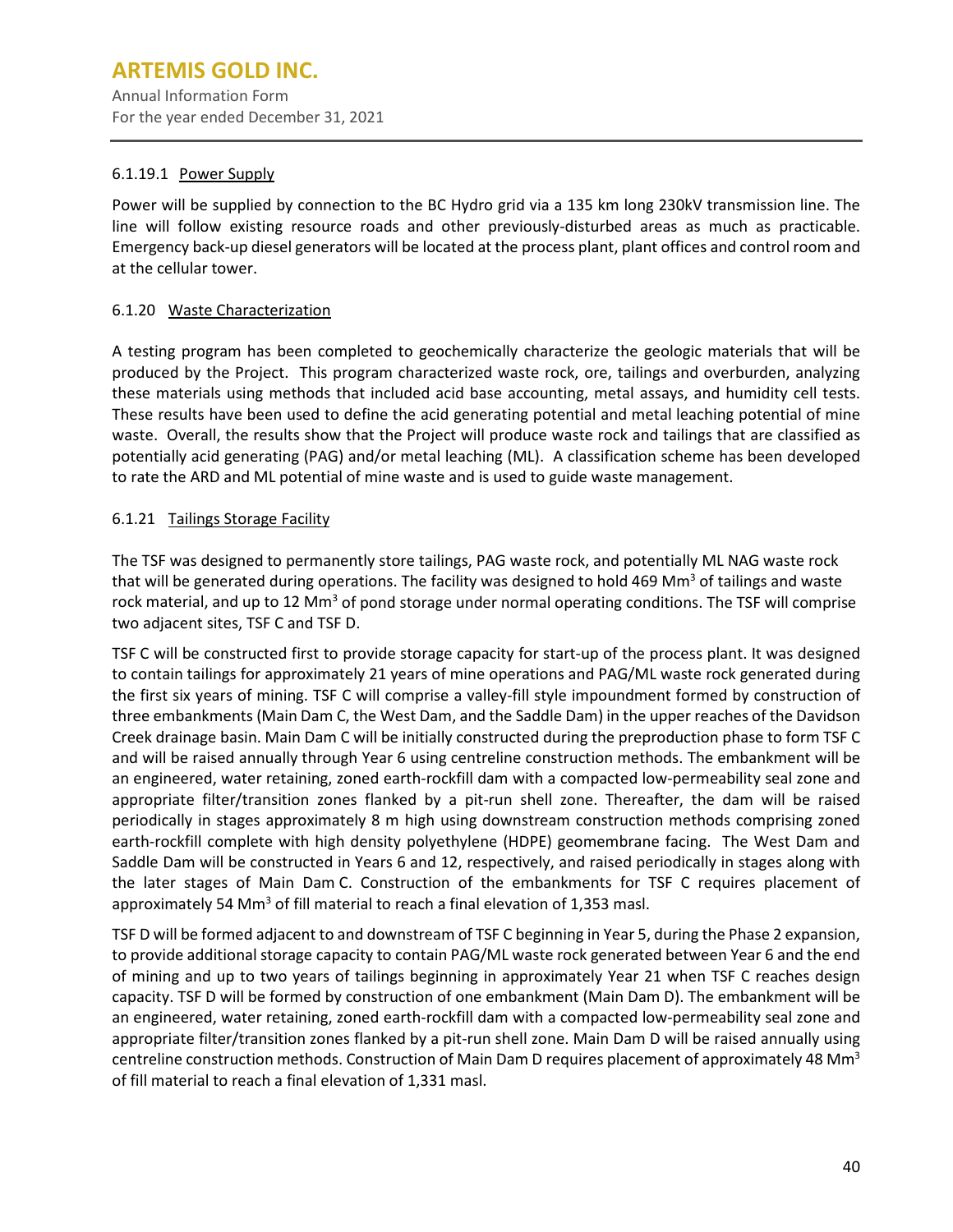Annual Information Form For the year ended December 31, 2021

The Feasibility Study is supported by the detailed design of the Stage 1 TSF and associated facilities required for the start of mine operations. Main Dam C Stage 1 was designed as a water-retaining dam with a crest elevation of 1,273 masl. The Stage 1 TSF will provide sufficient capacity to impound tailings and PAG/ML waste rock generated during the first year of operations and a supernatant pond up to 2 Mm<sup>3</sup>, with additional capacity to manage seasonal water volume fluctuations and the environmental design flood. An emergency spillway will be constructed along the right abutment to pass the inflow design flood. Main Dam C will require placement of approximately 3.25 Mm<sup>3</sup> of fill material for Stage 1 that will be sourced from local external borrow sources and pre-stripping of the open pit during Year -1 of mine development.

## 6.1.22 Water Management Structures

The principal design objectives for the water management structures are to manage surface water during mine operations and active closure. Surface water is to be managed in a manner that allows for the beneficial use of the water to support mine operations and to divert flow not needed to the downstream receiving environment. Drainage from the majority of the mine area will flow by gravity into the TSF, following natural topographical drainages mapped for the Project; which simplifies water management, spill control, and mine closure. Surplus water not required to support mine operations will be sampled and analyzed, compared to applicable water quality criteria, and if compliant, will be used to augment flow in lower Davidson Creek.

The Feasibility Study is supported by detailed design of the water management facilities required at the start of mine operations. Specific water management structures and systems planned for the mine operations period include:

- Fresh Water Reservoir (FWR) to store water and provide flows to lower Davidson Creek to meet instream flow needs downstream of the mine and to provide water for mine operations when required.
- A lined Water Management Pond (WMP) located downslope of the open pit and stockpiles area and within the ultimate footprint of TSF C to manage runoff from contributing areas and water pumped from collection points. The WMP will provide fresh make-up water to support ore processing. Water not needed to support mine operations will be used to augment flow in lower Davidson Creek. The WMP will be relocated in approximately Year 12.
- A discharge system to route freshwater from the WMP to the FWR, and a raw water supply system to route freshwater from the WMP to the plant site.
- Reclaim water system to route supernatant water from the TSF to the plant site.
- Central Diversion System (CDS) to divert fresh water around the TSF or to a water transfer pond, from where it can be pumped to the WMP.
- Northern Diversion System (NDS) to divert freshwater around TSF D to the FWR or allow it to bypass diversion and flow into TSF D, depending on the needs of the mine, beginning during the Phase 2 expansion.
- Fresh water from Tatelkuz Lake supplied by the Fresh Water Supply System (FWSS) to the FWR beginning during the Phase 2 expansion.
- Stockpile water management structures to divert and contain seepage and surface water runoff from the LGO stockpile and the waste stockpiles.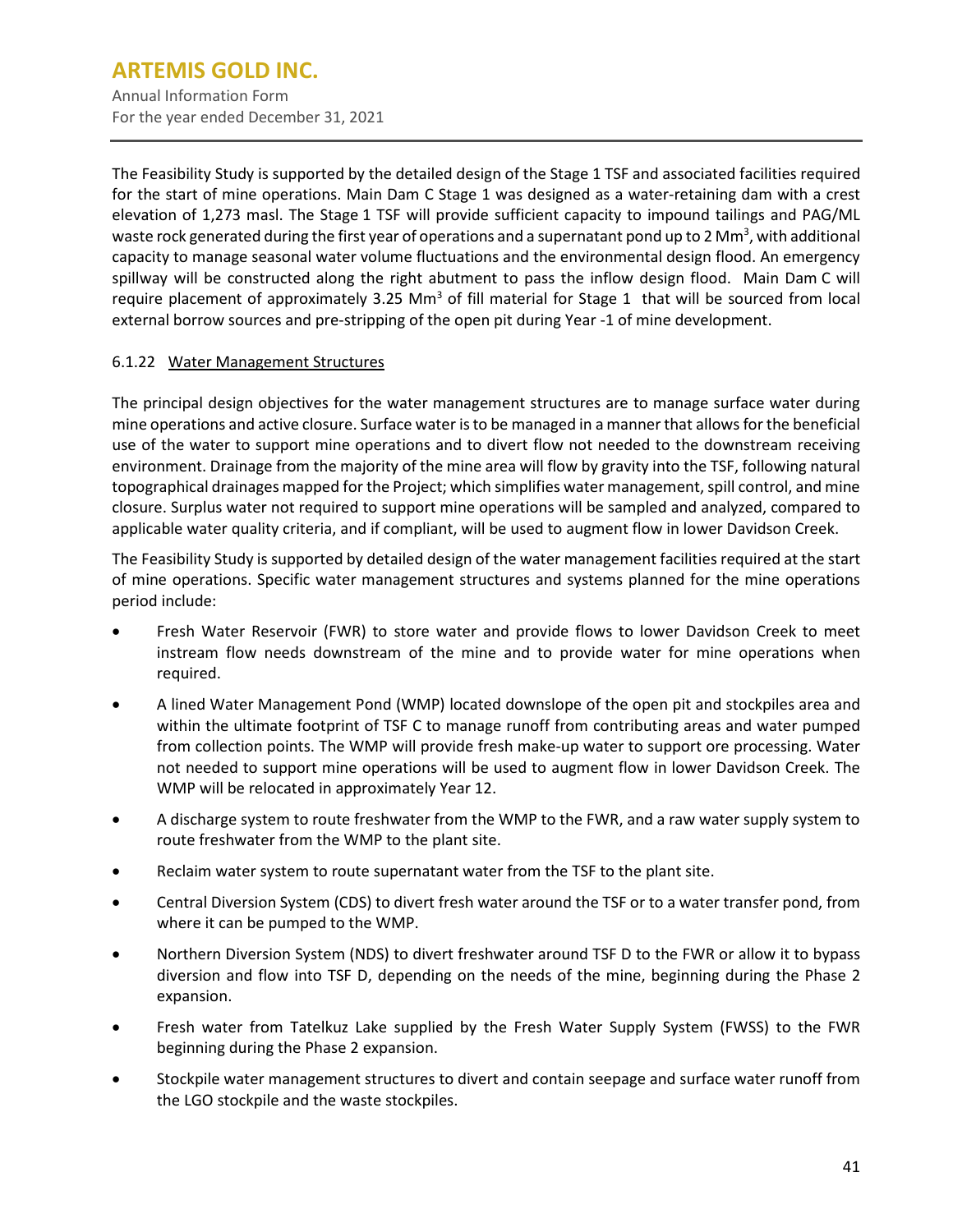Annual Information Form For the year ended December 31, 2021

• Water treatment plants (WTPs), including a metals WTP, membrane WTP, and lime neutralization circuit at the mill.

The facilities listed above will be used to achieve the following requirements in the mine water management plan:

- Temporary and secure storage of fresh water within the mine site area in engineered water storage facilities;
- Limit accumulation of surplus water within the TSF to the maximum practicable extent;
- Control, collection, and diversion of non-contact surface water flows not needed for mine operations;
- Control and collect contact surface water prior to use/release;
- Controlled release of surface water flows to Davidson Creek downstream of the mine to reduce the potential environmental impacts of the project to the extent reasonably practicable.

## 6.1.23 Closure and Reclamation Plan

The Closure and Reclamation Plan will take advantage of progressive reclamation opportunities through the life of the mine. In particular, mining operations will cease in the Open Pit in the later Operations phase. Closure of major mine infrastructure is anticipated to take one to three years after cessation of ore processing from stockpiled ore. Reclamation of the Project area will conform to the requirements of the Health, Safety, and Reclamation Code for Mines in BC (BC EMLI 2021). As much as possible, disturbed areas will be reclaimed to native ecosystems and waterways restored to pre-disturbance flow patterns. In the extended Closure and Post-closure phases, activities will focus on monitoring vegetation and geotechnical stability of reclaimed areas, and water treatment, as required.

#### 6.1.24 Environmental, Social, Economic and Cultural Heritage Considerations

The Project is supported by a suite of environmental, social, economic, and cultural heritage baseline studies. The potential Project effects to environmental, social, economic, and cultural heritage components have been fully assessed. The Project was granted an Environmental Assessment Certificate (EAC) #M19-01 on June 21, 2019 (EAO 2019c) under the provincial *Environmental Assessment Act* (2002) and an Environmental Assessment Decision Statement (DS) on April 15, 2019 under the federal *Canadian Environmental Assessment Act, 2012* (CEA Agency 2019b). Assessment of components to address updates in the Project design have been considered in recent permits and will be addressed in permit applications currently in progress. To manage potential effects of the Project, an Environmental Management System supported by a comprehensive set of management plans is being developed for the permitting phase of the Project.

## 6.1.25 Permitting

A complete set of provincial and federal permits, licenses, and authorizations to approve the construction and operation of the Project have been identified and are in progress. Key federal approvals include: impacts to fish habitat (*Fisheries Act*) and deposition of mine waste in waters frequented by fish (*Metal and Diamond Mining Effluent Regulations*, SOR/2002-222). Key provincial approvals include: permit approving mine plan and reclamation program (*Mines Act*), effluent discharge permit and air discharge permit (*Environmental Management Act*), licence of occupation to occupy crown land for transmission line (*Land Act*), and water licence for use of offsite water (*Water Sustainability Act*).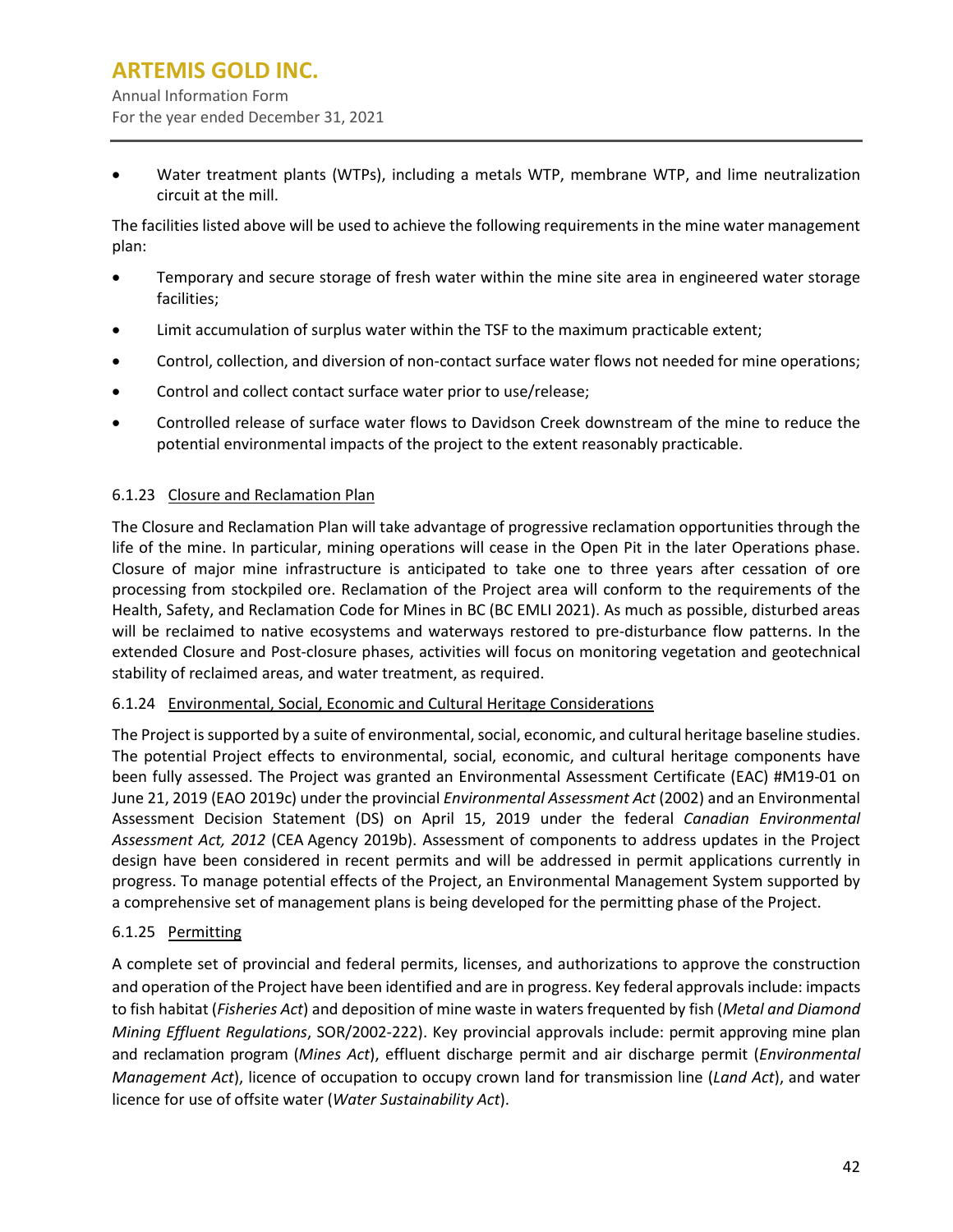Annual Information Form For the year ended December 31, 2021

## 6.1.26 Capital Cost Estimate

The capital cost estimates have been summarized at the levels indicated b[y Table 1-3](#page-45-0) and stated in Canadian dollars with a base date of Q2-2021 and an accuracy range of +15%/-10%. No provisions for forward escalation have been included. This estimate collectively presents the entire costs for the project including all Third-Party estimates, Owner's scope and Ausenco's scope. The estimate is summarized in [Table 1-3.](#page-45-0)

## <span id="page-45-0"></span>**Table 1-3: Estimate Summary Level 1 Major Facility (C\$ M)**

| <b>WBS Level</b><br>Ú | <b>WBS Description</b>                                                   | Initial<br>Capital | Expansion /<br>Growth<br>Capital | Sustaining<br>Capital | Deferred<br>Capital | <b>Total LOM</b><br>Capital |
|-----------------------|--------------------------------------------------------------------------|--------------------|----------------------------------|-----------------------|---------------------|-----------------------------|
| 1000                  | Mining                                                                   | 64.5               | 62.8                             | 430.1                 | 4.0                 | 561.4                       |
| 2000                  | Site development /<br>tailings storage facility /<br>waste rock facility | 73.1               | 175.9                            | 273.2                 | 0.2                 | 522.5                       |
| 3000                  | Ore crushing and reclaim                                                 | 55.6               | 45.2                             |                       |                     | 100.8                       |
| 4000                  | Process plant                                                            | 141.7              | 254.6                            | $\overline{a}$        |                     | 396.3                       |
| 5000                  | On-site infrastructure                                                   | 30.5               | 31.5                             | 17.0                  | 26.1                | 105.2                       |
| 6000                  | Off-site infrastructure                                                  | 100.7              |                                  | 22.8                  | 12.7                | 136.2                       |
|                       | <b>Subtotal Direct Costs</b>                                             | 466.2              | 570.0                            | 743.2                 | 43.0                | 1,822.40                    |
| 7000                  | Indirects                                                                | 16.5               | 26.2                             | 2.6                   | 0.1                 | 45.4                        |
| 8000                  | Engineering and project<br>management                                    | 60.9               | 58.1                             | 22.7                  | 3.5                 | 145.1                       |
| 9000                  | Provisions                                                               | 101.7              | 66.3                             | 62.2                  | 5.1                 | 235.3                       |
|                       | <b>Subtotal Indirect Costs</b>                                           | 179.0              | 150.6                            | 87.5                  | 8.6                 | 425.8                       |
|                       | Project Total (C\$ M)                                                    | 645.2              | 720.6                            | 830.7                 | 51.6                | $\sqrt{2,248.2}$            |

Note: totals may not sum due to rounding

#### 6.1.27 Operating Cost Estimate

For operating cost estimating purposes, the Project was divided into three areas; mining, processing, and general and administrative (G&A). The costs for each department include labour, operating and maintenance supplies, freight, and utilities as appropriate. The expected accuracy range of the operating cost estimate is +15%/-10%.

Operating costs of operation are summarized in table 1-4 below.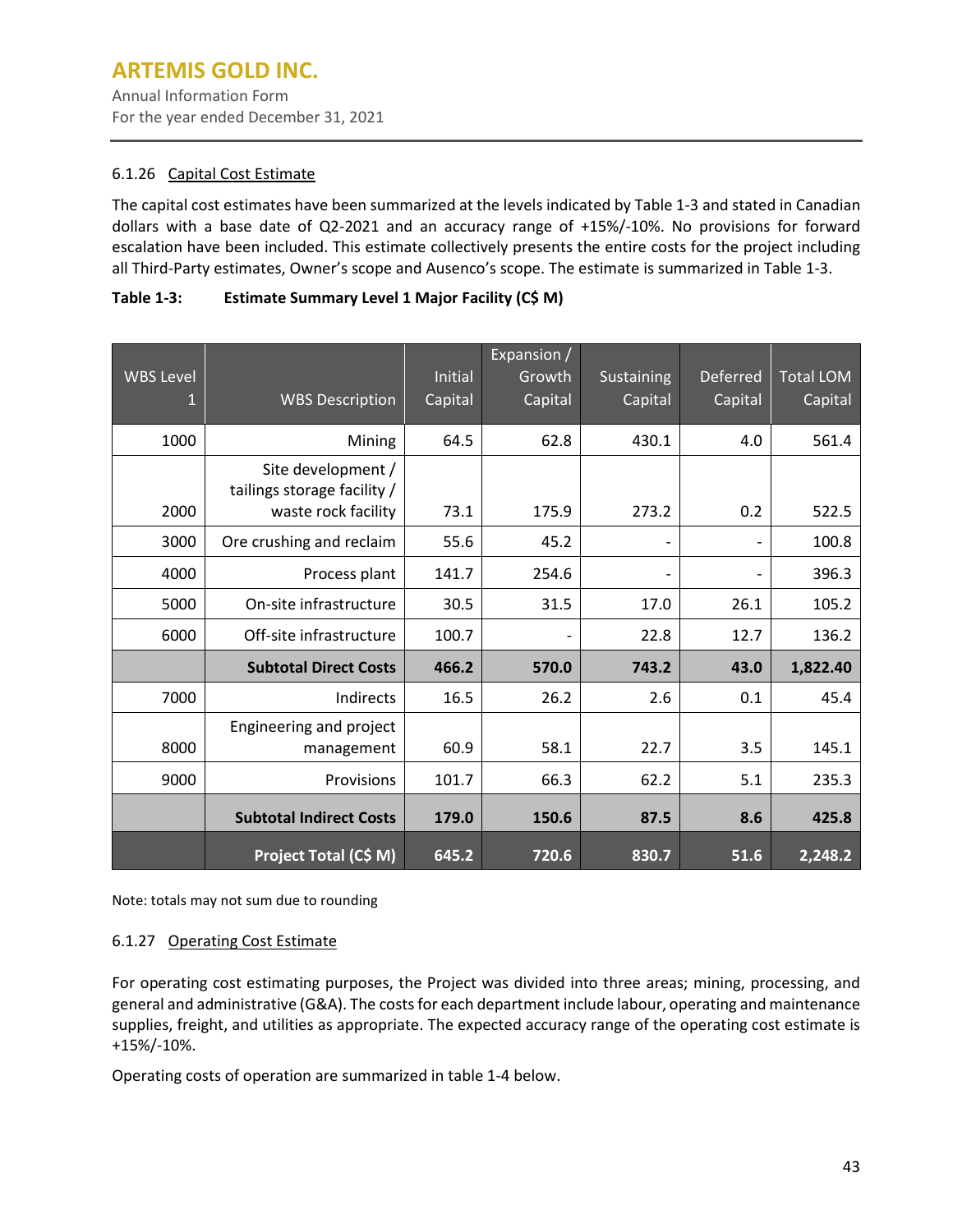Annual Information Form For the year ended December 31, 2021

#### **Table 1-4 Summary of Operating Costs**

|         |              | Years 1-5 | Years 6 - 10 | Years 11 - 17 | Years 18- | <b>LOM</b> |
|---------|--------------|-----------|--------------|---------------|-----------|------------|
| Mining  | C\$/t Mined  | 2.26      | 2.36         | 2.79          | n/a       | 2.60       |
|         | C\$/t Milled | 15.59     | 13.77        | 7.51          | 0.99      | 7.57       |
| Process | C\$/t Milled | 9.47      | 8.73         | 8.06          | 8.06      | 8.32       |
| G&A     | C\$/t Milled | 4.12      | 2.60         | 1.89          | 1.31      | 2.07       |
| Total   | C\$/t Milled | 29.18     | 25.09        | 17.45         | 10.36     | 17.96      |

#### 6.1.28 Economic Analysis

#### *6.1.28.1 Cautionary Statement*

The results of the economic analysis discussed in this section represent forward-looking information as defined under Canadian securities law. Actual results may differ materially from those expressed or implied by forward-looking information.

Information that is forward-looking includes:

- Mineral Resource and Mineral Reserve estimates;
- Assumed commodity prices and exchange rates;
- Mine production plans;
- Projected recovery rates;
- Sustaining and operating cost estimates;
- Assumptions as to closure costs and closure requirements;
- Assumptions as to environmental, permitting and social risks.

Additional risks to the forward-looking information include:

- Changes to costs of production from what is assumed;
- Unrecognized environmental risks;
- Unanticipated reclamation expenses;
- Unexpected variations in quantity of mineralized material, grade, or recovery rates;
- Geotechnical and hydrogeological considerations during mining being different from what was assumed;
- Failure of plant, equipment, or processes to operate as anticipated;
- Accidents, labour disputes and other risks of the mining industry.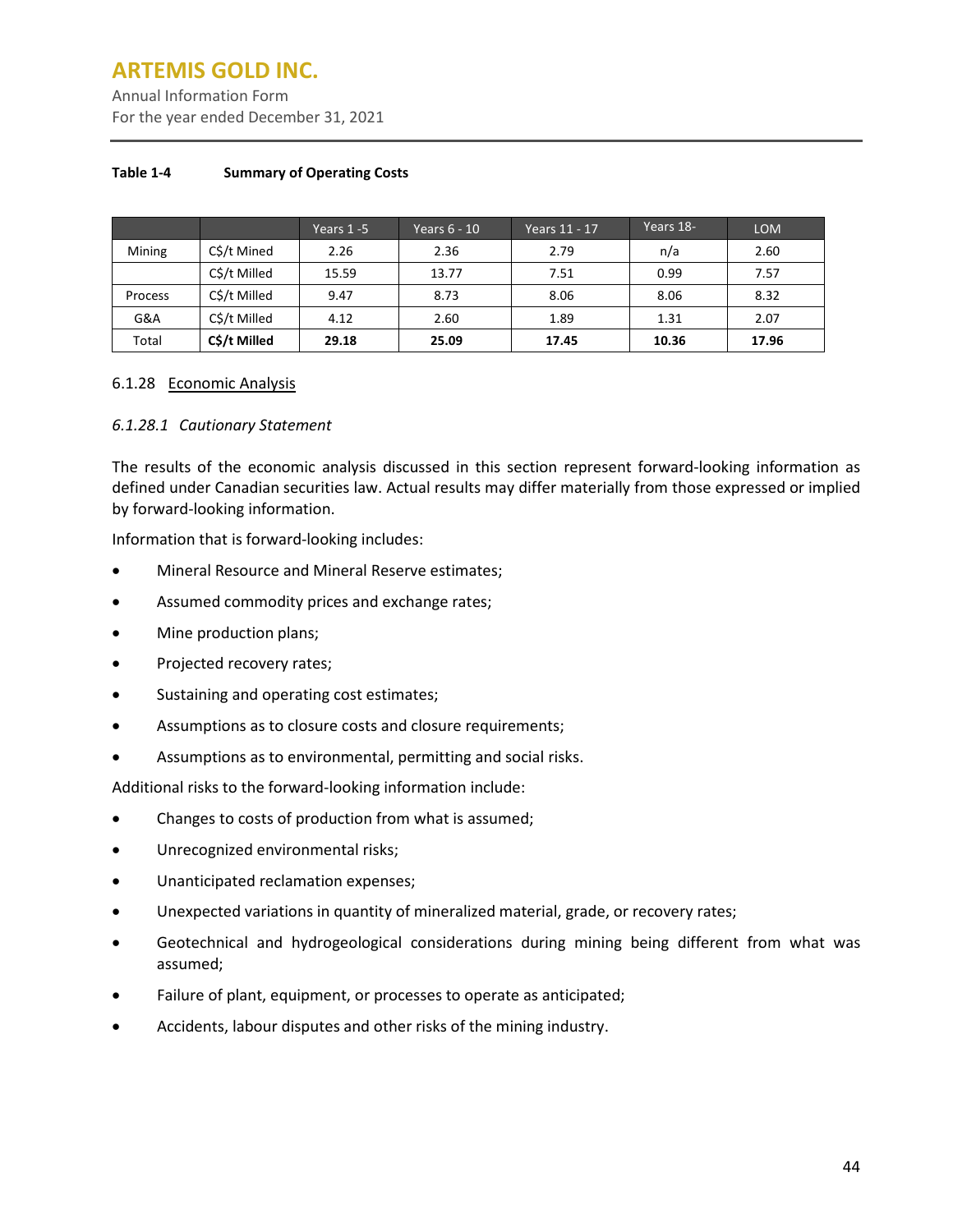Annual Information Form For the year ended December 31, 2021

## *6.1.28.2 Cashflow Basis*

The economic analysis was carried out using a discounted cash flow model with base case metal price assumptions of:

- Gold US\$1,600/oz;
- Silver US\$21.33/oz;
- Exchange rate  $-0.79$  (US\$/C\$).

The economic analysis is presented as a Base Case, which assumes no leverage, and a Leveraged Case, which assumes debt financing. Financing of the Project is not a measure of the economic viability and technical feasibility of the Project, but a measure of the ability of Artemis to secure debt financing for the Project.

## *6.1.28.3 Base-Case*

For the 22-year mine life and 334 Mt mill feed, the following after-tax Base Case financial parameters were calculated:

- C\$2,151 million NPV at 5.0% discount rate;
- 32% IRR;
- 2.3 year initial capital payback.

## *6.1.28.4 Leveraged-Case*

For a leveraged case assuming C\$360 M (plus up to C\$25 M in capitalized interest) in project debt financing at an annual interest rate of 5.5%, an upfront financing fee of 3%, and a seven-year term post commencement of commercial production with a balloon payment of 30% of the principal at maturity, the following after-tax Leveraged Case financial parameters were calculated::

- C\$2,158 million NPV at 5.0% discount rate;
- 43% IRR;
- 2.4 year initial capital payback.

The Leveraged Case is based on the Base Case and the following additional assumptions:

- C\$360 M (plus up to C\$25 M in capitalized interest) in in project debt financing;
- Annual interest rate of Canadian Dollar Offered Rate (assumed at 0.5% in the 2021 FS) plus a margin of 4.25% up to the date of completion, with the margin reducing to 3.75% once the Project is effectively in commercial production;
- Customary upfront and standby financing fees;
- Six-year term post commencement of commercial production with Principal and capitalized interest repayable in quarterly instalments over six years, commencing one year following achievement of commercial production, with a repayment holiday during years 4 and 5 of production when Artemis expects to undertake its Phase 2 expansion;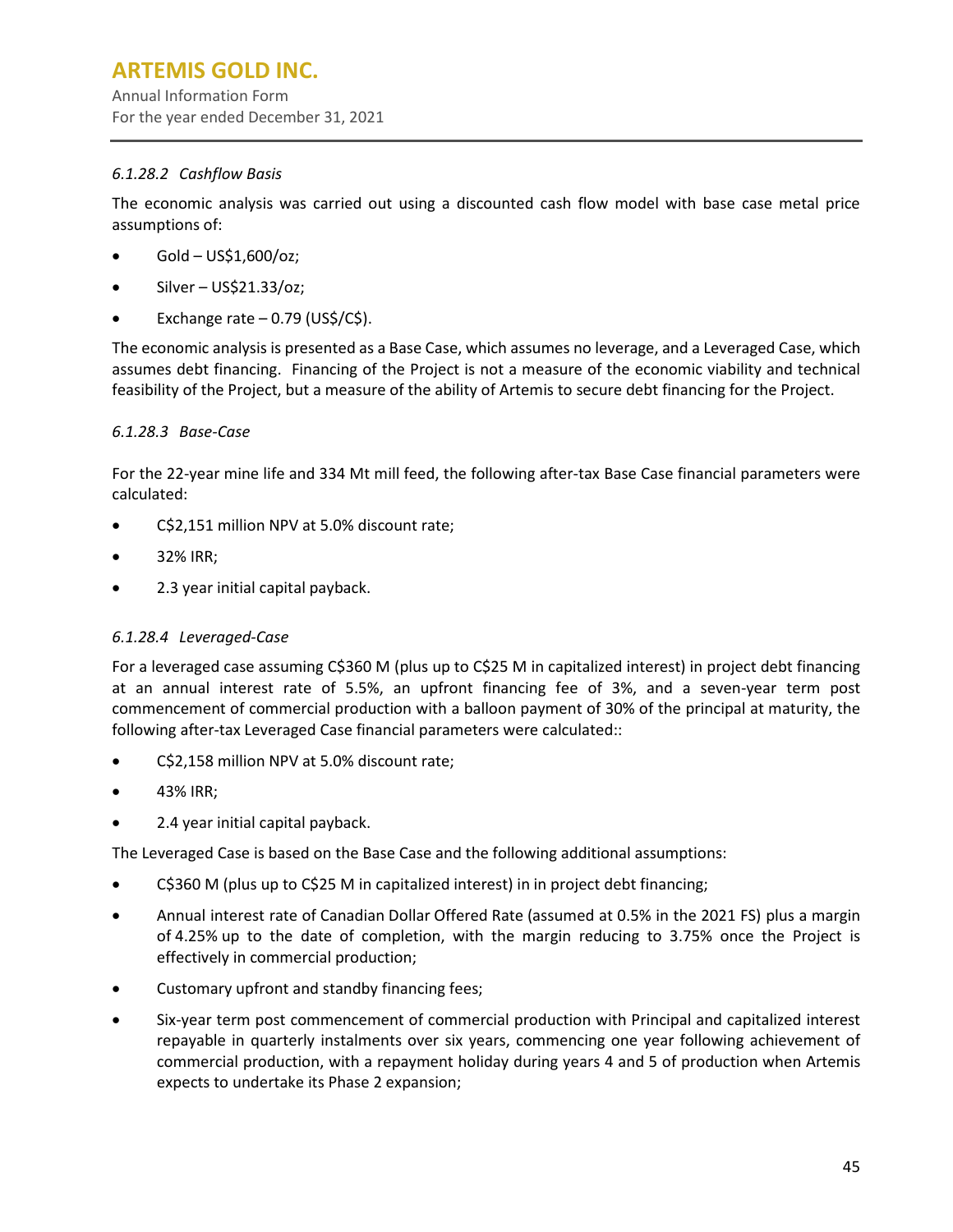## **ARTEMIS GOLD INC.** Annual Information Form For the year ended December 31, 2021

• Expansion capital is assumed to be funded through operating cashflow.

#### *6.1.28.5 Sensitivity Analysis*

NPV sensitivity analysis was performed on the Project base case using gold price, gold grade, exchange rate, operating costs and initial capital costs. The impacts of changes in the gold grade mirror the impact of changes in the gold price. The Project is more sensitive to changes in the gold price (grade) and the US\$:C\$ exchange rate than to changes in capital or operating costs.

#### 6.1.29 Risks and Opportunities

The major risks to the Project are identified as:

- Changes to metal prices and exchange rate assumptions;
- Capital cost growth;
- Increases in operating costs;
- Productivity assumptions;
- Mining grade and dilution control;
- Presence of high-grade silver in the mill feed;
- Geotechnical and hydrogeological uncertainty;
- Climate uncertainty and associated water management needs;
- Integration of mining operations and the TSF construction;
- Permitting delays;
- Lack of social license affecting permit grant.

Project opportunities include:

- Delineation of additional mineralization that could support higher-confidence resource categories through additional drilling;
- Use of a trolley-assist system later in the mine life;
- Assessment of methods to reduce waste mining costs;
- Value engineering initiatives.

#### 6.1.30 Recommendations

It is recommended Artemis complete additional field and laboratory-based programs, across the development and operations phase of the project, at an estimated value of C\$3 M.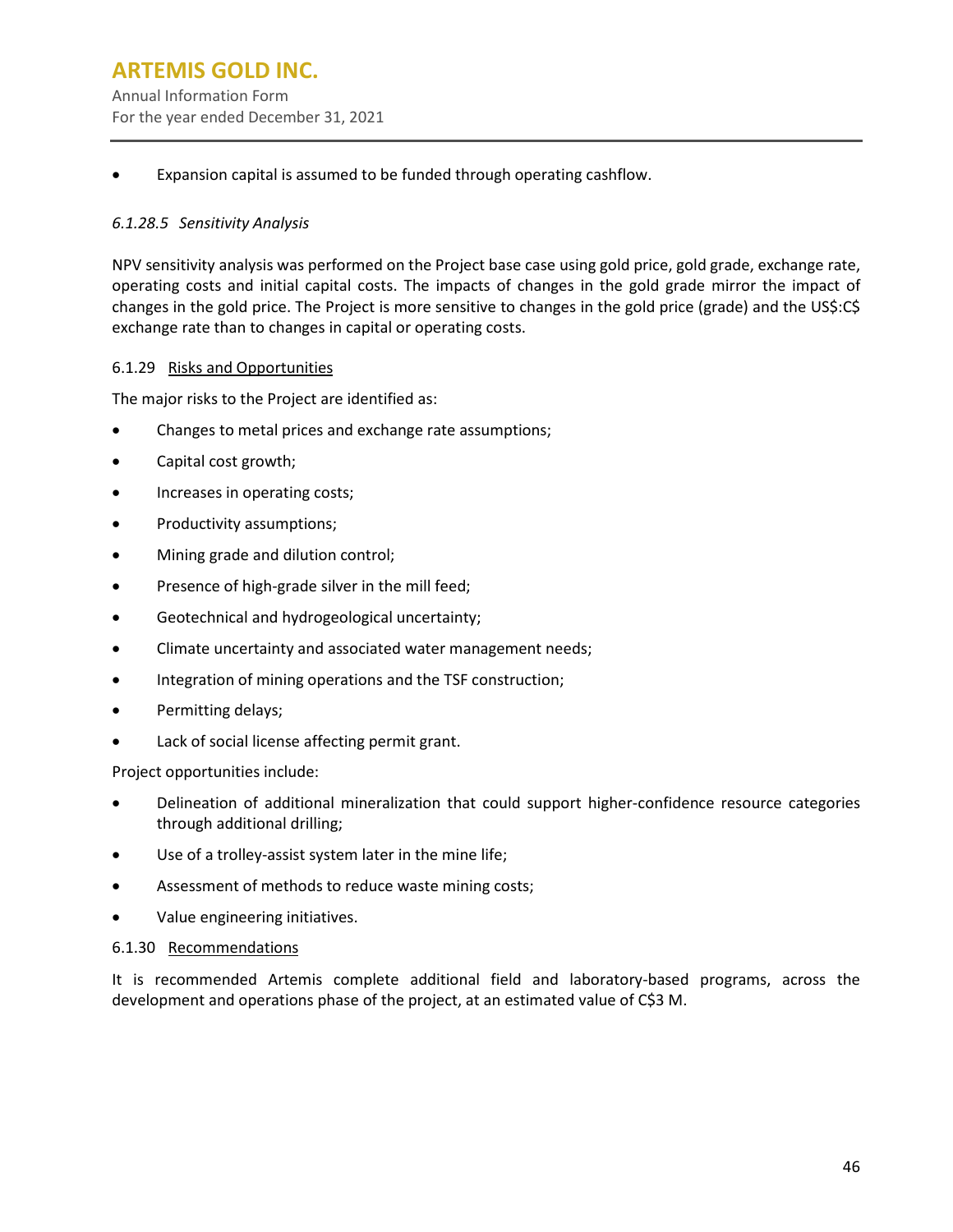Annual Information Form For the year ended December 31, 2021

#### <span id="page-49-0"></span>**7 DIVIDENDS AND DISTRIBUTIONS**

#### <span id="page-49-1"></span>**7.1 Artemis Dividends and Distributions**

To date, Artemis has neither declared nor paid any dividends or distributions on its outstanding shares. Artemis intends to retain any future earnings to finance the exploration and development of its properties, and accordingly, does not anticipate paying any dividends in the foreseeable future. Any decision to pay dividends on any outstanding shares in the future will be made by the Board of Directors on the basis of the earnings, financial requirements and other conditions existing at such time.

## <span id="page-49-2"></span>**7.2 Velocity Dividends and Distributions**

To the knowledge of the Company, to date Velocity has neither declared nor paid any dividends or distributions on its outstanding shares.

## <span id="page-49-3"></span>**8 DESCRIPTION OF CAPITAL STRUCTURE**

The authorized share capital of Artemis consists of an unlimited number of Common Shares, of which 154,051,145 Common Shares were issued and outstanding as fully paid and non-assessable shares as at the date of this AIF.

The holders of the Common Shares are entitled to receive notice of and to attend and vote at all meetings of the shareholders of the Company, and each Common Share confers the right to one vote in person or by proxy at all meetings of the shareholders of the Company. The holders of the Common Shares, subject to the prior rights, if any, of the holders of any other class of shares of the Company, are entitled to receive such dividends in any financial year asthe Board of Directors of Artemis may by resolution determine. In the event of the liquidation, dissolution or winding up of the Company, whether voluntary or involuntary, the holders of the Common Shares are entitled to receive, subject to the prior rights, if any, of the holders of any other class of shares of the Company, the remaining property and assets of the Company.

To Artemis' knowledge, none of Artemis' securities are subject to a contractual restriction on transfer.

## <span id="page-49-4"></span>**8.1 Options**

Artemis has a stock option plan (the "Plan") pursuant to which the Board of Directors may grant stock options (the "**Options**") to directors, officers, employees and consultants of Artemis and its subsidiaries exercisable for of up to a maximum of 10% of the issued and outstanding Common Shares at the time of grant. As of the date of this AIF, there were 9,026,500 Options outstanding. Every Option granted has a term not exceeding 10 years after the date of grant.

## <span id="page-49-5"></span>**8.2 Warrants**

As of the date of this AIF, there were 30,960,465 warrants to purchase Common Shares (the "**Warrants**") outstanding. Each Warrant entitles the holder to purchase one Common Share at a price of \$1.08 per Common Share until August 27, 2024.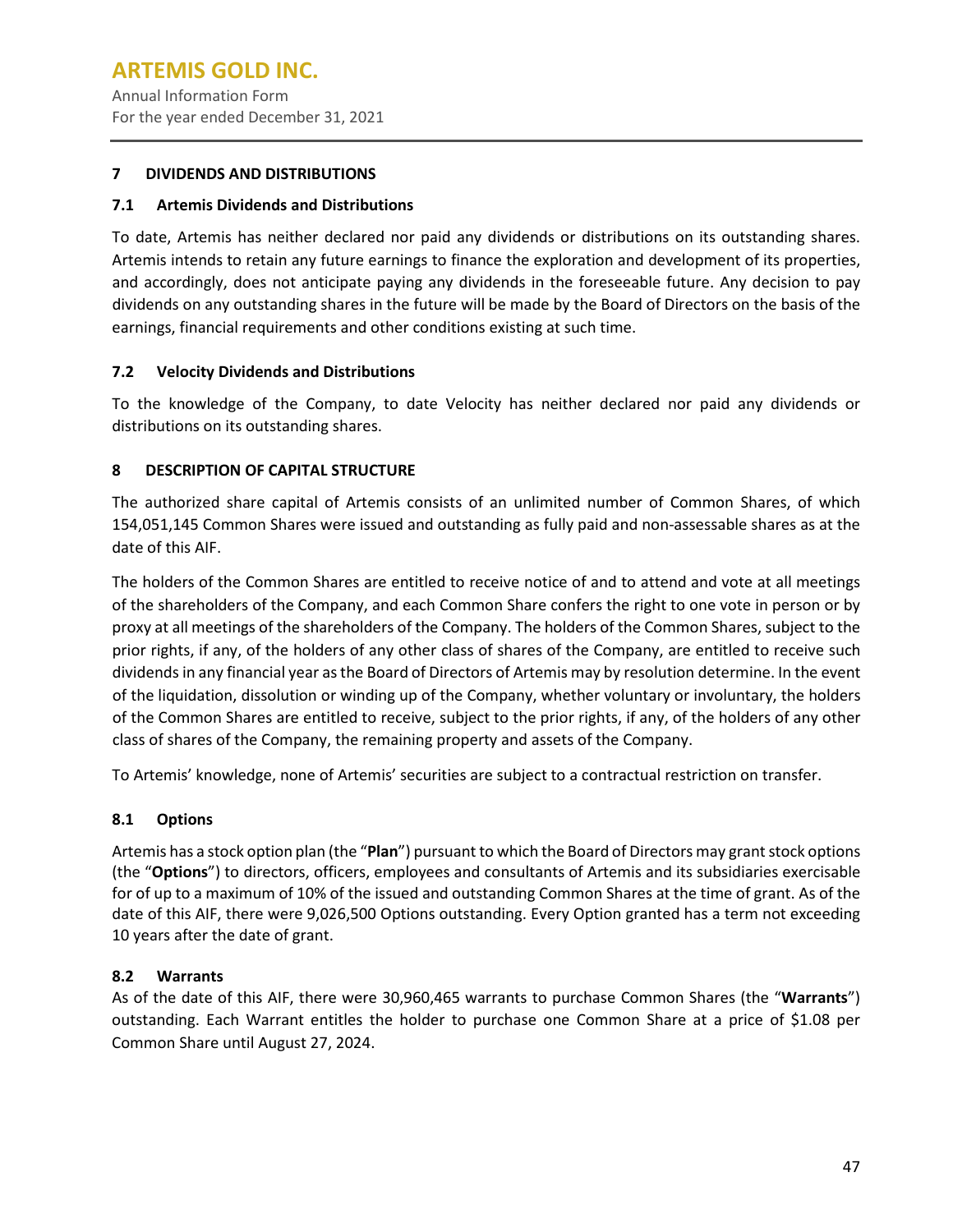Annual Information Form For the year ended December 31, 2021

#### <span id="page-50-0"></span>**9 MARKET FOR SECURITIES**

#### <span id="page-50-1"></span>**9.1 Trading Price and Volume**

Artemis' Common Shares are currently listed for trading through the facilities of the TSXV under the symbol "ARTG" and on the OTCQX under the symbol "ARGTF". No other securities of Artemis are traded or quoted on any marketplace.

The following tables set out the aggregate volume of trading and the low and high sale prices of the Company's Common Shares on the TSXV and the OTCQX for the months indicated:

| <b>TSX-V</b>      |               |              |             |  |  |  |
|-------------------|---------------|--------------|-------------|--|--|--|
| <b>Month</b>      | <b>Volume</b> | High (Cdn\$) | Low (Cdn\$) |  |  |  |
| January 2021      | 3,763,643     | 6.99         | 5.77        |  |  |  |
| February 2021     | 3,960,542     | 6.22         | 5.29        |  |  |  |
| <b>March 2021</b> | 2,950,232     | 5.78         | 5.06        |  |  |  |
| <b>April 2021</b> | 4,054,529     | 6.69         | 5.13        |  |  |  |
| May 2021          | 9,673,329     | 6.90         | 6.01        |  |  |  |
| June 2021         | 4,311,853     | 7.21         | 5.61        |  |  |  |
| <b>July 2021</b>  | 6,196,526     | 7.00         | 5.90        |  |  |  |
| August 2021       | 2,571,026     | 6.19         | 4.86        |  |  |  |
| September 2021    | 4,639,777     | 5.70         | 5.05        |  |  |  |
| October 2021      | 5,943,248     | 6.71         | 5.20        |  |  |  |
| November 2021     | 11,138,609    | 7.89         | 6.01        |  |  |  |
| December 2021     | 23,398,190    | 7.63         | 6.23        |  |  |  |

Source: TSX InfoSuite

| <b>OTCQX</b>      |         |             |            |  |  |  |
|-------------------|---------|-------------|------------|--|--|--|
| <b>Month</b>      | Volume  | High (US\$) | Low (US\$) |  |  |  |
| January 2021      | 319,418 | 5.49        | 4.50       |  |  |  |
| February 2021     | 906,416 | 4.82        | 4.20       |  |  |  |
| <b>March 2021</b> | 462,393 | 4.52        | 4.00       |  |  |  |
| <b>April 2021</b> | 268,719 | 5.35        | 4.09       |  |  |  |
| May 2021          | 263,960 | 5.62        | 4.89       |  |  |  |
| June 2021         | 379,951 | 5.96        | 4.51       |  |  |  |
| <b>July 2021</b>  | 372,870 | 5.69        | 4.50       |  |  |  |
| August 2021       | 262,719 | 5.15        | 3.77       |  |  |  |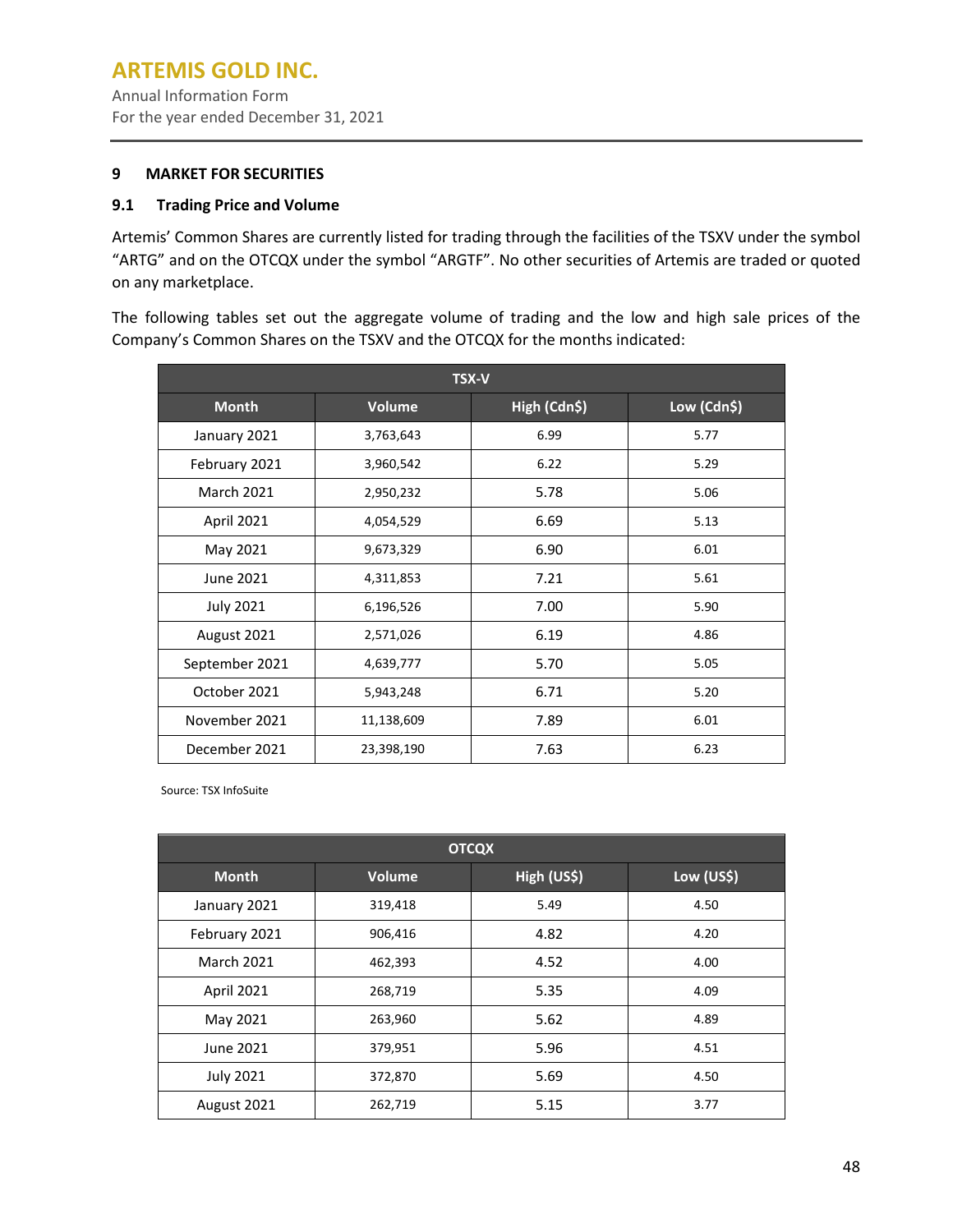Annual Information Form

For the year ended December 31, 2021

| <b>OTCQX</b>                                               |         |      |      |  |  |  |
|------------------------------------------------------------|---------|------|------|--|--|--|
| High (US\$)<br>Low (US\$)<br><b>Month</b><br><b>Volume</b> |         |      |      |  |  |  |
| September 2021                                             | 877,159 | 4.55 | 3.40 |  |  |  |
| October 2021                                               | 588,821 | 5.42 | 3.90 |  |  |  |
| November 2021                                              | 282,599 | 6.21 | 4.86 |  |  |  |
| December 2021                                              | 227,054 | 5.89 | 4.85 |  |  |  |

Source: TSX InfoSuite

#### <span id="page-51-0"></span>**9.2 Prior Sales**

The following table lists a summary of options that were issued during the year ended December 31, 2021:

| <b>Period</b> | <b>Options Issued</b> | <b>Weighted Average</b><br><b>Exercise Price</b> |
|---------------|-----------------------|--------------------------------------------------|
| Q1 2022       | 825,000               | \$6.14                                           |
| Q2 2022       | 95,000                | \$6.80                                           |
| Q3 2022       | 71,500                | \$5.42                                           |
| Q4 2022       | 3,230,000             | \$5.50                                           |
| <b>Total</b>  | 4,221,500             | \$5.65                                           |

<span id="page-51-1"></span>There were no warrants issued during the year ended December 31, 2021.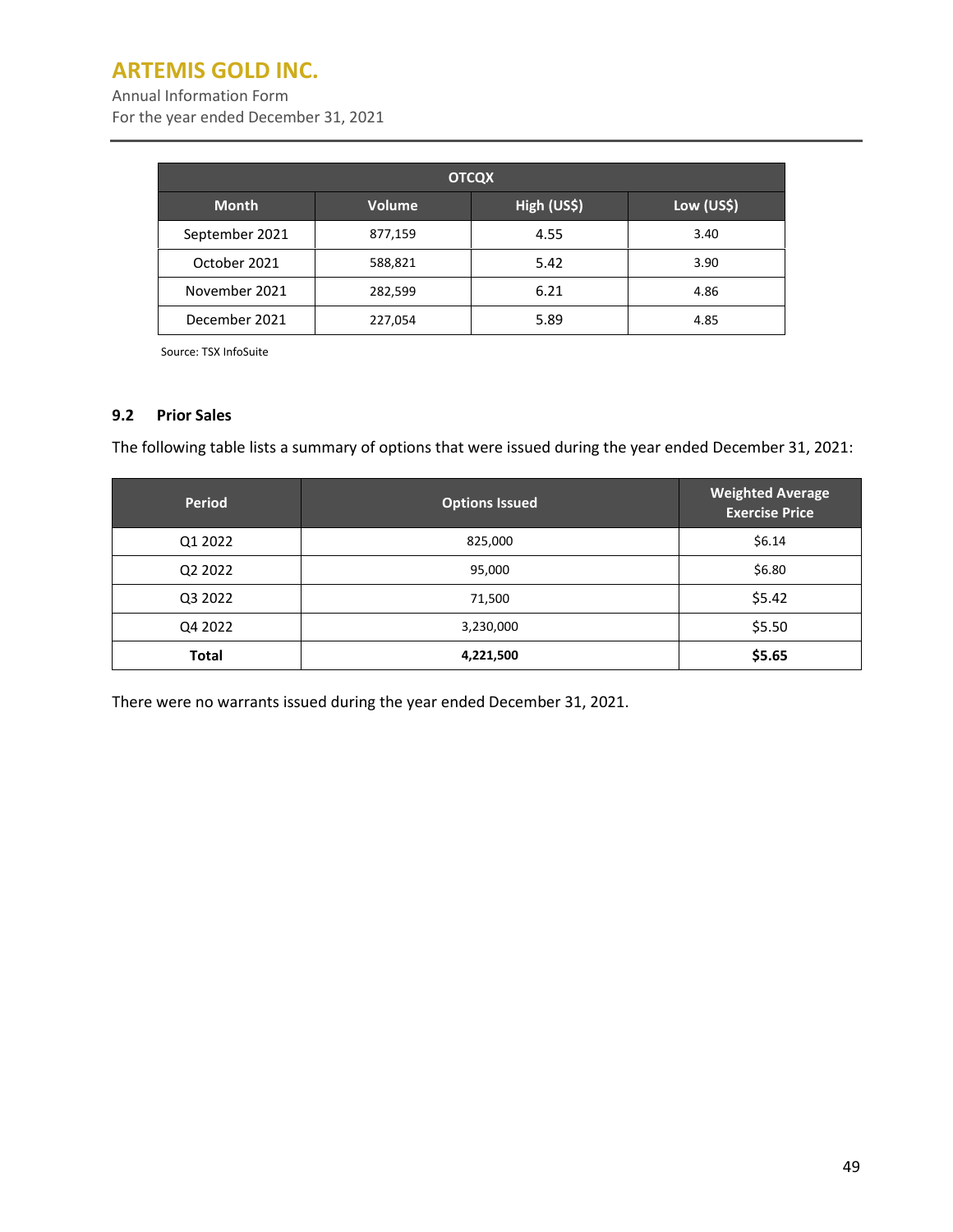Annual Information Form For the year ended December 31, 2021

#### **10 DIRECTORS AND OFFICERS**

## <span id="page-52-0"></span>**10.1 Name, Occupation and Security Holding**

The name, municipality of residence, positions held with the Company, and principal occupation within the five preceding years as at December 31, 2021 of each director and executive officer of Artemis are asfollows:

| Name, Province and<br><b>Country of Residence,</b><br>and Position with the<br>Company | <b>Principal Occupation</b><br>within the five preceding years                                                                                                                                              | <b>Period of Service</b><br>as a Director or Officer |
|----------------------------------------------------------------------------------------|-------------------------------------------------------------------------------------------------------------------------------------------------------------------------------------------------------------|------------------------------------------------------|
| Steven G. Dean<br>British Columbia, Canada<br>Chairman & CEO                           | Chairman and CEO of the Company; President of Sirocco<br>Advisory Services Ltd.; Director of St. Barbara Ltd. and<br>Sierra Metals Inc.; former Chairman, CEO and Director of<br>Atlantic Gold Corporation. | January 2019 to Present                              |
| <b>Chris Batalha</b><br>British Columbia, Canada<br>CFO and Corporate<br>Secretary     | CFO and Corporate Secretary of the Company; former<br>CFO and Corporate Secretary of Atlantic Gold<br>Corporation; Director of VLC.                                                                         | January 2019 to Present                              |
| <b>Jeremy Langford</b><br>British Columbia, Canada<br><b>COO</b>                       | COO of the Company; former COO and Head of<br>Development of Centamin plc., former COO and<br><b>Executive Vice President of Endeavour Mining</b><br>Corporation.                                           | January 2021 to Present                              |
| <b>David Black</b><br>British Columbia, Canada<br>Lead Director                        | Director of the Company; Retired Partner DuMoulin<br><b>Black LLP, Barristers and Solicitors</b>                                                                                                            | July 2019 to Present                                 |
| <b>Ryan Beedie</b><br>British Columbia, Canada<br>Director                             | Director of the Company; President of Beedie<br>Development Group.                                                                                                                                          | August 2019 to Present                               |
| <b>William P. Armstrong</b><br>British Columbia, Canada<br>Independent Director        | Director of the Company; former Mining Consultant;<br>former President of Metallica Consulting Co.; former<br>Director of Taseko Mines Ltd.                                                                 | July 2019 to Present                                 |
| <b>Elise Rees</b><br>British Columbia, Canada<br>Independent Director                  | Director of the Company; Retired Partner of Ernst &<br>Young LLP; Director of Great Panther Mining Limited,<br>Enmax Corp. and K-Bro Linen.                                                                 | May 2021 to Present                                  |
| <b>Lisa Ethans</b><br>British Columbia, Canada<br>Independent Director                 | Director of the Company; Retired Partner of Deloitte LLP;<br>Director of First Nation Bank of Canada, FNB Trust<br>Company and the BC Lottery Corporation.                                                  | August 2021, to Present                              |
| <b>Janis Shandro</b><br>British Columbia, Canada<br>Independent Director               | Director of the Company; Community health and safety<br>practitioner, consultant and advisor to mining industry.                                                                                            | August 2021, to Present                              |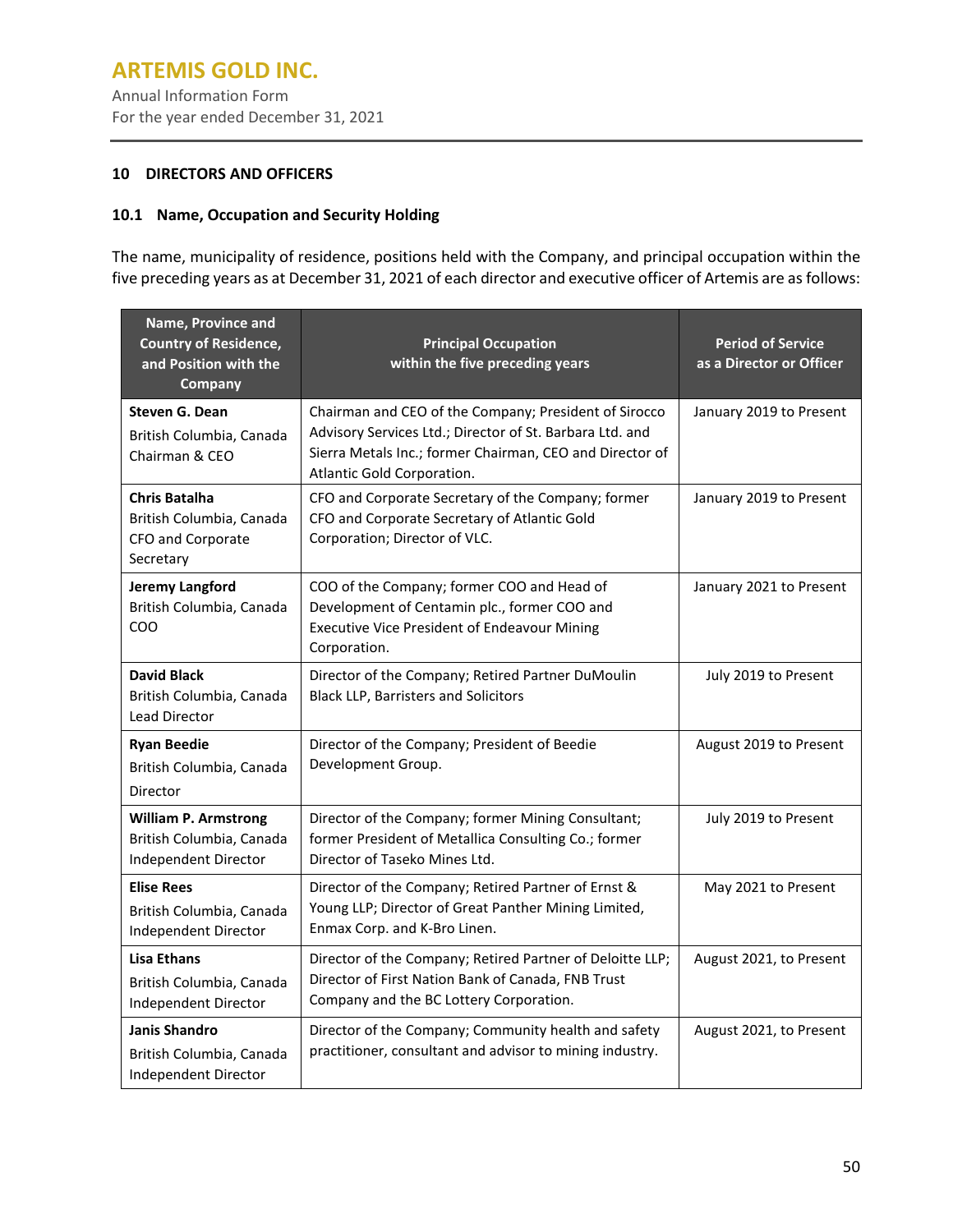Annual Information Form For the year ended December 31, 2021

A more fulsome list of security holdings by director and executive officer of Artemis as at December 31,2021, is presented below:

| <b>Current Holdings</b>                                         |               |                                        |                         |                |                |                                                  |                                  |  |  |
|-----------------------------------------------------------------|---------------|----------------------------------------|-------------------------|----------------|----------------|--------------------------------------------------|----------------------------------|--|--|
| <b>Name &amp; Position</b><br>with the<br>Company               | <b>Shares</b> | %<br><b>Class</b><br>of<br>(Undiluted) | Warrants <sup>(1)</sup> | <b>Options</b> | <b>Diluted</b> | $%$ of<br><b>Class</b><br>(Partially<br>Diluted) | % of Class<br>(Fully<br>Diluted) |  |  |
| Steven G. Dean <sup>(2)</sup><br>Chairman & CEO                 | 6,405,914     | 4.2%                                   | 3,888,933               | 2,400,000      | 12,694,847     | 7.9%                                             | 6.6%                             |  |  |
| <b>Chris Batalha</b><br>CFO & Corporate<br>Secretary            | 620,900       | 0.4%                                   | 555,500                 | 1,225,000      | 2,401,400      | 1.5%                                             | 1.2%                             |  |  |
| Jeremy Langford<br>COO                                          | 365,900       | 0.2%                                   | nil                     | 700,000        | 1,065,900      | 0.7%                                             | 0.6%                             |  |  |
| <b>David Black</b><br>Lead Director                             | 907,640       | 0.6%                                   | 555,500                 | 330,000        | 1,793,140      | 1.2%                                             | 0.9%                             |  |  |
| <b>Ryan Beedie</b><br>Director                                  | 42,945,773    | 27.9%                                  | 11,111,111              | 330,000        | 54,386,884     | 32.9%                                            | 28.0%                            |  |  |
| William P.<br><b>Armstrong</b><br>Director                      | 306,311       | 0.2%                                   | 111,111                 | 330,000        | 747,422        | 0.5%                                             | 0.4%                             |  |  |
| <b>Elise Rees</b><br>Director                                   | 2,500         | 0.0%                                   | nil                     | 90,000         | 92,500         | 0.1%                                             | 0.0%                             |  |  |
| <b>Lisa Ethans</b><br>Director                                  | nil           | 0.0%                                   | nil                     | 80,000         | 80,000         | 0.1%                                             | 0.0%                             |  |  |
| Janis Shandro<br>Director                                       | nil           | 0.0%                                   | nil                     | 80,000         | 80,000         | 0.1%                                             | 0.0%                             |  |  |
| Total - Directors<br>and<br><b>Executive</b><br><b>Officers</b> | 51,554,938    | 33.5%                                  | 16,222,155              | 5,565,000      | 73,342,093     | 41.7%                                            | 37.8%                            |  |  |
| <b>Issued</b><br>&<br>Total<br>Outstanding                      | 153,971,145   |                                        | 31,040,465              | 8,976,500      | 193,988,110    |                                                  |                                  |  |  |

1. All Warrants are exercisable at a price of \$1.08 per share until August 27, 2024.

2. Steven Dean indirectly owns 896,550 Common Shares and 555,600 Warrants through a management company controlled by him, Sirocco Advisory Services Ltd., 5,431,983 Common Shares and 3,333,333 Warrants through a trust through which Mr. Dean is a beneficiary, as well as 77,381 shares owned personally.

3. Mr. Beedie indirectly owns 42,914,292 Common Shares through BIV Holdings Ltd., as well as 31,481 Common Shares and 11,111,111 Warrants through Beedie Investments Ltd., both of which companies are wholly owned by Mr. Beedie.

#### <span id="page-53-0"></span>**10.2 Directors' Terms of Office**

The term of office for each director of Artemis expires at the next annual general meeting of shareholders of the Company.

The members of board committees are appointed by the Board of Directors as soon as possible following each annual general meeting of shareholders of the Company.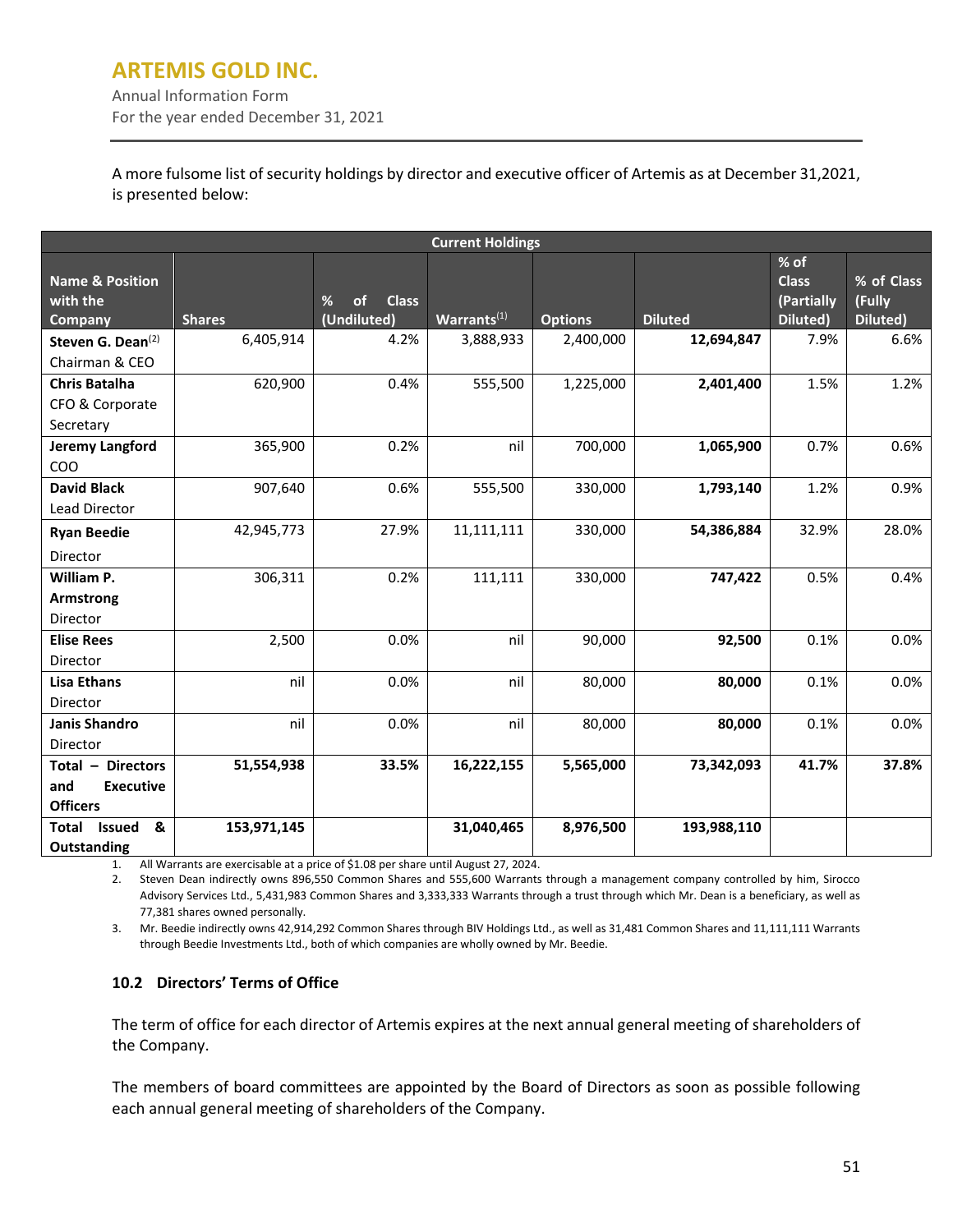The officers of Artemis are appointed by the Board of Directors and hold office for such period and on such terms as the Board of Directors may determine.

## <span id="page-54-0"></span>**10.3 Committees of the Board of Directors**

The committees of the Board of Directors of Artemis and the directors serving on each of the committees are described below:

#### <span id="page-54-1"></span>**10.4 Audit Committee**

#### 10.4.1 Audit Committee Mandate

The Audit Committee must consist of not less than three directors as determined by the Board, at least two of whom qualify as independent in accordance with applicable securities laws and who are free from any relationship that would interfere with the exercise of their independent judgment as members of the Audit Committee.

The primary function of the Audit Committee is to assist the Board in fulfilling its financial oversight responsibilities by reviewing the financial reports and other financial information provided by Artemis to regulatory authorities and shareholders, Artemis' systems of internal controls regarding finance and accounting and Artemis' auditing, accounting and financial reporting processes. The Audit Committee is also responsible for monitoring compliance with applicable laws and regulations and the systems of internal controls. The Audit Committee has the authority to retain special legal, accounting or other consultants to advise the Audit Committee. The Audit Committee may request any director, officer or employee of the Company, or Artemis' outside counsel or independent auditor, to attend a meeting of the Audit Committee or to meet with any members of, or consultants to, the Audit Committee. The Board has adopted an Audit Committee Charter (the "**Audit Committee Charter**"). The Audit Committee reports to the Board after each Audit Committee meeting.

The Audit Committee Charter is attached to this AIF as Schedule "A".

#### 10.4.2 Composition of the Audit Committee

The following are the members of Artemis' Audit Committee:

| Elise Rees (Chairperson) | Independent $(1)$ | Financially literate (1)            |  |
|--------------------------|-------------------|-------------------------------------|--|
| Lisa Ethans              | Independent $(1)$ | Financially literate <sup>(1)</sup> |  |
| David Black              | Independent $(1)$ | Financially literate <sup>(1)</sup> |  |

1. As defined by National Instrument 52-110 Audit Committees.

#### 10.4.3 Relevant Education and Experience

A description of the education and experience of each audit committee member that is relevant to the performance of his or her responsibilities as an audit committee member is as follows: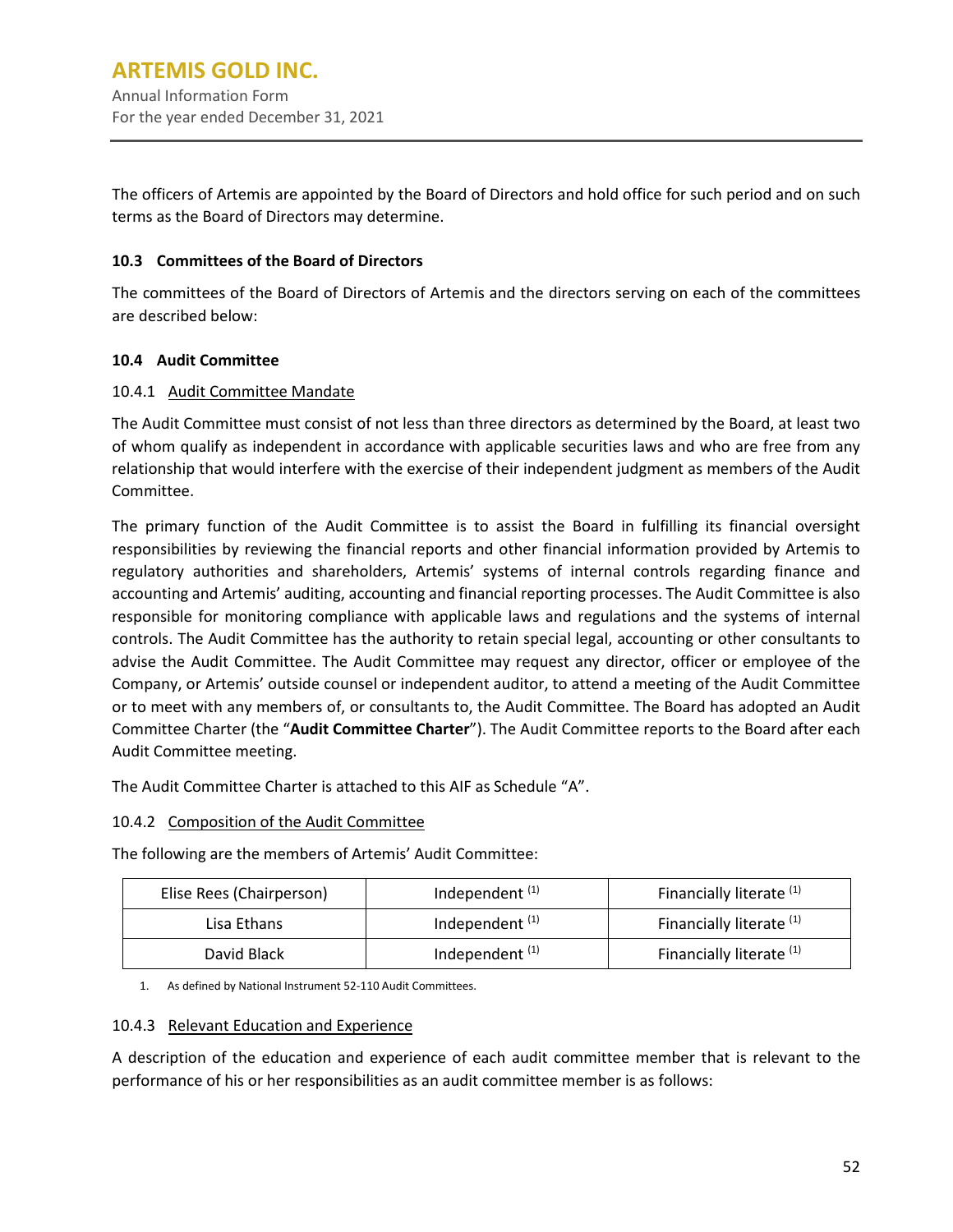## **ARTEMIS GOLD INC.** Annual Information Form

For the year ended December 31, 2021

#### **Elise Rees** – Director since May 2021

Ms. Rees retired from Ernst & Young LLP in June 2016 after a 35-year career in professional accountancy. She spent eighteen years as a partner with Ernst & Young, LLP with the last 14 years of her tenure focused on acquisitions, mergers and corporate reorganizations. She has a breadth of experience in a large variety of industries with specific focus on mining, infrastructure, transportation, technology, real estate, retail and distribution. Ms. Rees has a B.A. (Hons) from the University of Strathclyde, Scotland, is a graduate of the ICD-Rotman Directors Education Program and holds the designations of FCPA(FCA), ICD.D.

## **Lisa Ethans** – Director since August 2021

Ms. Ethans has been recognized for her leadership with the designation of Fellow Chartered Professional Accountant and Fellow Chartered Accountant in 2012 and was awarded the Deloitte Practice Leadership Award and the Institute of Chartered Accountants Community Service Award. Ms. Ethans also holds the Certified Public Accountant (Washington State), Chartered Business Valuator and ICD.D designations. She currently serves on the boards of First Nation Bank of Canada, FNB Trust Company, the BC Lottery Corporation and the CPABC.

## **David Black** – Director since June 2019

Mr. Black is a retired corporate and securities lawyer and former partner and associate counsel with DuMoulin Black, a law firm established in 1966 specializing in the provision of corporate, securities and finance legal services to natural resource and commercial/industrial companies. Mr. Black was a director of a number of public companies primarily engaged in the exploration and mining industry.

## 10.4.4 Audit Committee Oversight

At no time since the commencement of Artemis' most recently completed financial year was a recommendation of the Audit Committee to nominate or compensate an external auditor not adopted by the Board of Directors.

## 10.4.5 Reliance on Certain Exemptions

At no time since the commencement of Artemis' most recently completed financial year has Artemis relied on the exemption in Section 2.4 of NI 52-110 (De Minimis Non-audit Services), Section 3.2 of NI 52-110 (Initial Public Offerings), Section 3.3(2) of NI 52-110 (Controlled Companies), Section 3.4 of NI 52-110 (Events Outside Control of Member), Section 3.5 of NI 52-110 (Death, Disability or Resignation of Audit Committee Member), Section 3.6 of NI 52-110 (Temporary Exemption for Limited and Exceptional Circumstances) or Section 3.8 of NI 52-110 (Acquisition of Financial Literacy), or an exemption from NI 52- 110, in whole or in part, granted under Part 8 of NI 52-110 (Exemptions).

#### 10.4.6 Pre-Approval Policies and Procedures

Formal policies and procedures for the engagement of non-audit services have yet to be formulated and adopted. The Audit Committee provides pre-approval for a limit on non-audit services on an annual basis.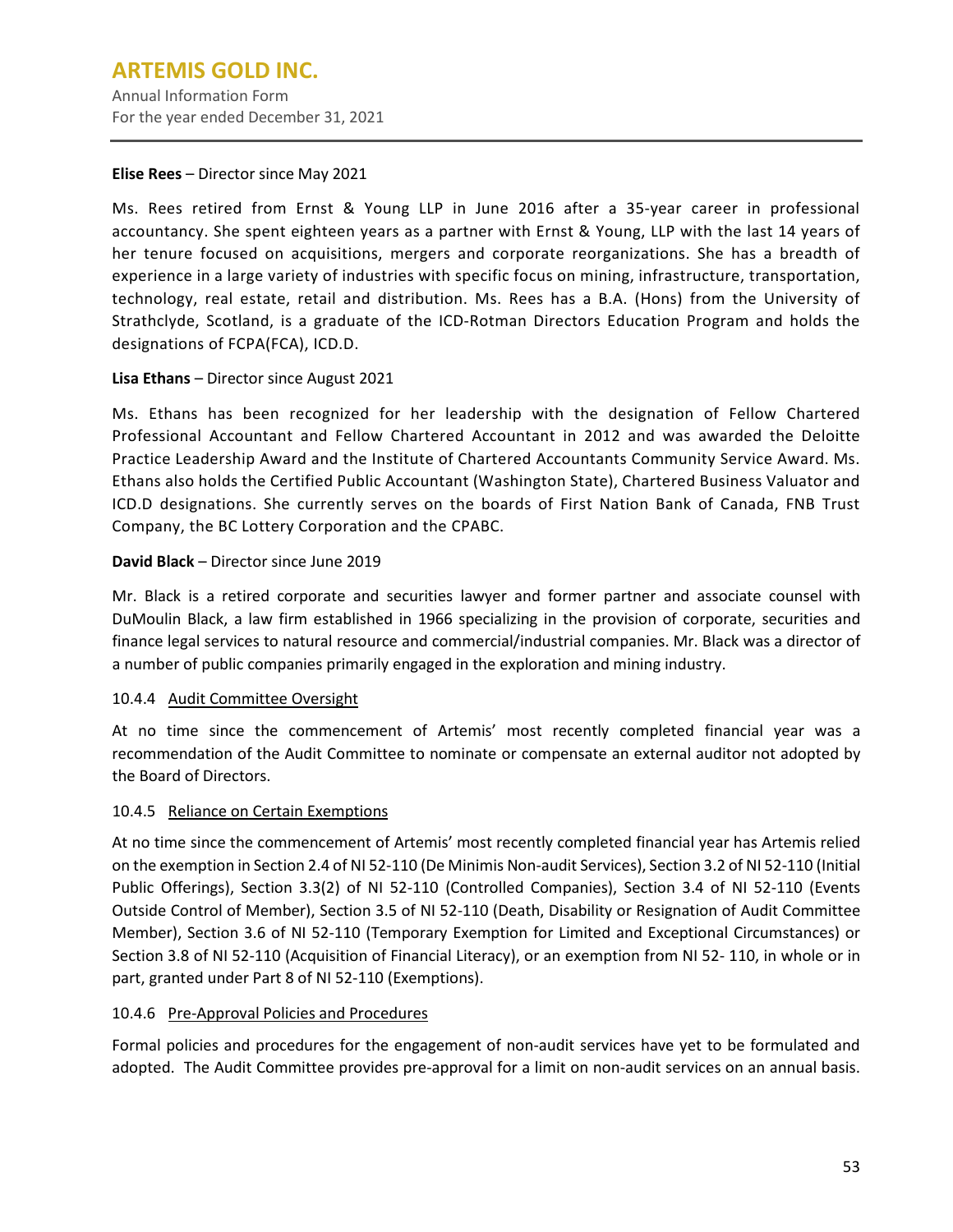Subject to the requirements of the NI 52-110, the engagement of non-audit services is considered by the Board of Directors, and where applicable by the Audit Committee, on a case-by-case basis.

#### 10.4.7 External Auditor Services Fees (By Category)

The aggregate fees billed by Artemis' external auditors in the last two years are as follows:

| <b>Financial Year Ending</b> | December 31,<br>2021 | December 31,<br>2020 |  |
|------------------------------|----------------------|----------------------|--|
| Audit Fees*                  | \$212,320            | \$90,288             |  |
| Tax Fees                     | \$60,155             | \$115,184            |  |
| All Other Fees               | \$62,549             | \$42,001             |  |
| <b>Total</b>                 | \$335,024            | \$247,473            |  |

\*Audit Fees includes amounts incurred in respect of review engagements on Artemis' quarterly interim financial statements. All fees are reported on the basis of amounts billed by the Company's external auditors. Though non-audit fees in 2020 appear to be disproportionately high (relative to audit fees), this is predominantly due to the fact that the majority of 2020 audit fees were only billed in 2021. It should also be noted that in order to ensure the independence of the Company's external auditors are not impaired, the Company makes use of a number of other accounting firms (other than the Company's external auditors) for professional and advisory services, the value of which significantly exceeds the value of non-audit services provided by the Company's external auditors.

#### <span id="page-56-0"></span>**10.5 Nominating and Corporate Governance Committee**

The members of the NCGC are David Black (Chairperson), Janis Shandro and Bill Armstrong, all of whom are independent of management. This committee is responsible for Artemis' overall corporate governance and oversees the orientation program for new directors. In its report to the Board of Directors, the NCGC recommends names for election to the Board of Directors and from time to time recommends candidates to fill Board vacancies and newly created director positions.

#### <span id="page-56-1"></span>**10.6 Compensation Committee**

The Compensation Committee is comprised of Bill Armstrong (Chairperson), David Black and Elise Rees. This Committee has the responsibility for determining compensation for the directors and senior management. To determine compensation payable, the Compensation Committee reviews compensation paid for directors and senior management of companies of similar size and stage of development in the mineral exploration and mining industries, and determines an appropriate compensation reflecting the need to provide incentive and compensation for the time and effort expended by the directors and senior management while taking into account the financial and other resources of the Company. In setting compensation, the Committee annually reviews the performance of the CEO in light of Artemis' objectives and considers other factors that may have impacted the success of Artemis in achieving its objectives.

#### <span id="page-56-2"></span>**10.7 Health, Safety, Environment and Social Performance Committee**

The Health, Safety, Environment and Social Performance ("HSES") Committee is comprised of Dr. Janis Shandro, Lisa Ethans and Bill Armstrong. This Committee assists the Board in its oversight of the risks, challenges and opportunities to the Company's business associated with HSES matters. The Committee also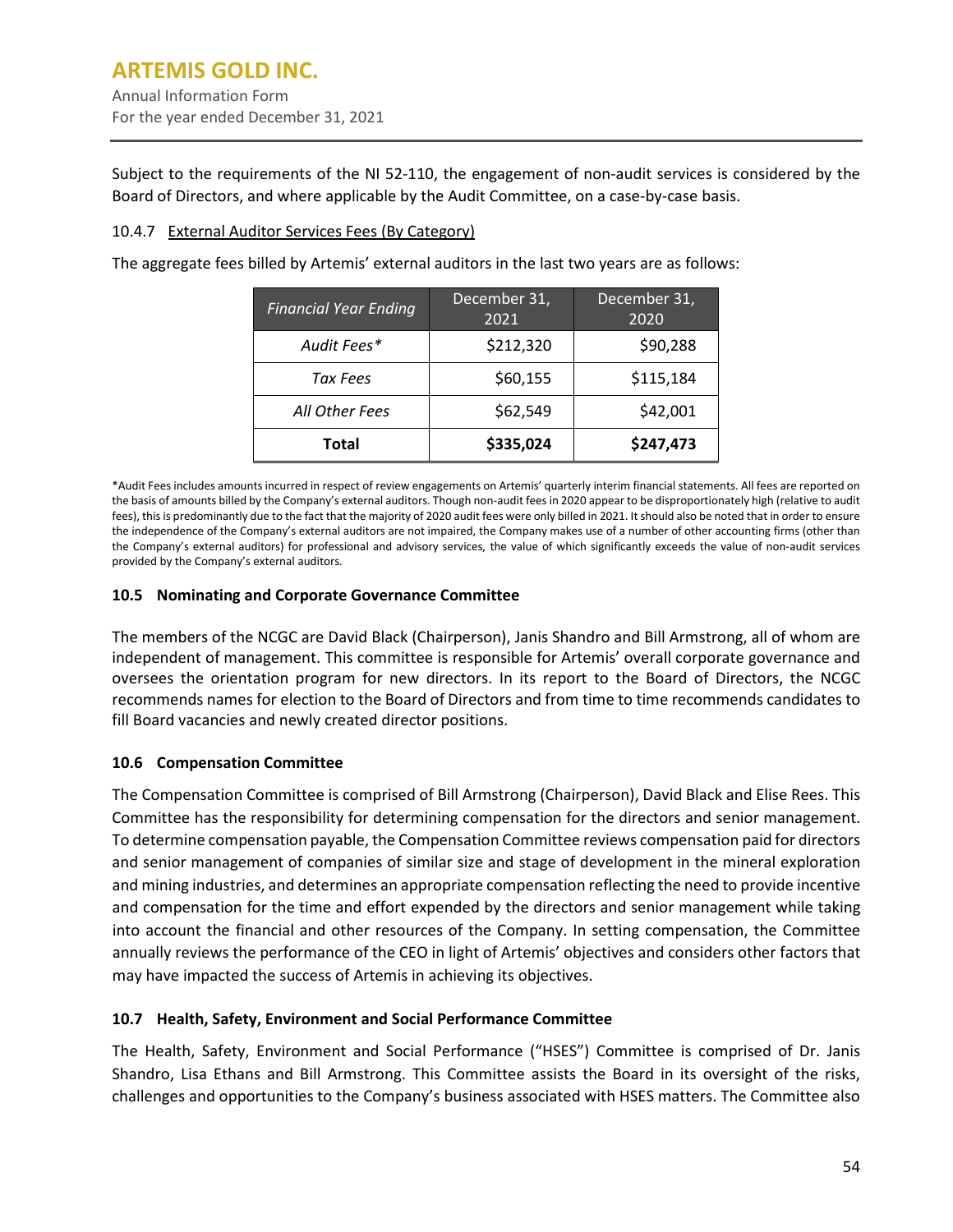oversees the Company's sustainability conduct, including HSES policies and programs, the Company's compliance with applicable legal and regulatory requirements along with sustainable development responsibilities and commitments associated with HSES matters, as well asthe Company's external reporting in relation to HSES matters.

#### **10.8 Cease Trade Orders, Bankruptcies, Penalties or Sanctions**

To the knowledge of the Company, none of Artemis' directors or executive officers is, as at the date of this AIF, or has been, within ten years before the date of this AIF, a director, chief executive officer or chief financial officer of any company (including the Company) that:

- a) was subject to an Order (as defined below) that was issued while the director or executive officer was acting in the capacity as director, chief executive officer or chief financial officer; or
- b) was subject to an Order that was issued after the director or executive officer ceased to be a director, chief executive officer or chief financial officer and which resulted from an event that occurred while that person was acting in the capacity as director, chief executive officer or chief financial officer.

For the purposes of the disclosure above, an "**Order**" means a cease trade order, an order similar to a cease trade order, or an order that denied the relevant company access to any exemption under securities legislation and, in each case, that was in effect for a period of more than 30 consecutive days.

To the knowledge of the Company, none of Artemis' directors or executive officers or, to Artemis' knowledge, any shareholder holding a sufficient number of securities of Artemis to affect materially the control of the Company:

- a) is, as at the date of this AIF, or has been within the 10 years before the date of this AIF, a director or executive officer of any company (including the Company) that, while that person was acting in that capacity, or within a year of that person ceasing to act in that capacity, became bankrupt, made a proposal under any legislation relating to bankruptcy or insolvency or was subject to or instituted any proceedings, arrangement or compromise with creditors or had a receiver, receiver manager or trustee appointed to hold its assets; or
- b) has, within the 10 years before the date of this AIF, become bankrupt, made a proposal under any legislation relating to bankruptcy or insolvency, or become subject to or instituted any proceedings, arrangement or compromise with creditors, or had a receiver, receiver manager or trustee appointed to hold the assets of the director, executive officer or shareholder; or
- c) has been subject to:
	- i) any penalties or sanctions imposed by a court relating to securities legislation or by a securities regulatory authority or has entered into a settlement agreement with a securities regulatory authority; or
	- ii) any other penalties or sanctions imposed by a court or regulatory body that would likely be considered important to a reasonable investor in making an investment decision.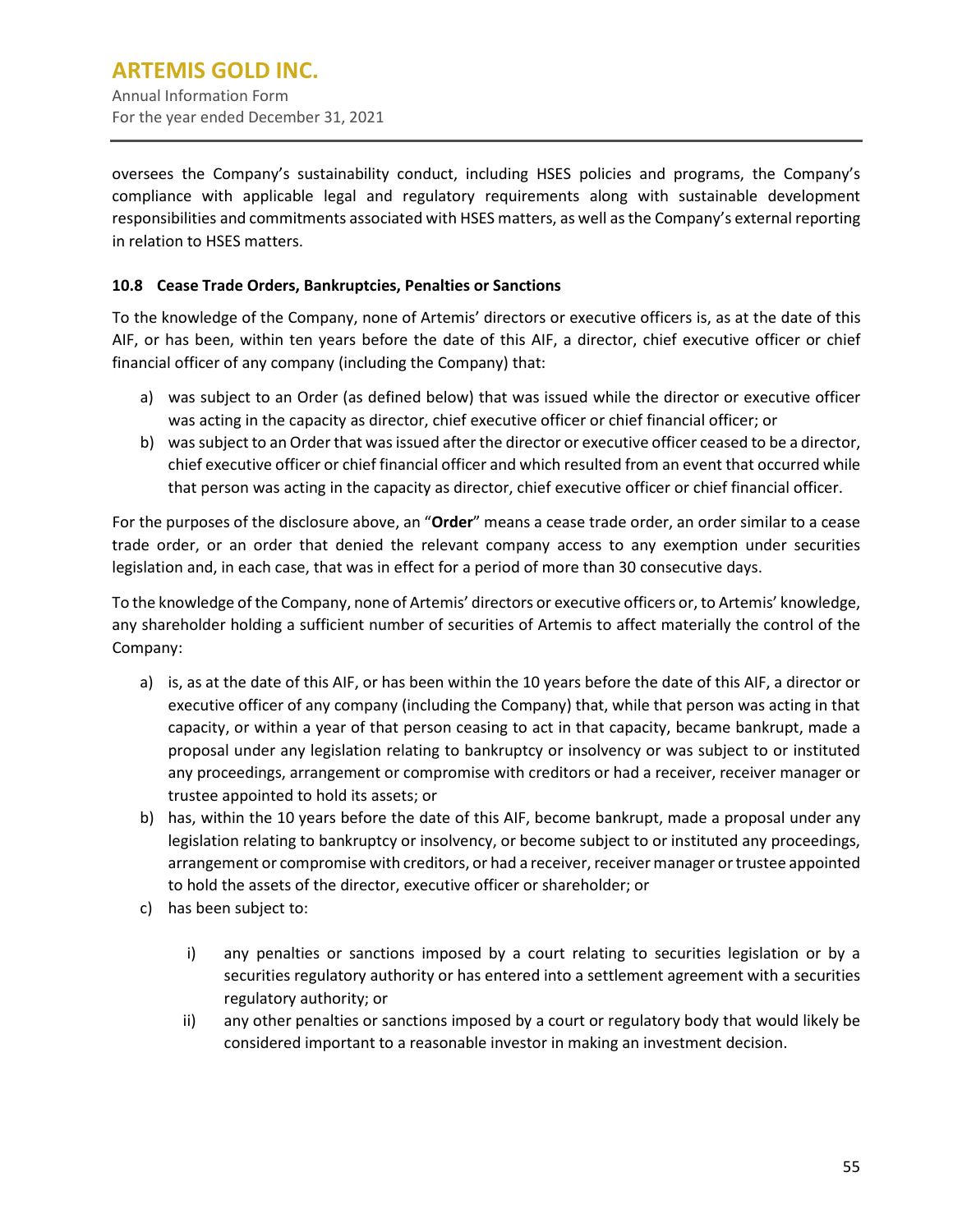Annual Information Form For the year ended December 31, 2021

## <span id="page-58-0"></span>**10.9 Conflicts of Interest**

The directors of Artemis are required by law to act honestly and in good faith with a view to the best interests of Artemis and to disclose any interests which they may have in any project or opportunity of the Company. The directors and officers of Artemis are aware of the existence of laws governing accountability of directors and officers for corporate opportunity and requiring disclosures by directors of conflicts of interest and Artemis will rely upon such laws in respect of any Directors' and officers' conflicts of interest or in respect of any breaches of duty by any of its directors or officers. In accordance with the *Business Corporations Act* (British Columbia), if a conflict of interest arises at a meeting of the Board, any Director in a conflict will disclose his interest and abstain from voting on such matter. In determining whether or not Artemis will participate in any project or opportunity, that Director will primarily consider the degree of risk to which Artemis may be exposed and its financial position at that time.

To the best of Artemis' knowledge, there are no known existing or potential conflicts of interest among the Company, its directors or officers as a result of their outside business interests, except that certain of the directors and officers serve as directors and/or officers, promoters and members of management of other public companies, and therefore it is possible that a conflict may arise.

The directors and officers of Artemis are aware of the existence of laws governing accountability of directors and officers for corporate opportunity and requiring disclosures by directors of conflicts of interest and Artemis will rely upon such laws in respect of any directors' and officers' conflicts of interest or in respect of any breaches of duty by any of its directors or officers. In accordance with the Business Corporations Act (British Columbia), such directors or officers will disclose all such conflicts and they will govern themselves in respect thereof to the best of their ability in accordance with the obligations imposed upon them by law.

## <span id="page-58-1"></span>**11 LEGAL PROCEEDINGS AND REGULATORY ACTIONS**

## 11.1.1 Artemis Legal Proceedings and Regulatory Actions

Artemis is not a party to any material legal proceedings and is not aware of any such proceedings pending or contemplated. There have been no penalties or sanctions imposed against Artemis by a court relating to securities legislation or by a securities regulatory authority during the last financial year or by a court or regulatory authority that would likely be considered important to a reasonable investor in making an investment decision. Artemis did not enter into any settlement agreement with a court relating to securities legislation or with a securities regulatory authority during the last financial year.

## <span id="page-58-2"></span>**12 INTEREST OF MANAGEMENT AND OTHERS IN MATERIAL TRANSACTIONS**

#### 12.1.1 Interest of Management and Others in Material Transactions of Artemis

Except as disclosed in this AIF, to the knowledge of the Company, no director or executive officer, or person or company that beneficially owns, or controls and directs, directly or indirectly, more than 10 percent of the any class or series of the voting securities of the Company, or any associate or affiliate of the foregoing, have had any material interest, direct or indirect, in any transaction within the three most recently completed financial years or during the current financial year prior to the date of this AIF that has materially affected or is reasonably expected to materially affect the Company.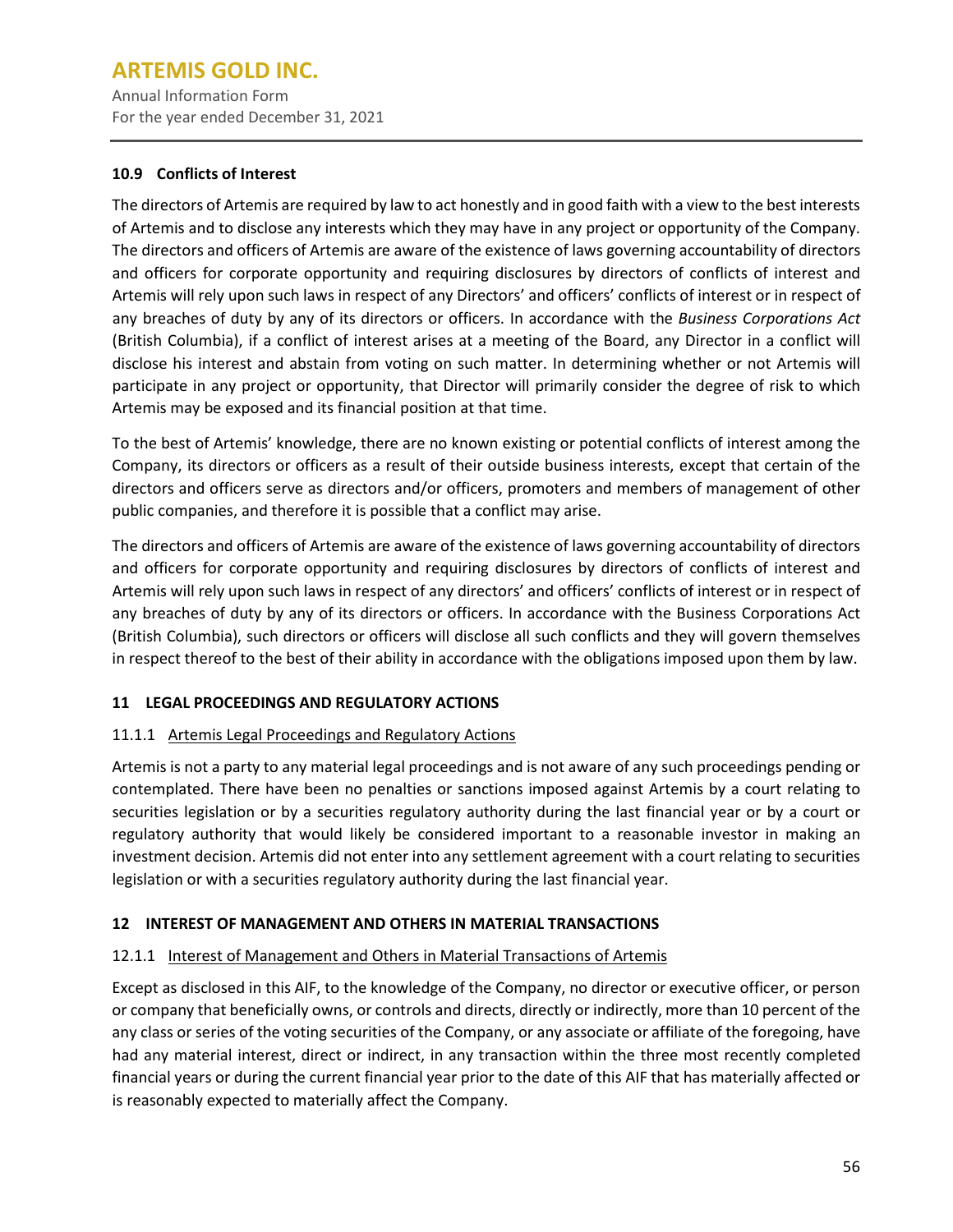Certain directors and/or executive officers have been granted stock options of the Company, have received consulting fees for services provided to Artemis and/or have participated in private placements of Artemis described under "General Development of the Business" on the same basis as all other subscribers for the same class of securities under such private placements.

## <span id="page-59-0"></span>**13 TRANSFER AGENT AND REGISTRAR**

Artemis' transfer agent and registrar is Computershare Investor Services Inc., 510 Burrard Street, 2nd Floor, Vancouver, British Columbia, V6C 3B9, and Computershare Investor Services Inc., 4 King Street West, Suite 1101, Toronto, Ontario, M5H 1B6, is Artemis' co-transfer agent and registrar.

#### <span id="page-59-1"></span>**14 MATERIAL CONTRACTS**

#### 14.1.1 Material Contracts of Artemis

Material contracts include the following agreements described elsewhere in this AIF:

- a) The Gold Stream Agreement
- b) The Silver Stream Agreement

Outside of the above, there were no material contracts of Artemis that were entered into (a) within the last financial year and up to the date of this AIF, or (b) before the last financial year but is still in effect, and that is required to be filed under Part 12 of NI 51-102 or that would be required to be filed under 51-102 but for the fact that it was previously filed.

#### <span id="page-59-2"></span>**15 INTERESTS OF EXPERTS**

Artemis relies on experts to audit its annual consolidated financial statements, and to prepare mineral resource estimates on certain of Artemis' mineral properties, and related technical reports.

#### <span id="page-59-3"></span>**15.1 Names of Experts**

The disclosure with respect to the Blackwater Project contained in this AIF is based on Artemis' Feasibility Study prepared by Ausenco, MMTS, KP, Allnorth, ERM, LORAX and JAT Metco.

To the best of Artemis' knowledge, neither the qualified persons referenced above, nor any director, officer, employee or partner of such qualified persons, Ausenco, MMTS, KP, Allnorth, ERM, LORAX and JAT Metco, as applicable, has received or will receive a direct or indirect interest in the property of Artemis or of any associate or affiliate of the Company. As at the date hereof, the aforementioned persons, and the directors, officers, employees and partners, as applicable, of the aforementioned company beneficially own, directly or indirectly, in the aggregate, less than 1% of the securities of the Company.

The auditor for Artemis is PricewaterhouseCoopers LLP, Chartered Professional Accountants of Vancouver, British Columbia. PricewaterhouseCoopers LLP report that they are independent of the Company in accordance with the Chartered Professional Accountants of British Columbia Code of Professional Conduct.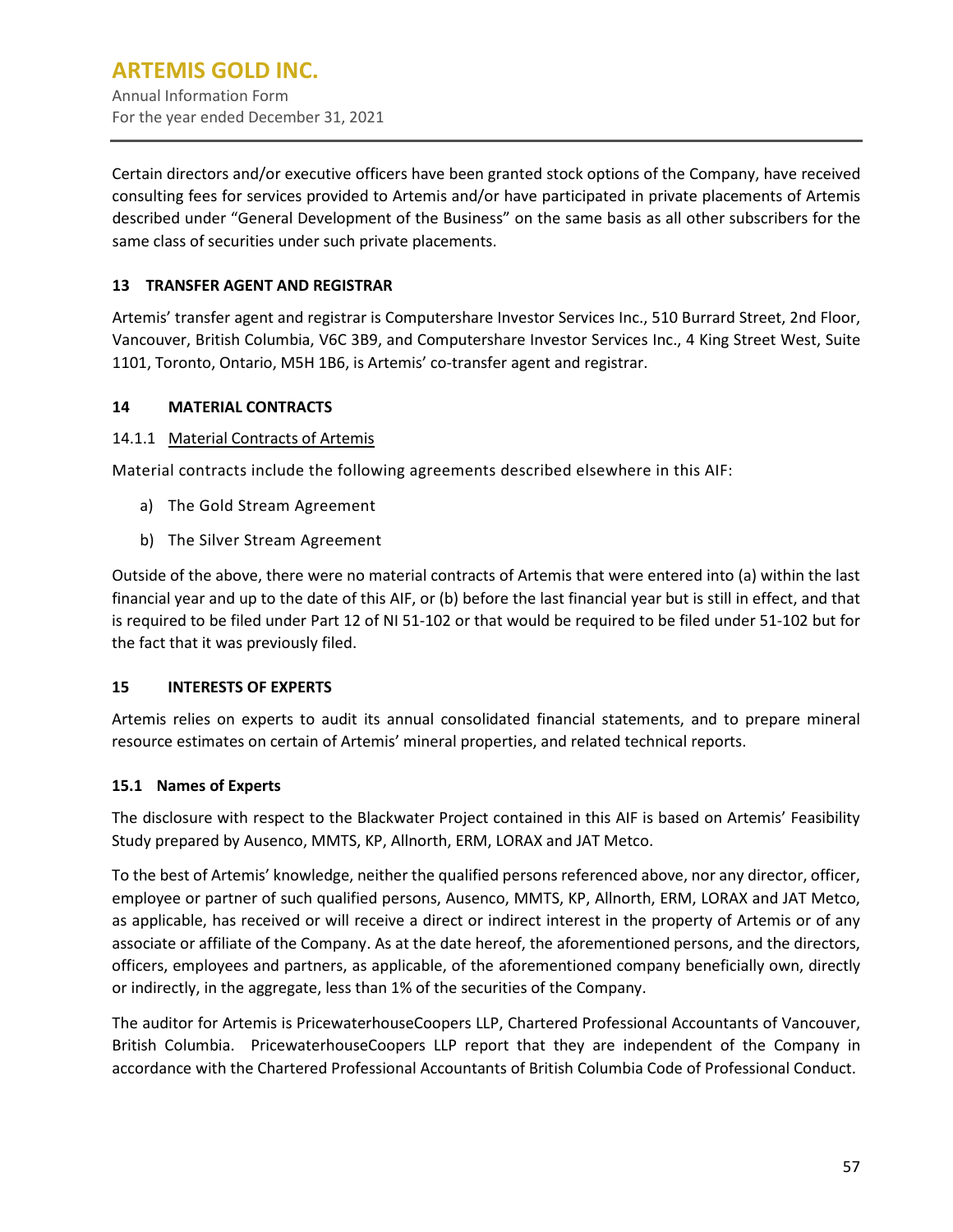No other person has prepared or certified a report, statement or opinion described or included in a filing, or referred to in a filing, made under NI 51-102 by Artemis during, or relating to, Artemis' most recently completed financial year, and whose profession or business gives authority to such report, statement or opinion.

## <span id="page-60-0"></span>**16 ADDITIONAL INFORMATION**

Additional information relating to Artemis may be found on Artemis' website www.artemisgoldinc.om or under Artemis' profile on SEDAR at www.sedar.com.

Additional information, including directors' and officers' remuneration and indebtedness, principal holders of Artemis' securities and securities authorized for issuance under equity compensation plans, is contained in Artemis' information circular for its most recent annual general meeting of securityholders. Additional financial information in relation to Artemis is provided in Artemis' consolidated financial statements and management's discussion and analysis for the year ended December 31, 2021.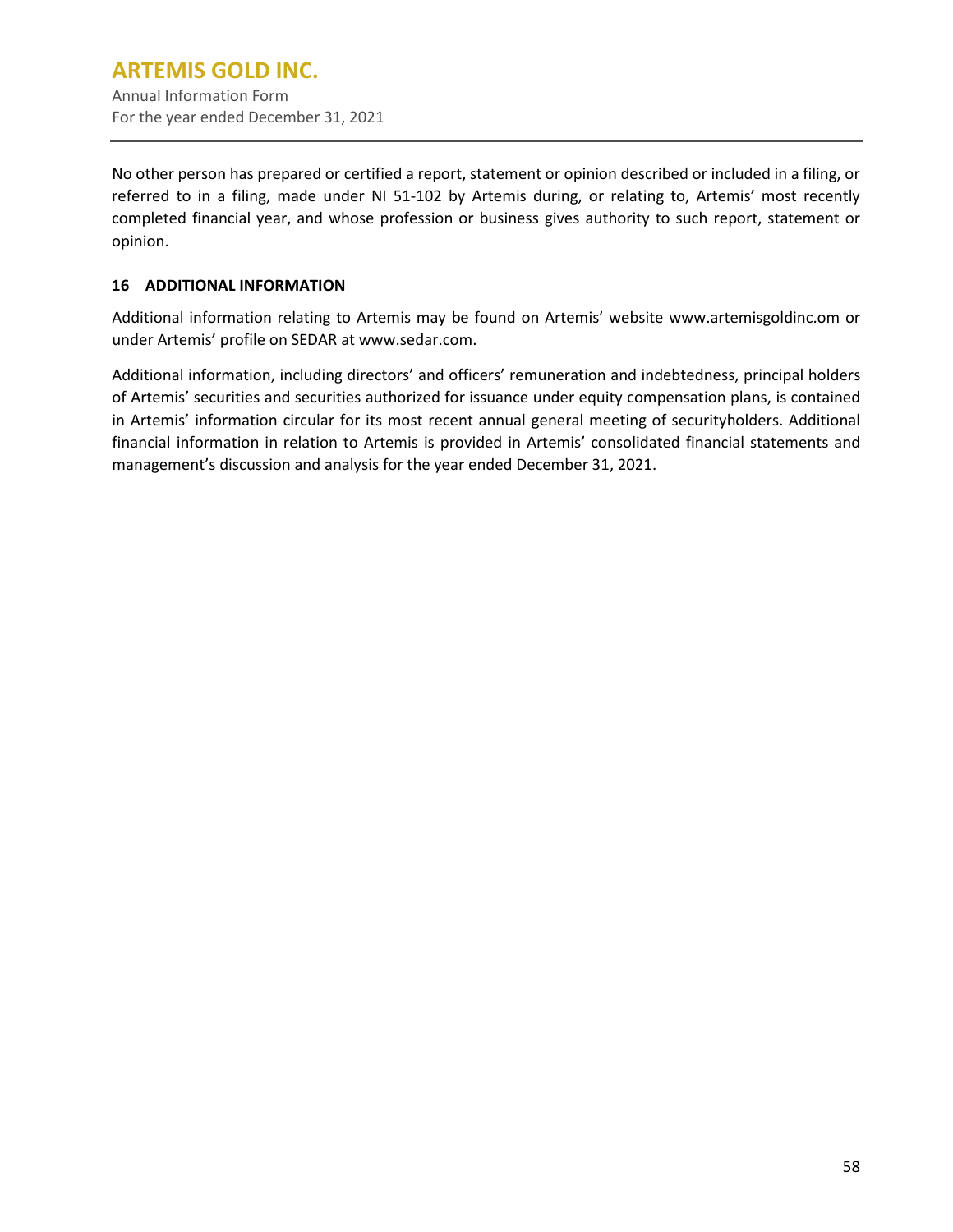## **SCHEDULE "A"**

#### **AUDIT COMMITTEE CHARTER**

*Approved in June 2019*

#### **Purpose**

The overall purpose of the Audit Committee of Artemis Gold Inc. (formerly 1193490 B.C. LTD.) (the "**Company**") is to ensure that the Company's management has designed and implemented an effective system of internal financial controls, to review and report on the integrity of the financial statements and related financial disclosure of the Company, and to review the Company's compliance with regulatory and statutory requirements as they relate to financial statements, taxation matters and disclosure of financial information. It is the intention of the Board that through the involvement of the Audit Committee, the external audit will be conducted independently of the Company's Management to ensure that the independent auditors serve the interests of Shareholders rather than the interests of Management of the Company. The Audit Committee will act as a liaison to provide better communication between the Board and the external auditors. The Audit Committee will monitor the independence and performance of the Company's independent auditors.

#### **Composition, Procedures and Organization**

- 1. The Audit Committee shall consist of at least three members of the Board of Directors (the "**Board**").
- 2. At least two (2) members of the Audit Committee shall be independent and the Audit Committee shall endeavour to appoint a majority of independent directors to the Audit Committee, who in the opinion of the Board, would be free from a relationship which would interfere with the exercise of the Audit Committee members' independent judgment. At least one (1) member of the Audit Committee shall have accounting or related financial management expertise. All members of the Audit Committee that are not financially literate will work towards becoming financially literate to obtain a working familiarity with basic finance and accounting practices applicable to the Company. For the purposes of this Charter, an individual is financially literate if he or she has the ability to read and understand a set of financial statements that present a breadth and level of complexity of accounting issues that are generally comparable to the breadth and complexity of the issues that can reasonably be expected to be raised by the Company's financial statements.
- 3. The Board, at its organizational meeting held in conjunction with each annual general meeting of the shareholders, shall appoint the members of the Audit Committee for the ensuing year. The Board may at any time remove or replace any member of the Audit Committee and may fill any vacancy in the Audit Committee.

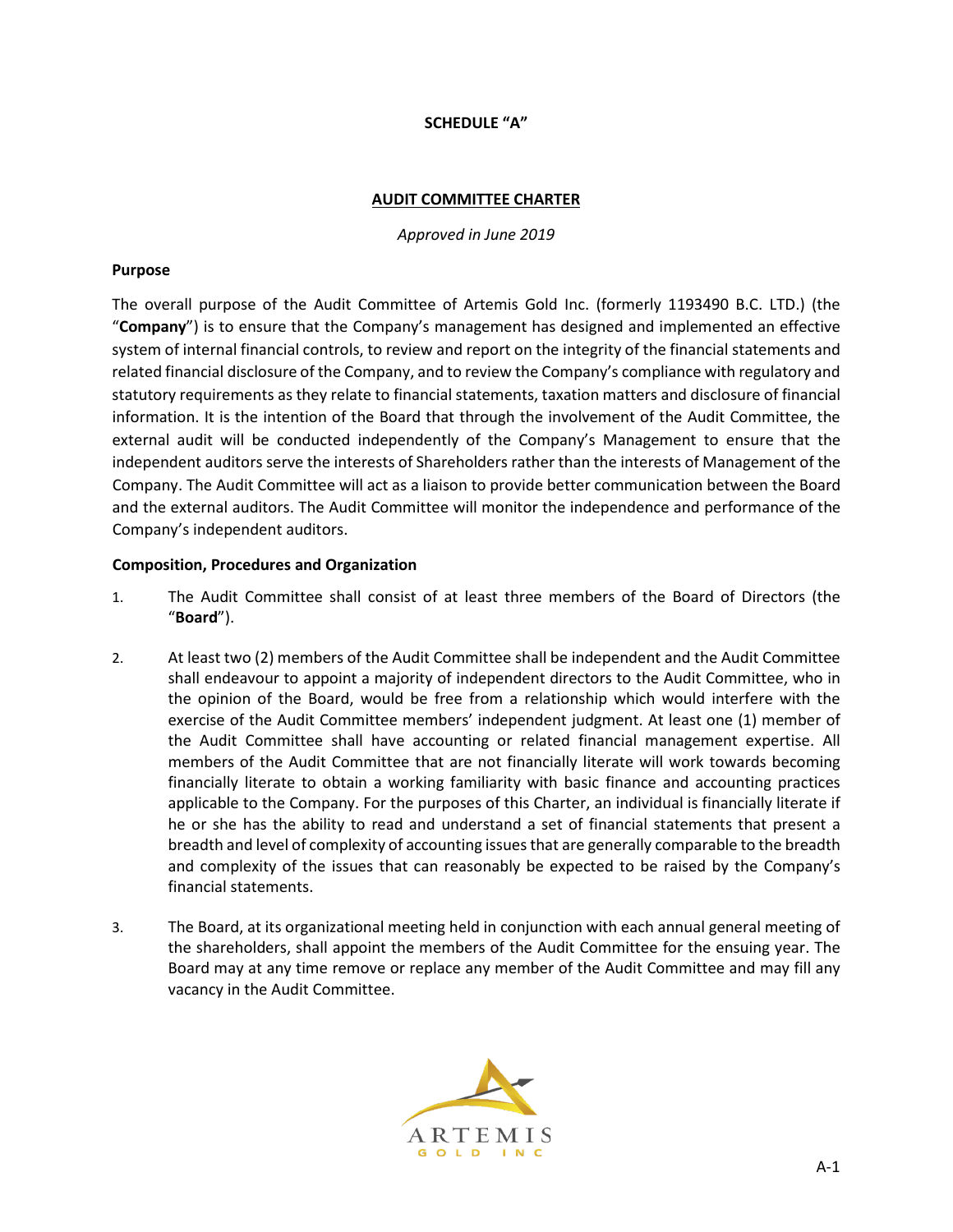- 4. Unless the Board shall have appointed a chair of the Audit Committee, the members of the Audit Committee shall elect a chair and a secretary from among their number.
- 5. The quorum for meetings shall be a majority of the members of the Audit Committee, present in person or by telephone or other telecommunication device that permits all persons participating in the meeting to speak and to hear each other.
- 6. The Audit Committee shall have access to such officers and employees of the Company and to the Company's external auditors, and to such information respecting the Company, as it considers to be necessary or advisable in order to perform its duties and responsibilities.
- 7. Meetings of the Audit Committee shall be conducted as follows:
	- (a) the Audit Committee shall meet at least four times annually at such times and at such locations as may be requested by the chair of the Audit Committee. The external auditors or any member of the Audit Committee may request a meeting of the Audit Committee;
	- (b) the external auditors shall receive notice of and have the right to attend all meetings of the Audit Committee; and
	- (c) management representatives may be invited to attend all meetings except private sessions with the external auditors.
- 8. The internal auditors and the external auditors shall have a direct line of communication to the Audit Committee through its chair and may bypass management if deemed necessary. The Audit Committee, through its chair, may contact directly any employee in the Company as it deems necessary, and any employee may bring before the Audit Committee any matter involving questionable, illegal or improper financial practices or transactions.

#### **Roles and Responsibilities**

- 1. The overall duties and responsibilities of the Audit Committee shall be as follows:
	- (a) to assist the Board in the discharge of its responsibilities relating to the Company's accounting principles, reporting practices and internal controls and its approval of the Company's annual and quarterly financial statements and related financial disclosure;
	- (b) to establish and maintain a direct line of communication with the Company's internal and external auditors and assess their performance;
	- (c) to ensure that the management of the Company has designed, implemented and is maintaining an effective system of internal financial controls; and
	- (d) to report regularly to the Board on the fulfilment of its duties and responsibilities.
- 2. The duties and responsibilities of the Audit Committee as they relate to the external auditors shall be as follows:

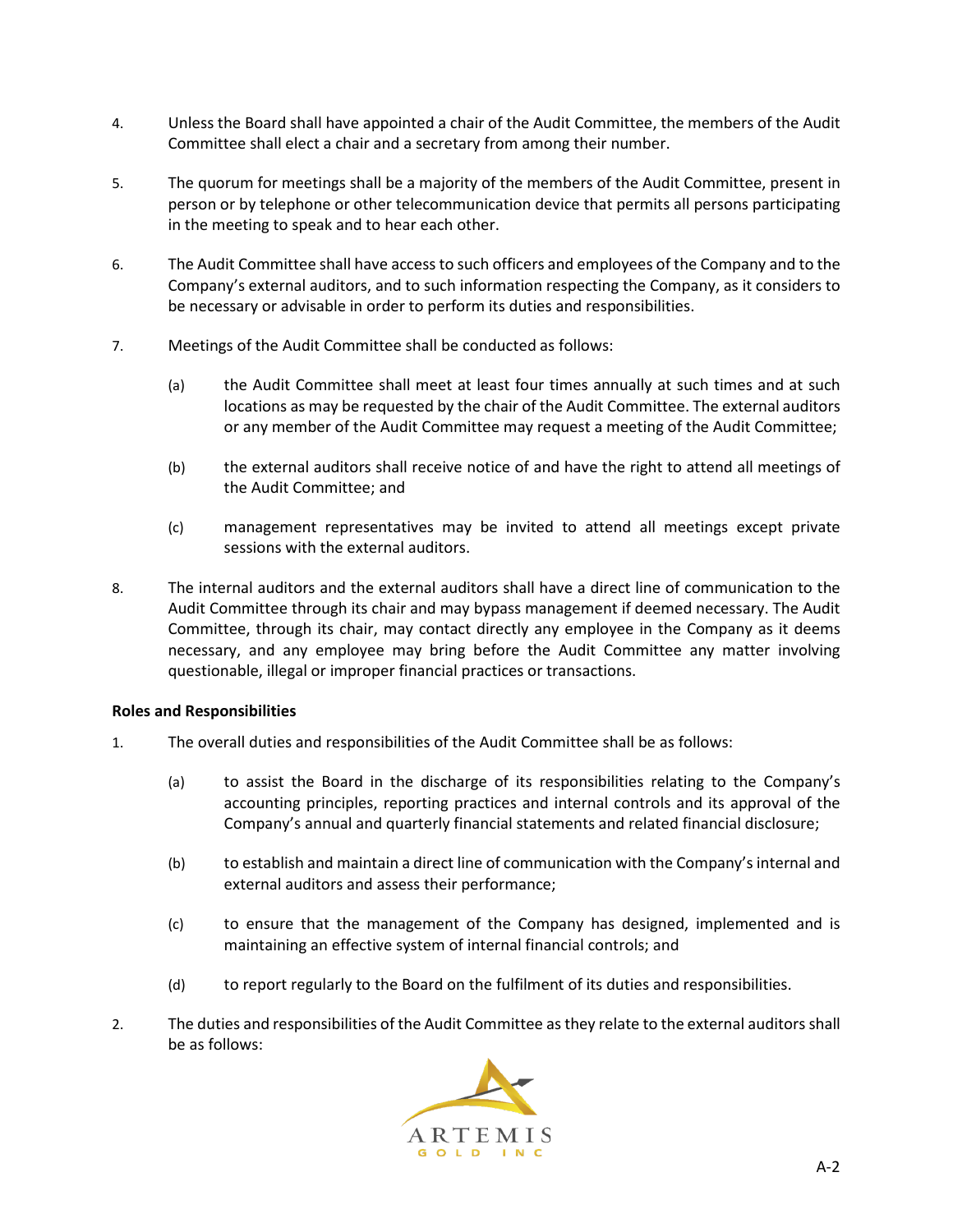- (a) to recommend to the Board a firm of external auditors to be engaged by the Company, and to verify the independence of such external auditors;
- (b) to review and approve the fee, scope and timing of the audit and other related services rendered by the external auditors;
- (c) review the audit plan of the external auditors prior to the commencement of the audit;
- (d) to review with the external auditors, upon completion of their audit:
	- (i) contents of their report;
	- (ii) scope and quality of the audit work performed;
	- (iii) adequacy of the Company's financial and auditing personnel;
	- (iv) co-operation received from the Company's personnel during the audit;
	- (v) internal resources used;
	- (vi) significant transactions outside of the normal business of the Company;
	- (vii) significant proposed adjustments and recommendations for improving internal accounting controls, accounting principles or management systems; and
	- (viii) the non-audit services provided by the external auditors;
- (e) to discuss with the external auditors the quality and not just the acceptability of the Company's accounting principles; and
- (f) to implement structures and procedures to ensure that the Audit Committee meets the external auditors on a regular basis in the absence of management.
- 3. The duties and responsibilities of the Audit Committee as they relate to the internal control procedures of the Company are to:
	- (a) review the appropriateness and effectiveness of the Company's policies and business practices which impact on the financial integrity of the Company, including those relating to internal auditing, insurance, accounting, information services and systems and financial controls, management reporting and risk management;
	- (b) review compliance under the Company's business conduct and ethics policies and to periodically review these policies and recommend to the Board changes which the Audit Committee may deem appropriate;
	- (c) review any unresolved issues between management and the external auditors that could affect the financial reporting or internal controls of the Company; and

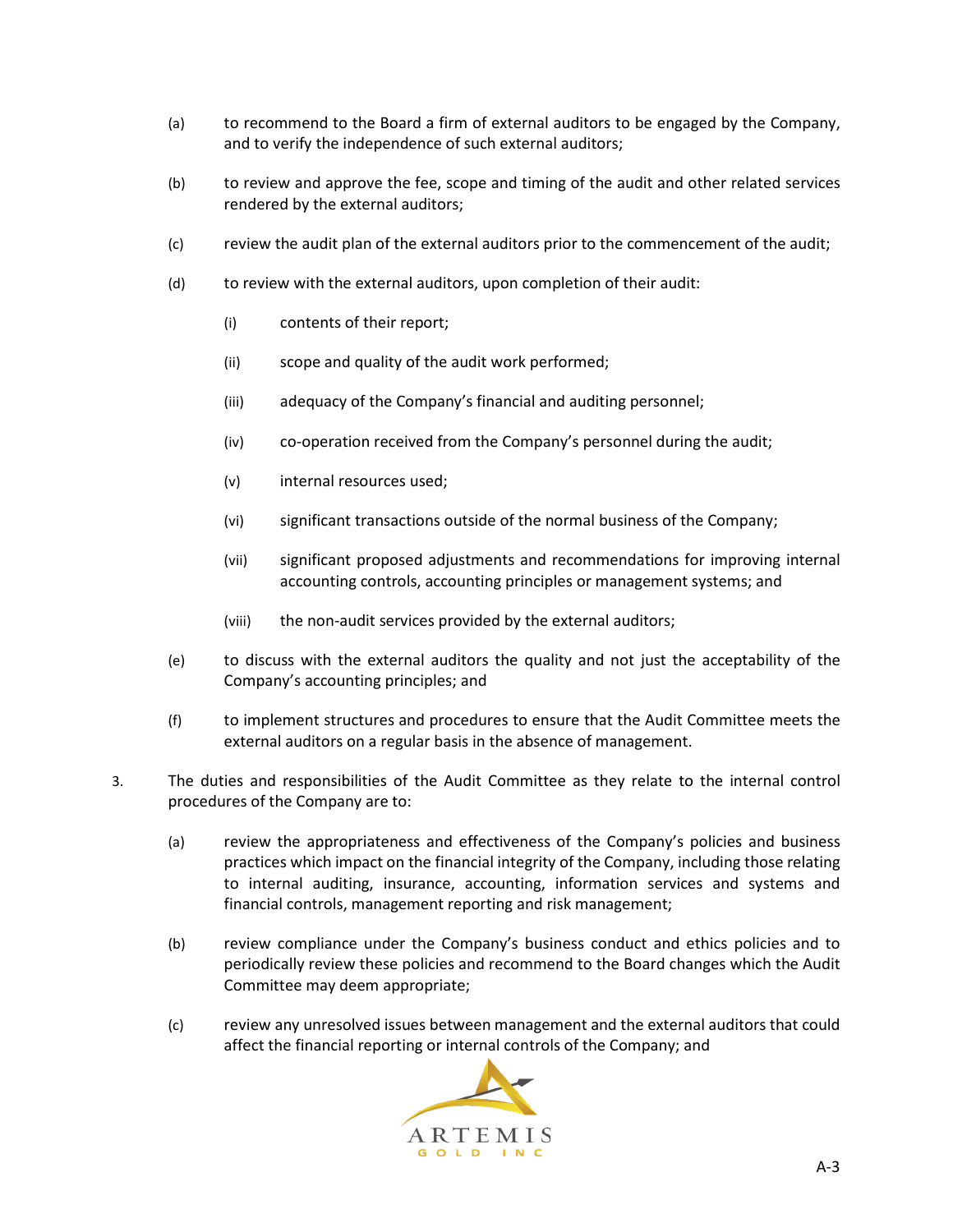- (d) periodically review the Company's financial and auditing procedures and the extent to which recommendations made by the internal audit staff or by the external auditors have been implemented.
- 4. The Audit Committee is also charged with the responsibility to:
	- (a) review the Company's quarterly statements of earnings, including the impact of unusual items and changes in accounting principles and estimates and report to the Board with respect thereto;
	- (b) review and approve the financial sections of:
		- (i) the annual report to shareholders;
		- (ii) the annual information form, if required;
		- (iii) annual and interim MD&A;
		- (iv) prospectuses;
		- (v) news releases discussing financial results of the Company; and
		- (vi) other public reports of a financial nature requiring approval by the Board, and report to the Board with respect thereto;
	- (c) review regulatory filings and decisions as they relate to the Company's financial statements;
	- (d) review the appropriateness of the policies and procedures used in the preparation of the Company's financial statements and other required disclosure documents, and consider recommendations for any material change to such policies;
	- (e) review and report on the integrity of the Company's financial statements;
	- (f) review the minutes of any audit committee meeting of subsidiary companies, if any;
	- (g) review with management, the external auditors and, if necessary, with legal counsel, any litigation, claim or other contingency, including tax assessments that could have a material effect upon the financial position or operating results of the Company and the manner in which such matters have been disclosed in the Company's financial statements;
	- (h) review the Company's compliance with regulatory and statutory requirements as they relate to financial statements, tax matters and disclosure of financial information; and